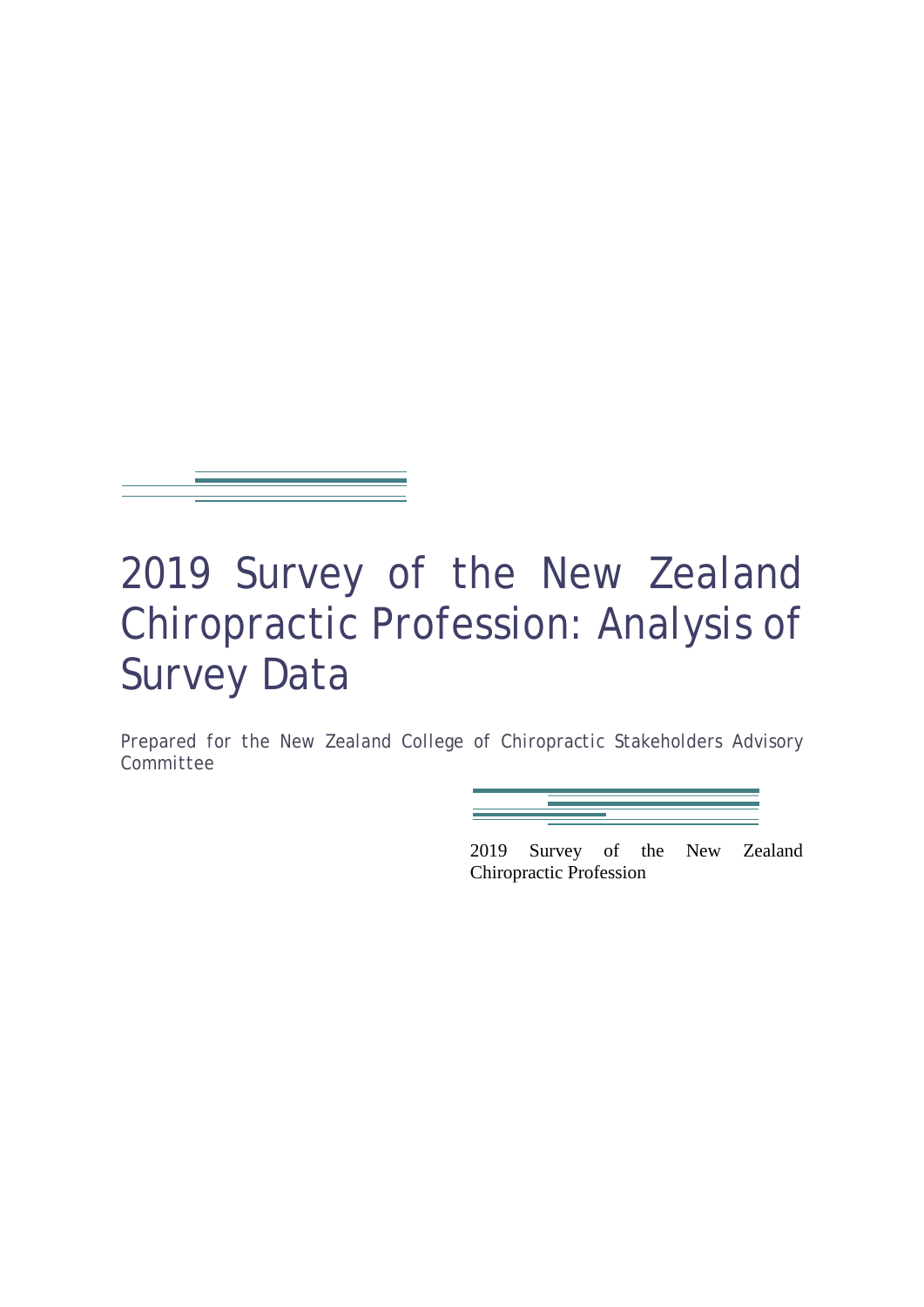# **Table of Contents**

<u> Andreas Andreas Andreas Andreas Andreas Andreas Andreas Andreas Andreas Andreas Andreas Andreas Andreas Andreas Andreas Andreas Andreas Andreas Andreas Andreas Andreas Andreas Andreas Andreas Andreas Andreas Andreas Andr</u>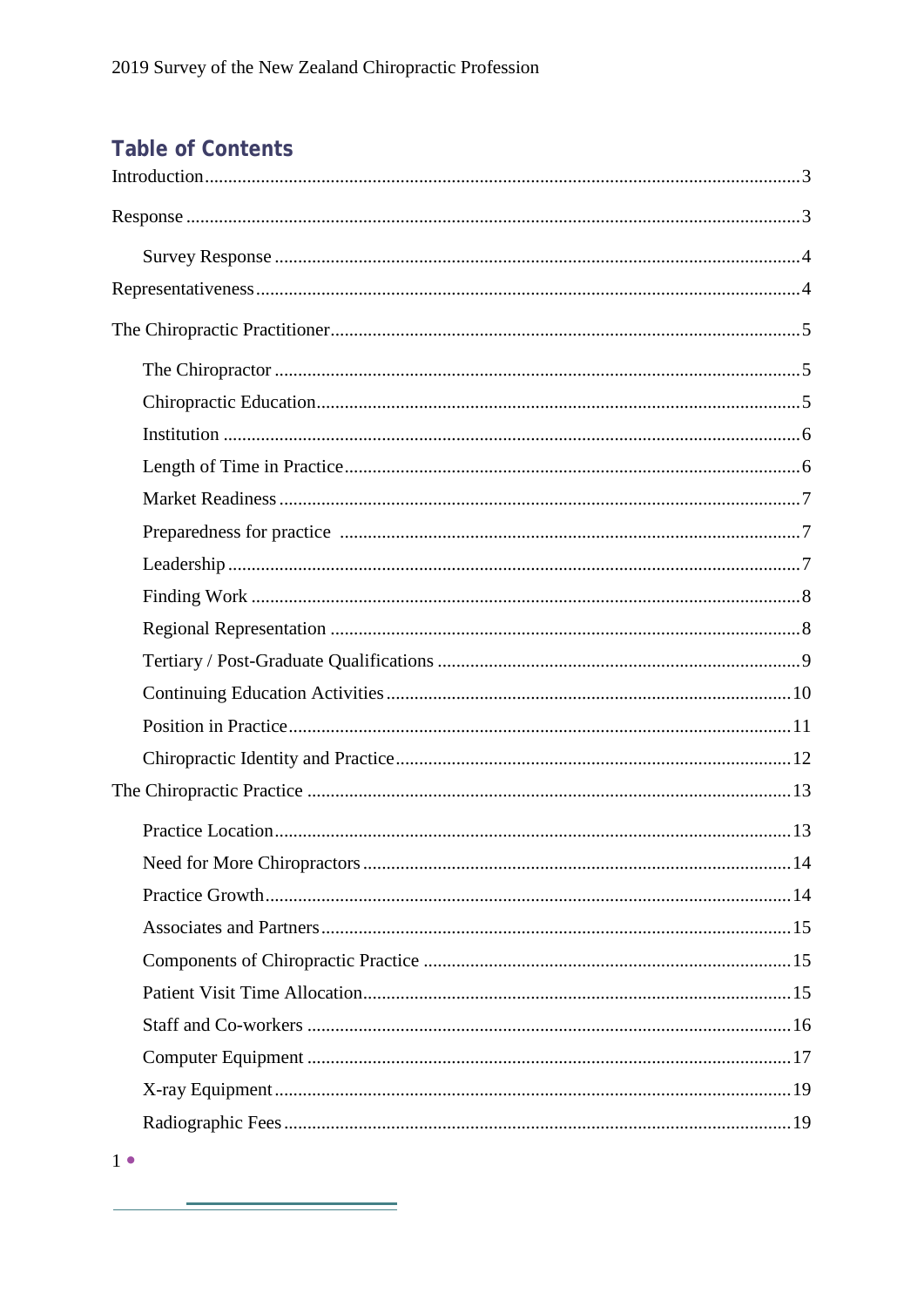| Are you in a position to provide feedback about recent College graduates33 |  |
|----------------------------------------------------------------------------|--|
|                                                                            |  |
|                                                                            |  |
|                                                                            |  |
|                                                                            |  |

÷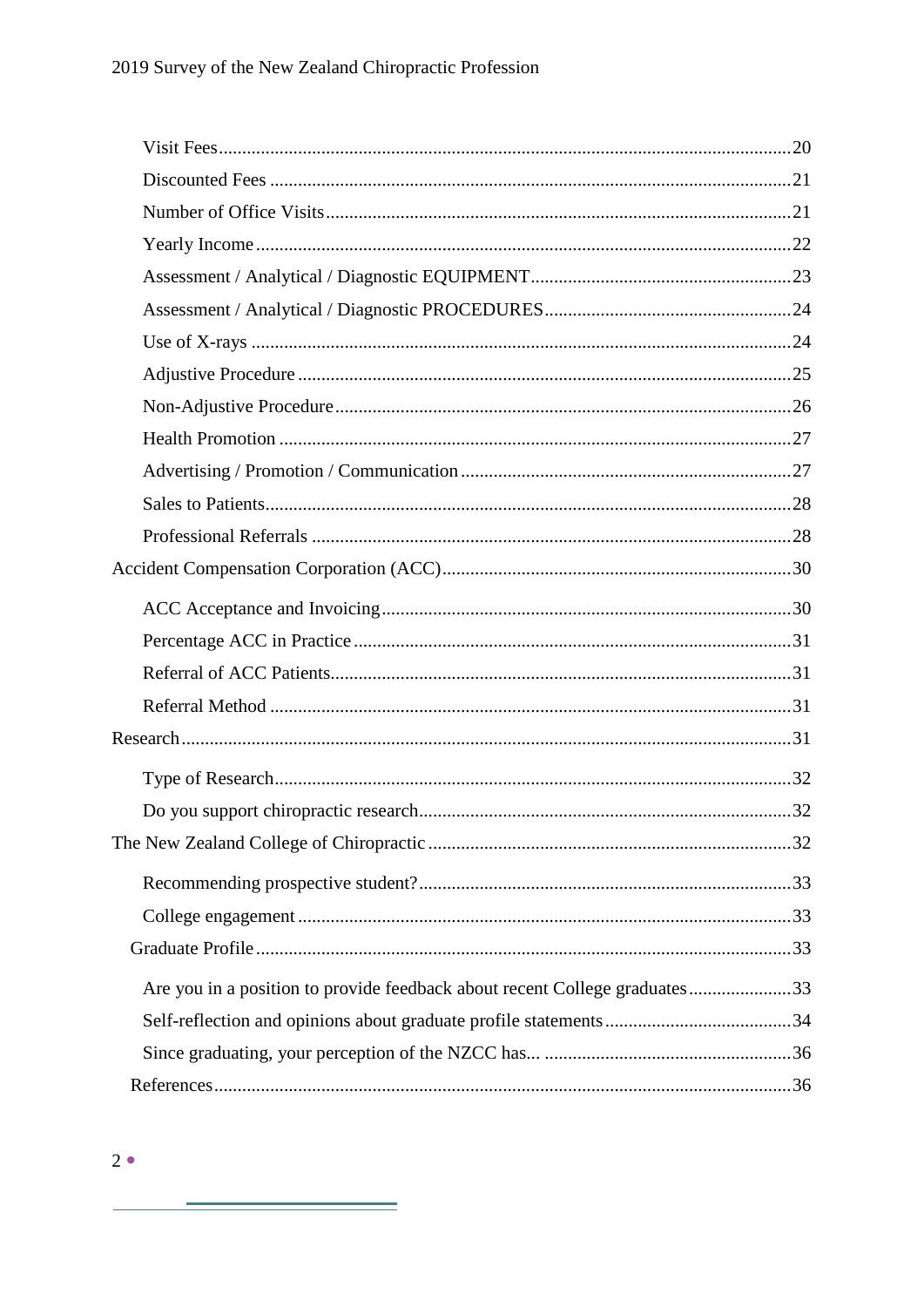# 2019 Survey of the New Zealand Chiropractic Profession: Analysis of Survey Data

*Prepared for the New Zealand College of Chiropractic Stakeholders Advisory Committee*

# <span id="page-3-0"></span>Introduction

The Stakeholders Advisory Committee (SAC) advises the New Zealand College of Chiropractic (the College) on trends and developments in the wider community that may help the College to assess and develop its programme. As part of its advisory role, it conducts a triennial survey of the chiropractic profession in New Zealand. This current survey was undertaken during May 2019. The survey was conducted online only and emailed to all registered chiropractors in New Zealand and all College graduates who had an email address listed in the College's database. E-mails were sent by the New Zealand Chiropractic Board and the College inviting chiropractors to participate.The emails included instructions for completing the survey, the purpose of the survey, and they reassured respondents that the survey was anonymous.

The survey was an update of the survey of the profession conducted by the forerunner "Industry Advisory Committee" in 2001 and the previous SAC surveys conducted in 2004, 2007, 2010, 2013, and 2016.

# <span id="page-3-1"></span>Response

All registered chiropractors in New Zealand and all College graduates who had an email address listed in the College's database were invited to participate in the 2019 SAC Survey. Invitations to complete the survey were also made through the College's Facebook page. There were 640 chiropractors holding current annual practising certificates (APC's) in New Zealand at the time of the survey.

Three hundred and ten chiropractors completed the survey. Of those 251 were current NZ APC holders, the remainder of the respondents were non-practicing or based overseas. This represents a response rate of 39% of APC holders and overall 51 responses more than the 2016 SAC Survey. The response rate for the 2019 survey exceeds the response rate of similar surveys of the chiropractic profession that have been conducted overseas. Most of the survey analysis included in this report is based on the responses from the 251 New Zealand APC holders, as these responses more accurately reflect the chiropractic profession in New Zealand. Where a

3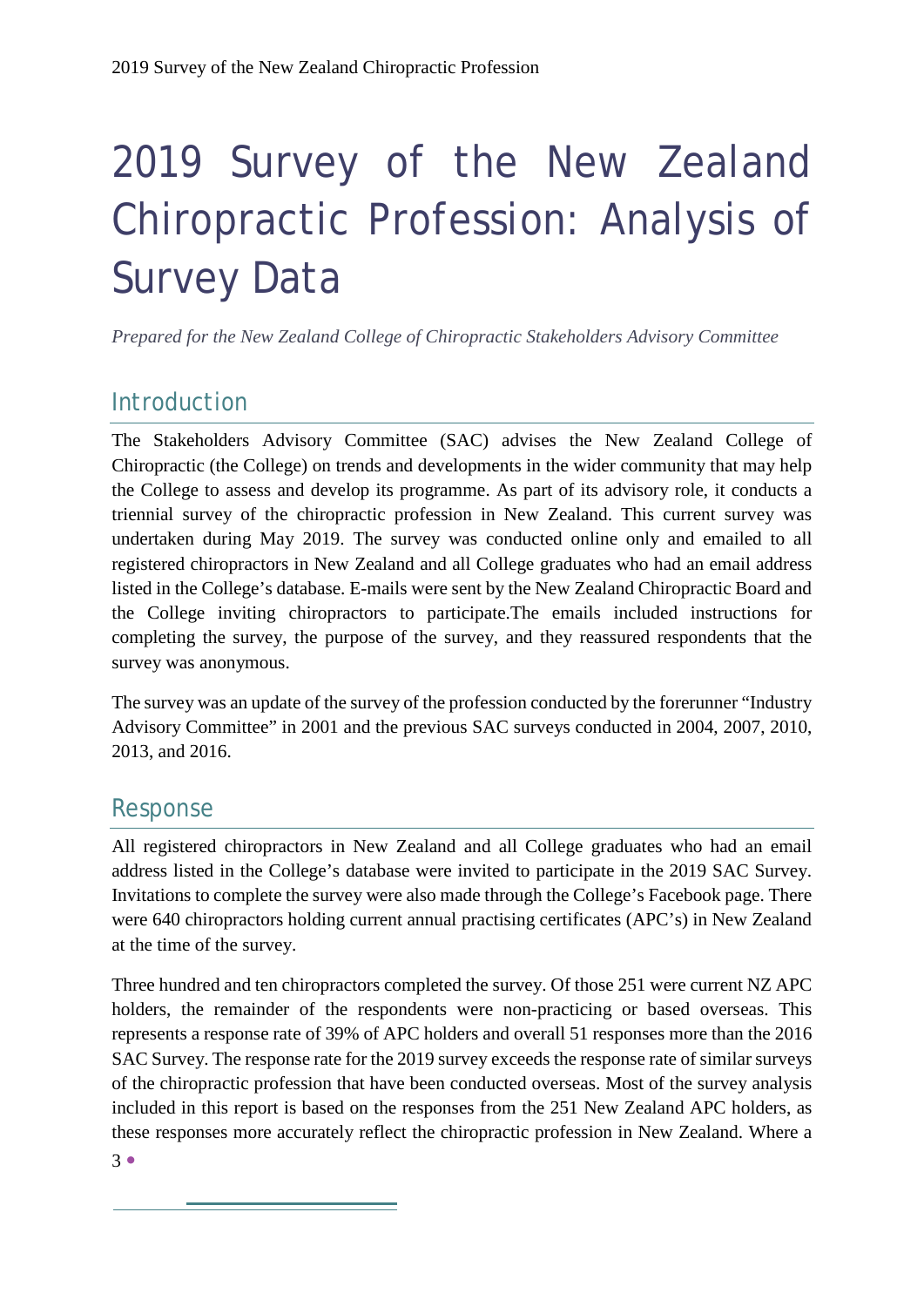question is less relevant to the practice of chiropractic in New Zealand, all respondents' answers have been analysed. Questions that include all responses have been indicated throughout the report.

<span id="page-4-0"></span>

| <b>Survey</b><br><b>Response</b> | 2001 IAC<br>Survey | 2004 SAC<br>Survey | 2007 SAC<br>Survey | 2010 SAC<br>Survey | 2013 SAC<br>Survey | 2016 SAC<br>Survey | 2019 SAC<br>Survey |
|----------------------------------|--------------------|--------------------|--------------------|--------------------|--------------------|--------------------|--------------------|
| <b>APC</b><br><b>Holders</b>     | 241                | 285                | 306                | 414                | 493                | 572                | 640                |
| <b>Replies</b>                   | 181                | 151                | 152                | 113                | 164                | $216*$             | $251*$             |
| <b>Response</b><br>Rate          | 75%                | 53%                | 50%                | 27%                | 33%                | 38%                | 39%                |

*\*310 responses were received but 59 were from non-practicing or overseas-based chiropractors who did not hold a current New Zealand Annual Practising Certificate. In 2016, 259 responses were received with 43 from overseas-based chiropractors.*

# <span id="page-4-1"></span>Representativeness

The response rate is often used as an indicator of the quality or representativeness of survey data. The response rate of the current survey is adequate for a survey of this nature. However, the response rate is not necessarily a good indicator of non-response bias, which may be influenced by several factors. There is likely to be a non-response bias due to the nature of the way chiropractors were invited to participate in the survey. It is likely that College graduates are over-represented. The survey may have a response bias in favour of graduates of the College because the College administered the survey process. Bearing this in mind, we aimed to maximise the response rate by using multiple sources of invitations and acknowledge this potential limitation when analysing and reporting the results of the survey. To understand whether the composition of the responses differs from the composition of the sample as a whole, we have compared the percentage of College graduates who responded to the percentage of APC holders in New Zealand who graduated from the College. We also compared the year of graduation of respondents to that of New Zealand APC holders.

Sixty-nine percent of respondents who hold an APC were graduates of the College (66% in 2016), but only 62% (55% in 2016) of APC holders are College graduates. Therefore, the overrepresentation of College graduates among respondents is unlikely to be a fatal flaw in the representativeness of the survey.

The percentage of respondents from the College, as well as the tendency of newer graduates to be willing to participate in surveys of this nature, may lead to an over-representation of newer graduates amongst respondents. To investigate this, a chart was plotted based on year of graduation for APC holders and survey respondents practising in New Zealand.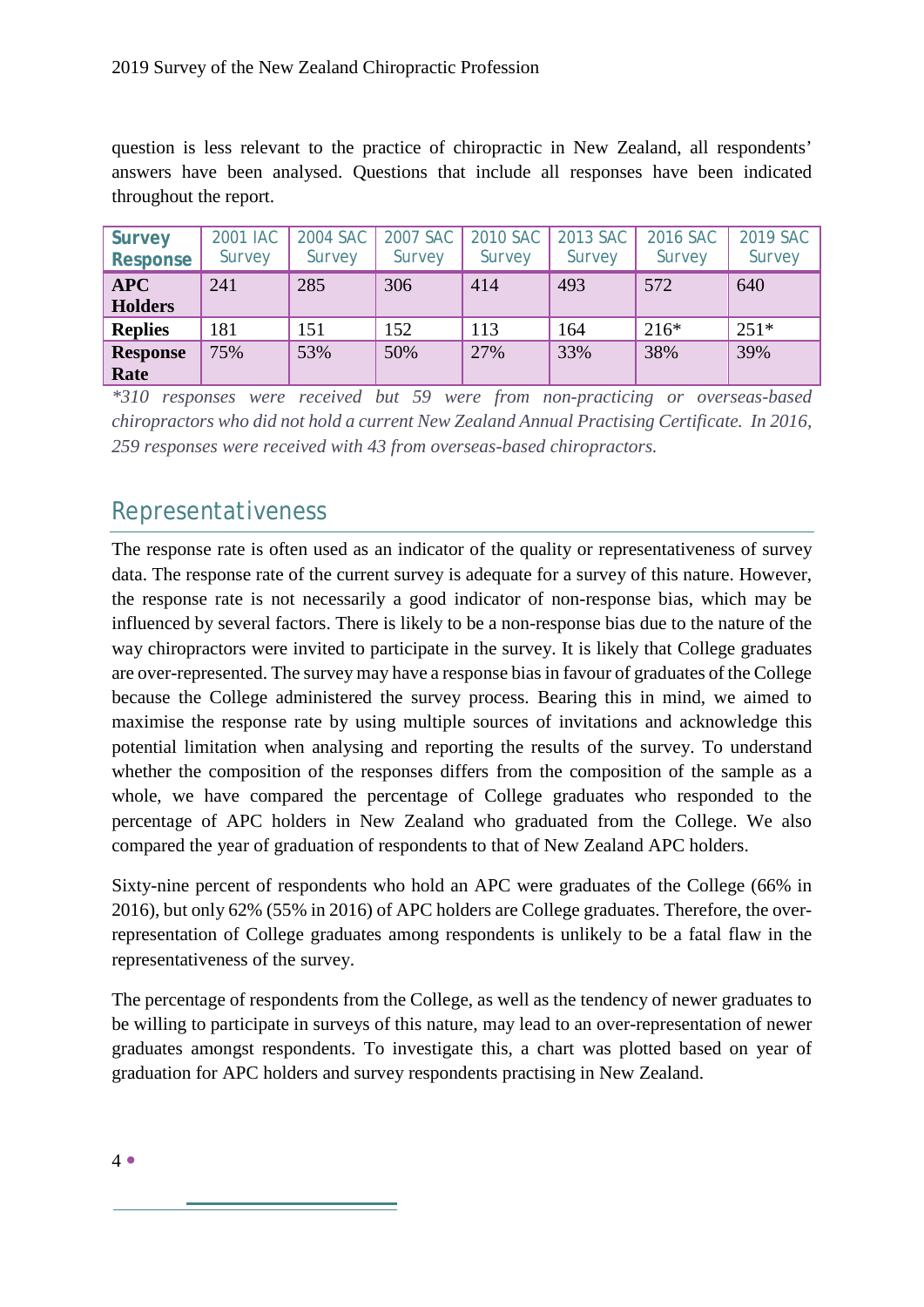

From this chart, it is clear that the decade of graduation is similar between APC holders and survey respondents. In the 2016 survey, there was an over-representation of newer graduates which was not seen in the current survey.

# <span id="page-5-0"></span>The Chiropractic Practitioner

The first section of the 2019 SAC survey focused on 'the chiropractor'. Questions in this section asked about their chiropractic education, the length of time they had spent in practice, their qualifications, their position in practice and the nature of their continuing education.

# <span id="page-5-1"></span>The Chiropractor

Fifty percent of respondents were male, which is a decrease compared to the 54% in 2016 and 65% of male respondents in the 2013 SAC survey. One percent of respondents (n=2) indicated that their gender was diverse. Ninety-two percent of respondents indicated that they were currently practising chiropractic as opposed to teaching or conducting research. Of those not currently seeing patients (more than ten patients per week) 35% (n=6) still work within the chiropractic industry (teaching/research/administration) and only one respondent was not seeing patients because they were unable to find work. The majority of other respondents who were not seeing more than ten patients per week were on maternity leave  $(n=5)$ , or they were just setting up a new practice or beginning a new job  $(n=3)$ .

# <span id="page-5-2"></span>Chiropractic Education

Respondents were asked to indicate which institution conferred their chiropractic degree and the year they graduated. Sixty-nine percent of respondents graduated from the NZCC. This continues the trend of increased representation from NZCC graduates, which makes sense based on the increasing percentage of New Zealand APC holders that graduated from the NZCC (62% in 2019 compared to 55% in 2016).

 $5<sup>°</sup>$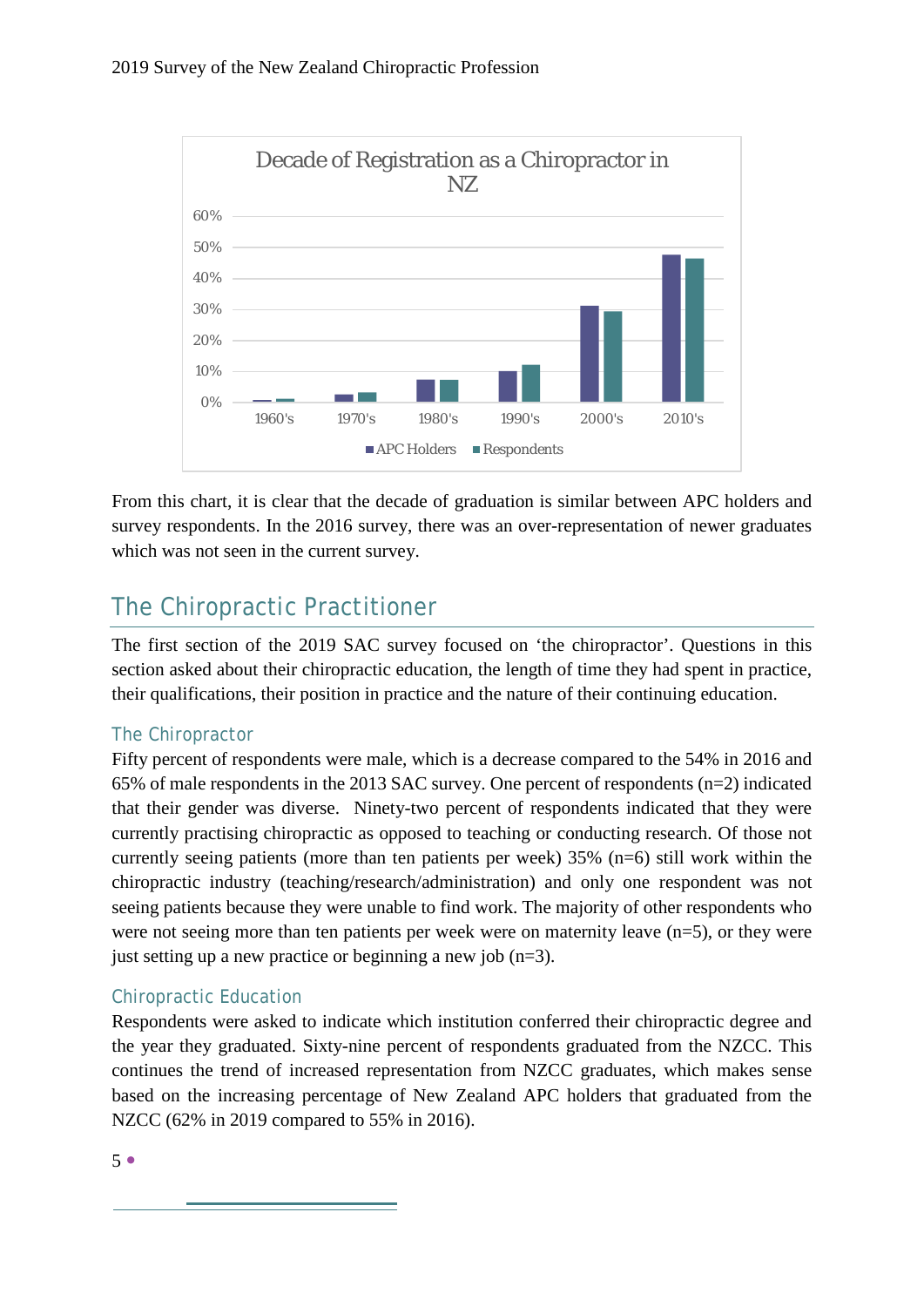<span id="page-6-0"></span>

| Institution                              | 2007 % of                | 2010 % of          | 2013 % of          | 2016 % of                | 2019 % of    |
|------------------------------------------|--------------------------|--------------------|--------------------|--------------------------|--------------|
|                                          | <b>Respondents</b>       | <b>Respondents</b> | <b>Respondents</b> | Respondents*             | Respondents* |
| <b>NZCC</b>                              | 35%                      | 48%                | 55%                | 66%                      | 69%          |
| PIT/RMIT                                 | 21%                      | 15%                | 9%                 | 10%                      | 8%           |
| <b>Palmer</b>                            | 11%                      | 7%                 | 9%                 | 5%                       | 5%           |
| (Davenport)                              |                          |                    |                    |                          |              |
| <b>AECC</b>                              | 8%                       | 7%                 | 4%                 | 2%                       | 2%           |
| <b>Sherman</b>                           | 7%                       | 5%                 | 6%                 | 4%                       | 2%           |
| <b>Lincoln/Nation</b>                    | 4%                       | 1%                 | 1%                 | 1%                       | 0.5%         |
| al                                       |                          |                    |                    |                          |              |
| <b>CMCC</b>                              | 3%                       | 3%                 | 4%                 | 2%                       | 2%           |
| Logan                                    | 2%                       | 4%                 | 1%                 | 1%                       | 0.5%         |
| Macquarie                                | 2%                       | 1%                 | 1%                 | 2%                       | 2%           |
| <b>Life University</b>                   | $1\%$                    | 1%                 | 2%                 | 2%                       | 0.5%         |
| <b>Life West</b>                         | 1%                       | 1%                 | 1%                 | $\Box$                   | 0.5%         |
| <b>WSCC</b>                              | $1\%$                    | 1%                 | $\overline{a}$     | 1%                       | $1\%$        |
| <b>Cleveland</b>                         | 1%                       | 2%                 | 1%                 | $1\%$                    |              |
| (Kansas)<br><b>LACC</b><br>$\prime$      | 1%                       | 2%                 | 3%                 | 1%                       | $1\%$        |
| <b>SCUHS</b>                             |                          |                    |                    |                          |              |
| <b>New York</b>                          | $\Box$                   | 1%                 | 2%                 | $\equiv$                 | 0.5%         |
| <b>Parker College</b>                    | $0\%$                    | 2%                 | 1%                 | 1%                       | 1%           |
| <b>Northwestern</b>                      |                          |                    | 1%                 | $1\%$                    | 0.5%         |
| <b>Barcelona</b>                         | $\overline{a}$           | $\blacksquare$     | $\blacksquare$     | $\overline{a}$           | 0.5%         |
| <b>College</b><br><b>of</b>              |                          |                    |                    |                          |              |
| Chiropractic                             |                          |                    |                    |                          |              |
| <b>Institut</b>                          |                          |                    |                    | $1\%$                    | 0.5%         |
| Franco-<br>Européen<br>de                |                          |                    |                    |                          |              |
| Chiropratique                            |                          |                    |                    |                          |              |
| <b>Murdoch</b>                           | $\overline{\phantom{a}}$ |                    |                    | $\overline{\phantom{a}}$ | 0.5%         |
| <b>RMIT</b> (Japan)                      |                          |                    |                    |                          | 1%           |
| University<br><b>of</b>                  | $\overline{a}$           | $\overline{a}$     |                    | $\overline{a}$           | 1%           |
| <b>South Wales</b>                       |                          |                    |                    |                          |              |
| Palmer (West)                            | $\qquad \qquad -$        |                    |                    |                          | 1%           |
| University<br><b>of</b><br><b>Surrey</b> | $\overline{a}$           |                    |                    |                          | 0.5%         |

*\*New Zealand APC Holders*

## <span id="page-6-1"></span>Length of Time in Practice

Respondents were asked in what year they graduated from chiropractic college. In previous versions of the survey, they were asked when they first registered as a chiropractor in New Zealand.

۰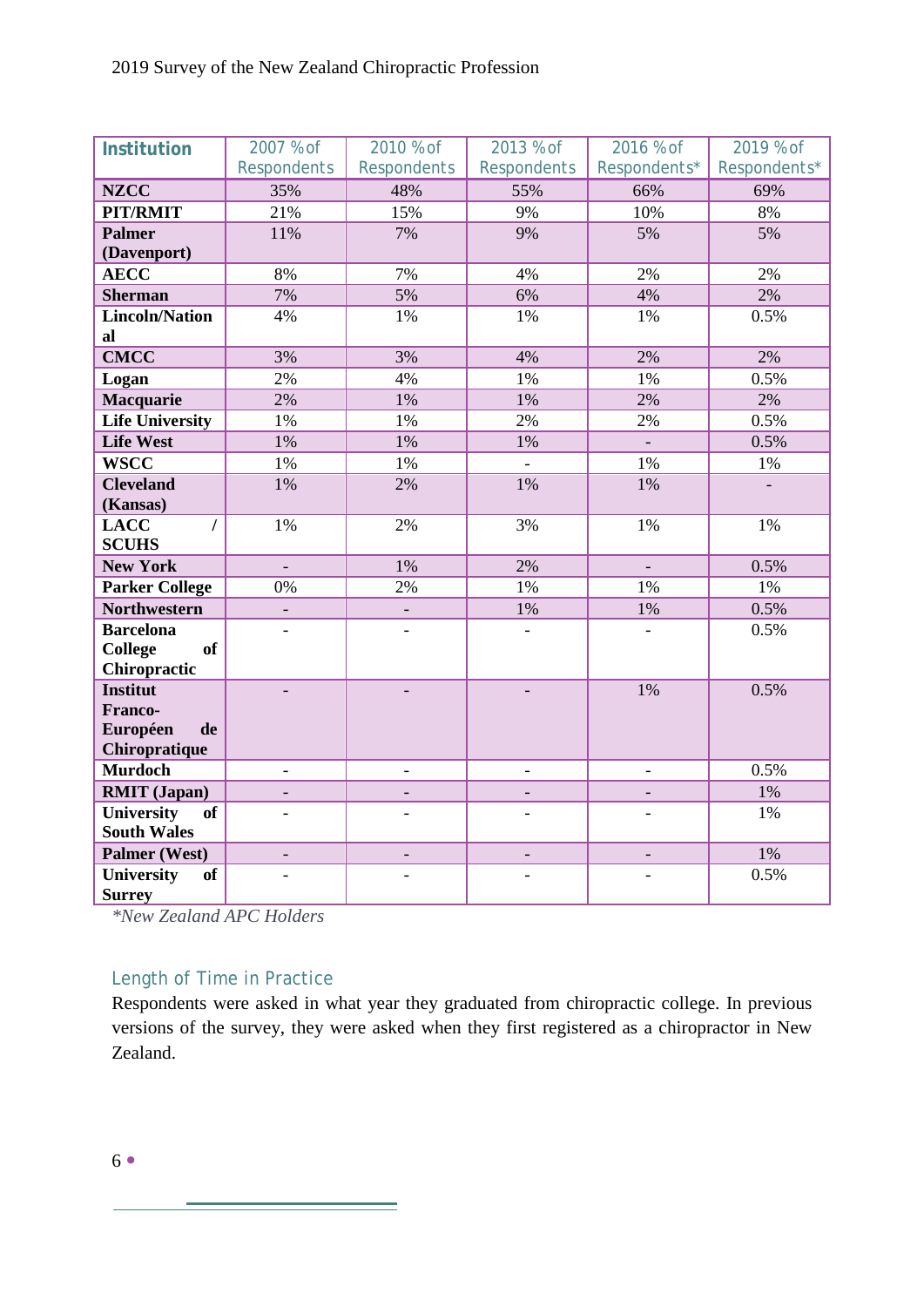| <b>Since</b><br>Length<br><b>of</b><br>Time | 2007 SAC | 2010 SAC | 2013 SAC | 2016<br><b>SAC</b> | 2019<br><b>SAC</b> |
|---------------------------------------------|----------|----------|----------|--------------------|--------------------|
| Graduation                                  | Survey   | Survey   | Survey   | Survey             | Survey             |
| Fewer than two years                        | 8%       | 16%      | 13%      | 9%                 | 7%                 |
| 2-4 years                                   | 17%      | 14%      | 18%      | 24%                | 16%                |
| 5-15 years                                  | 44%      | 38%      | 35%      | 39%                | 39%                |
| $16-25$ years                               | 18%      | 15%      | 11%      | 16%                | 22%                |
| More than 25 years                          | 13%      | 16%      | 24%      | 12%                | 16%                |

#### <span id="page-7-0"></span>Market Readiness

Respondents were asked if they felt that their education adequately prepared them for their chiropractic career? (e.g. Were you 'market ready' when you graduated?). The percentage of NZCC graduates that indicated they were 'market ready' when they graduated rose from 63% in 2016 to 70% in 2019. Across the board, 71% of respondents in 2019 indicated they were 'market ready' when they graduated compared to 66% of respondents in the 2016 survey. This may be because a greater percentage of respondents in 2016 were newer graduates so were reflecting on more recent challenges or experiences compared to the respondents in 2019. Of the respondents who felt they weren't 'market ready', the most consistent theme in their comments was that they felt that they weren't well enough prepared for the 'business' side of running a practice when they graduated.

<span id="page-7-1"></span>

| Do you feel that your education<br>adequately prepared you for your<br>chiropractic career? (Includes<br>overseas based respondents) | $2016 + v$ e<br>Response | $2019 + v$ e<br>Response |
|--------------------------------------------------------------------------------------------------------------------------------------|--------------------------|--------------------------|
| <b>NZCC Graduates</b>                                                                                                                | 63%                      | 70%                      |
| <b>Overseas Graduates</b>                                                                                                            | 73%                      | 74%                      |
| <b>All Respondents</b>                                                                                                               | 66%                      | 71%                      |

#### <span id="page-7-2"></span>Leadership

Respondents were asked if they participate in a 'leadership' position within or outside of the chiropractic profession? (e.g. NZ Chiropractic Board, NZCA, education, mentorship, spokesperson, health sector, community involvement). Slightly more respondents indicated that they participate in a leadership position in the 2019 survey (38%) compared to the 2016 survey (34%). This may reflect the reduced percentage of new graduates amongst the 2019 respondents. The 22% of respondents who indicated that they don't participate in a leadership position, but were interested in doing so, were asked what barriers were stopping them. The most common themes were a lack of time (particularly due to family commitments) and that they were new to practic, so felt they lacked experience.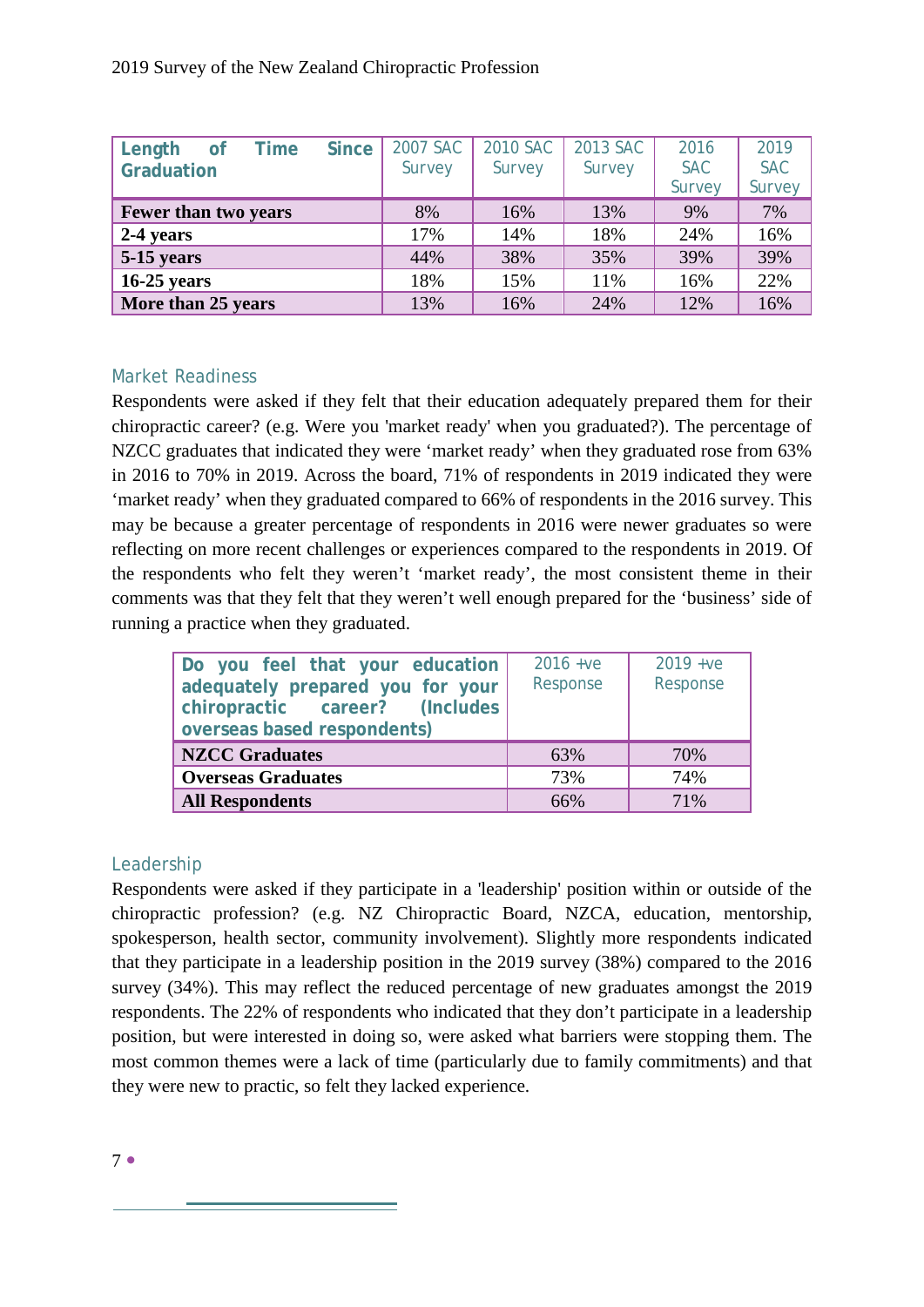| Do you participate in a 'leadership'<br>position within or outside of the<br>chiropractic profession? | 2016 SAC<br>Survey | 2019 SAC<br>Survey |
|-------------------------------------------------------------------------------------------------------|--------------------|--------------------|
| Yes                                                                                                   | 34%                | 38%                |
| No, I'm not interested in participating in<br>a leadership position                                   | 44%                | 39%                |
| No, however I am interested in<br>participating in a leadership position                              | 22%                | 22%                |

# <span id="page-8-0"></span>Finding Work

Respondents were asked to indicate how long it took to be offered an opportunity to work in the chiropractic industry from the time they completed their studies. Two-thirds of respondents were offered an opportunity to work in the chiropractic industry before they graduated. When just looking at graduates from the last two years, in the 2019 survey, 84% had an opportunity to work before they finished their studies compared to 74% in the 2016 survey.

| How long did it take for your first<br>opportunity to work in the<br>CHIROPRACTIC INDUSTRY from<br>the time you completed your<br>studies? | 2016 SAC<br>Survey - All<br><b>Respondents</b> | 2019 SAC<br>Survey - All<br><b>Respondents</b> |
|--------------------------------------------------------------------------------------------------------------------------------------------|------------------------------------------------|------------------------------------------------|
| An opportunity was available to me<br>before I completed my studies                                                                        | 64%                                            | 66%                                            |
| An opportunity became available<br>within one to six months of<br>completing my studies                                                    | 32%                                            | 30%                                            |
| An opportunity became available<br>within seven to twelve months of<br>completing my studies                                               | 3%                                             | 3%                                             |
| An opportunity became available<br>more than twelve months after<br>completing my studies                                                  | $0\%$                                          | $1\%$                                          |
| I have not worked in<br>the<br><b>CHIROPRACTIC INDUSTRY</b><br>since completing my studies                                                 | 1%                                             | 0%                                             |

#### <span id="page-8-1"></span>Regional Representation

Respondents were asked to indicate in what area of New Zealand their main practice was located. The location of respondents is relatively consistent with the 2016 SAC survey.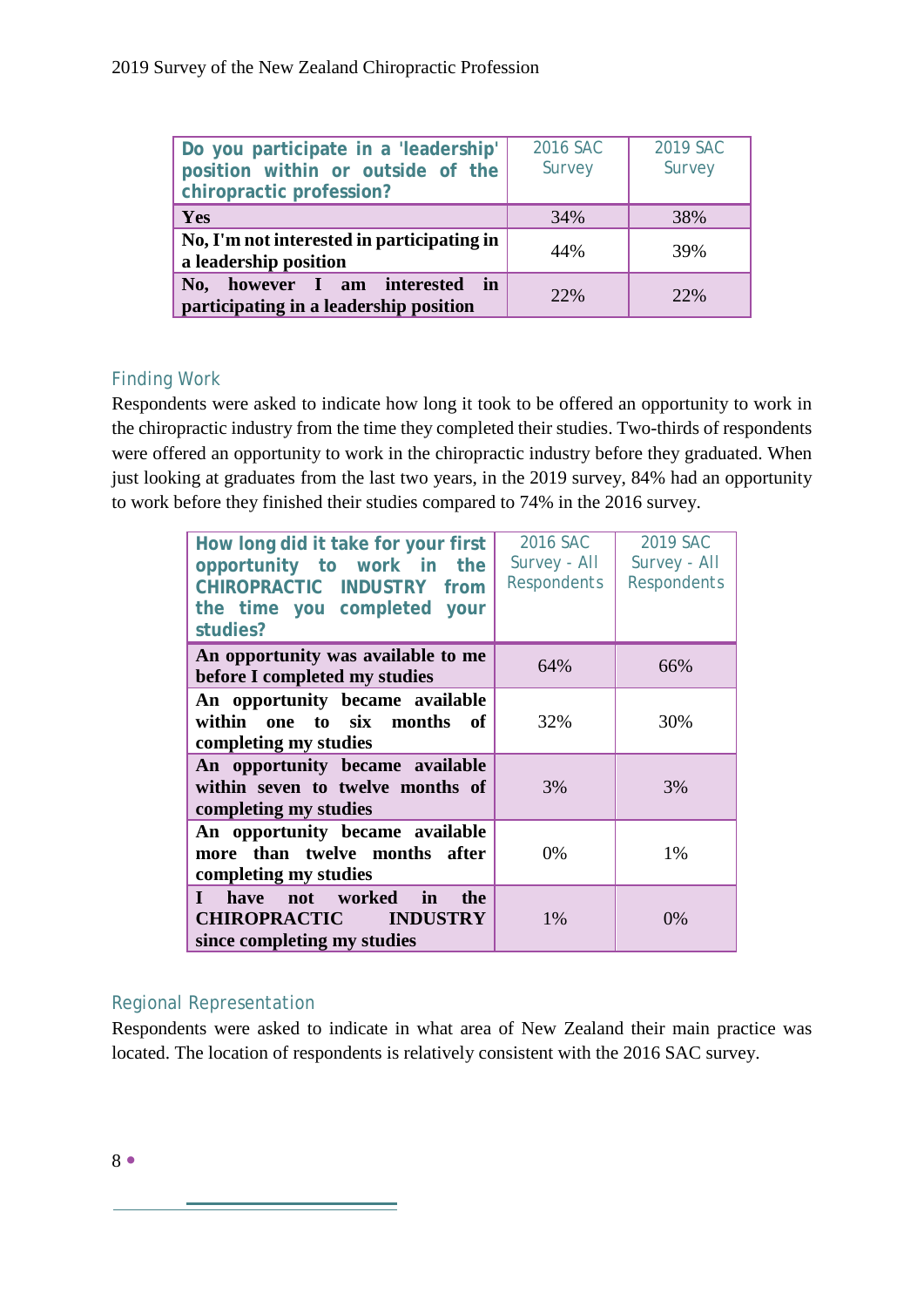| Main Practice Location (For NZ<br>based respondents) | 2013 SAC<br>Survey | 2016 SAC<br>Survey | 2019 SAC<br>Survey |
|------------------------------------------------------|--------------------|--------------------|--------------------|
| <b>Northland Region</b>                              | 7%                 | 3%                 | 2%                 |
| <b>Auckland Region</b>                               | 37%                | 47%                | 43%                |
| <b>Waikato Region</b>                                | 9%                 | 9%                 | 6%                 |
| <b>Bay of Plenty Region</b>                          | 10%                | 9%                 | 9%                 |
| <b>Gisborne</b>                                      |                    |                    | 0.5%               |
| <b>Hawke's Bay Region</b>                            | 5%                 | 6%                 | 5%                 |
| <b>Taranaki Region</b>                               | 1%                 | 3%                 | 1%                 |
| Manawatu-Wanganui Region                             | 4%                 | 1%                 | 2%                 |
| <b>Wellington Region</b>                             | 9%                 | 8%                 | 10%                |
| <b>Tasman</b>                                        | -                  | 0.5%               | 1%                 |
| <b>Nelson Region</b>                                 | 4%                 | 4%                 | 4%                 |
| <b>Marlborough</b>                                   |                    |                    | 0.5%               |
| <b>West Coast Region</b>                             | 1%                 | 0%                 | 0.5%               |
| <b>Canterbury Region</b>                             | 9%                 | 9%                 | 11%                |
| <b>Otago Region</b>                                  | 2%                 | 3%                 | 4%                 |
| <b>Southland</b>                                     |                    |                    | 0.5%               |

## <span id="page-9-0"></span>Tertiary / Post-Graduate Qualifications

Respondents were asked to indicate the highest level of education they had attained. The question options were changed in 2019 to combine a bachelors degree and Doctor of Chiropractic degree. In previous surveys, several respondents who have a Doctor of Chiropractic degree indicated they had a doctoral degree / PhD. This is likely the reason for the small differences in responses in the 2019 survey.

| <b>Type of Qualification</b>                     | 2016 SAC | 2019 SAC |
|--------------------------------------------------|----------|----------|
|                                                  | Survey   | Survey*  |
| <b>Bachelors / Doctor of Chiropractic Degree</b> | 70%      | 76%      |
| <b>Post-Graduate Certificate</b>                 | 3%       | 6%       |
| <b>Post-Graduate Diploma</b>                     | 9%       | 6%       |
| <b>Master's Degree</b>                           | 5%       | 8%       |
| <b>Doctoral Degree</b>                           | 8%       | 1%       |

 *\*Question modified in 2019*

Respondents were asked to describe their post-graduate diplomate status (or equivalent) through an ACA or ICA speciality board, council, academy, or association. Fewer respondents indicated that they're working towards a diplomate in 2019. This may reflect the lack of diplomate courses that are currently being run in the region.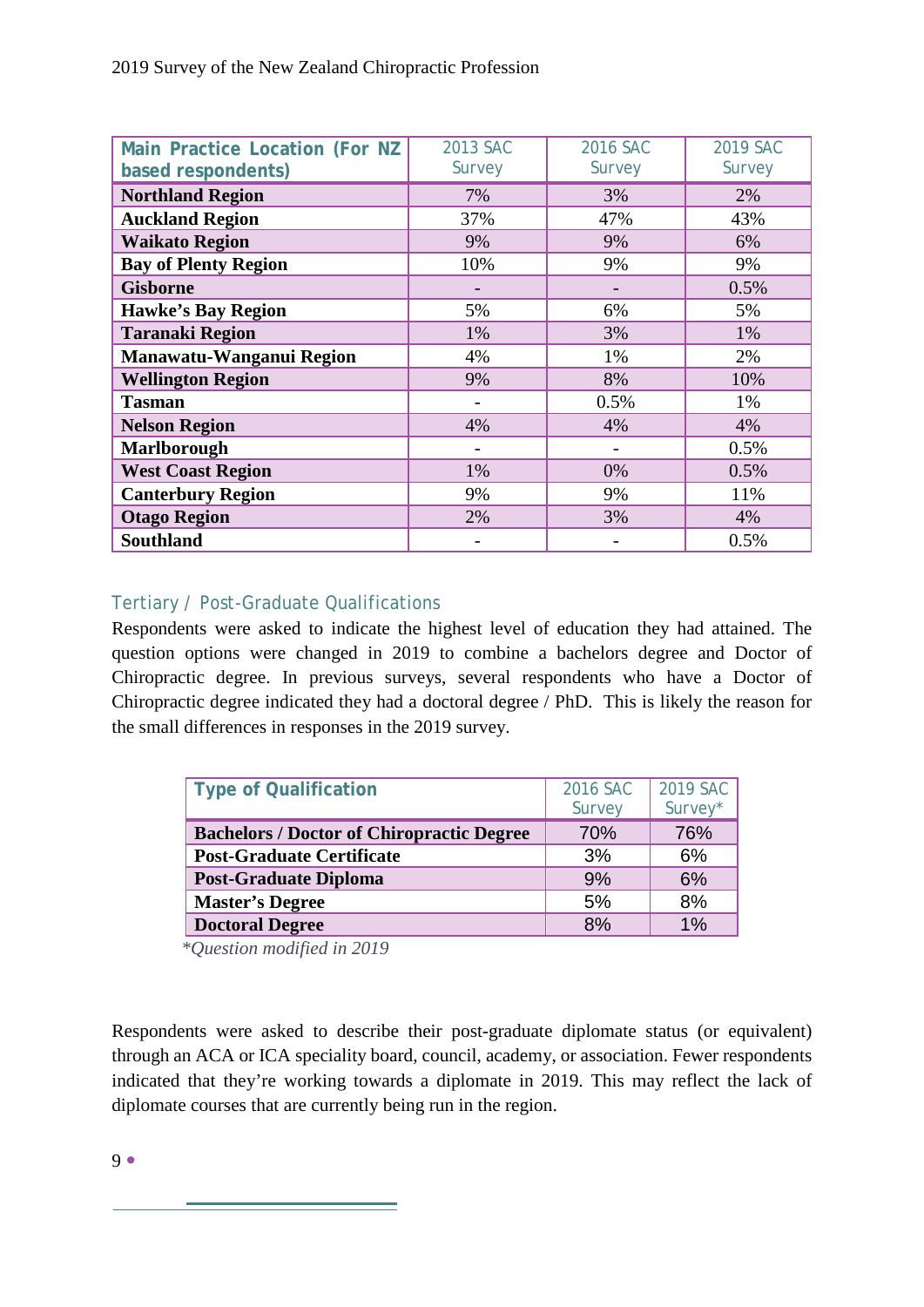| <b>Status</b>                                                                                                                                           | 2010 SAC | 2013 SAC | 2016 SAC | 2019 SAC |
|---------------------------------------------------------------------------------------------------------------------------------------------------------|----------|----------|----------|----------|
|                                                                                                                                                         | Survey   | Survey   | Survey   | Survey   |
| <b>None / Does not apply</b>                                                                                                                            | 78%      | 76%      | 80%      | 84%      |
| Work<br>toward<br>diplomate<br>status (or equivalent) but not<br>completed                                                                              | 14%      | 14%      | 7%       | 5%       |
| <b>Diplomate</b><br>status<br>$($ or<br>equivalent) through an ACA<br>or ICA<br>specialty<br>board,<br>academy,<br>council,<br><b>or</b><br>association | 9%       | 10%      | 13%      | 11%      |

#### <span id="page-10-0"></span>Continuing Education Activities

Respondents were asked to indicate 'in which continuing education opportunities do you participate?' In the 2019 survey, the trend continued with another large increase in the percentage of respondents completing online courses or webinars compared to previous surveys. For the first time in the 2019 survey an option of 'Attend regional NZCA meetings' was added. Forty-five percent of APC holders indicated they attend these meetings.

| <b>Continuing Education Activities</b>   | 2007 SAC | 2010       | 2013       | 2016       | 2019       |
|------------------------------------------|----------|------------|------------|------------|------------|
|                                          | Survey   | <b>SAC</b> | <b>SAC</b> | <b>SAC</b> | <b>SAC</b> |
|                                          |          | Survey     | Survey     | Survey     | Survey     |
| <b>Read journals</b>                     | 79%      | 73%        | 67%        | 70%        | 71%        |
| <b>Attend conferences/seminars</b>       | 90%      | 90%        | 91%        | 91%        | 94%        |
| <b>Attend diplomate courses</b>          | 9%       | 10%        | 16%        | 16%        | 11%        |
| <b>On-line courses</b>                   | 8%       | 21%        | 32%        | 41%        | 71%        |
| <b>Attend regional NZCA meetings</b>     |          |            |            |            | 45%        |
| <b>Attend hospital staff CE meetings</b> | 1%       | 2%         | 5%         | 3%         | 2%         |

Respondents were asked to describe any other CPD activities they engaged in. The most common activities specified included meeting with peers outside of NZCA regional meetings and engaging in formal continuing education.

# Areas of Interest in Continuing Education

Respondents were asked to indicate which areas of continuing education they were interested in participating. The most popular area of interest was chiropractic technique (67%).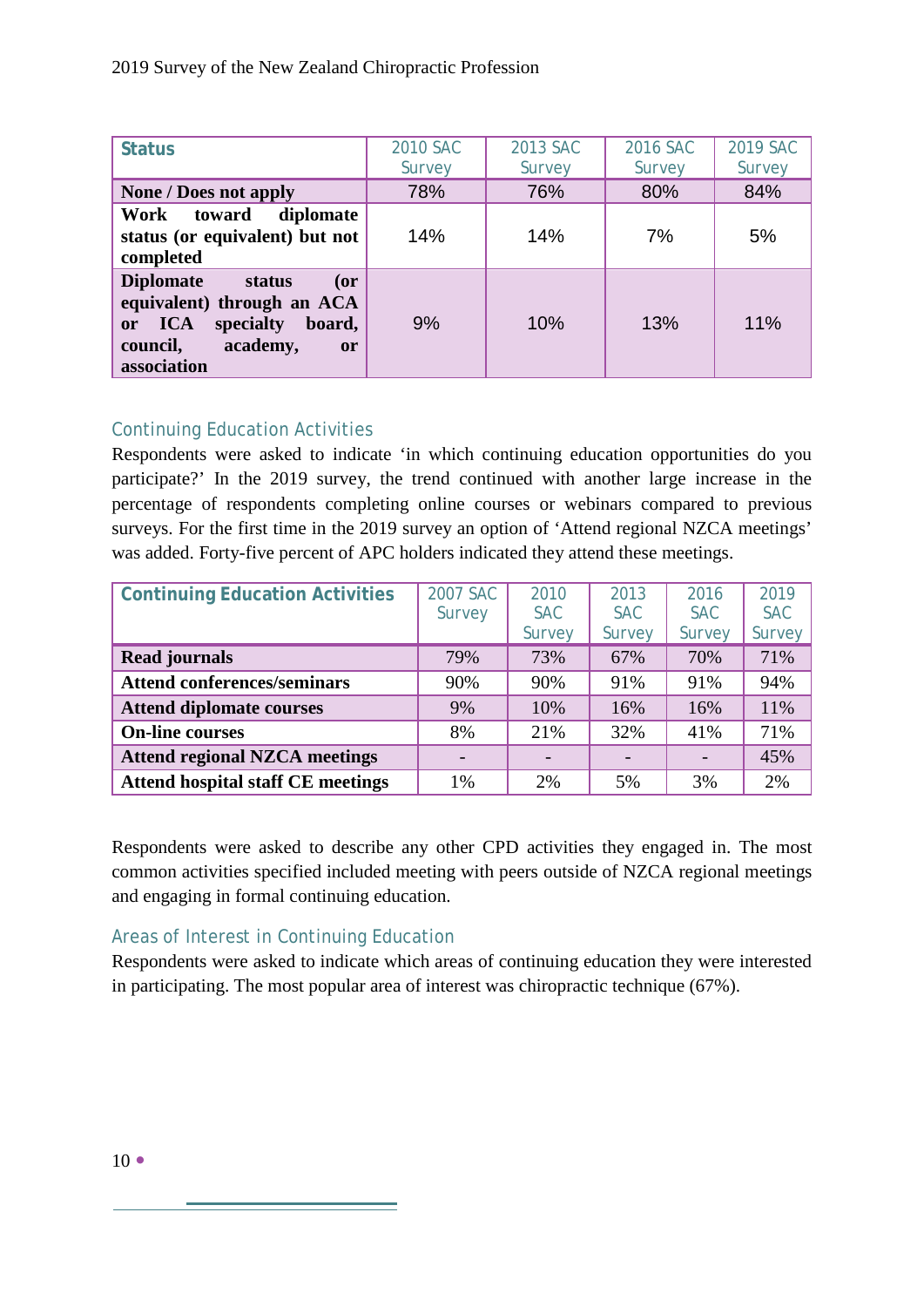| Area of Interest                 | 2010 SAC | 2013 SAC | 2016 SAC | 2019 SAC |
|----------------------------------|----------|----------|----------|----------|
|                                  | Survey   | Survey   | Survey   | Survey   |
| Philosophy                       | 44%      | 41%      | 42%      | 33%      |
| <b>Research skills</b>           | 19%      | 12%      | 16%      | 15%      |
| <b>Integrative healthcare</b>    | 33%      | 29%      | 38%      | 41%      |
| <b>Outcomes assessment</b>       | 30%      | 26%      | 30%      | 27%      |
| <b>Practice development</b>      | 45%      | 46%      | 56%      | 47%      |
| <b>Marketing</b>                 | 29%      | 31%      | 38%      | 35%      |
| <b>Clinical neurology</b>        | 60%      | 59%      | 69%      | 49%      |
| <b>Paediatrics</b>               | 42%      | 45%      | 57%      | 46%      |
| Sports chiropractic              | 42%      | 29%      | 37%      | 37%      |
| Chiropractic technique           | 75%      | 76%      | 77%      | 67%      |
| <b>Succession planning</b>       | 9%       | 11%      | 18%      | 15%      |
| The associate driven practice    | 16%      | 23%      | 21%      | 16%      |
| <b>Diagnostic Imaging</b>        | 35%      | 39%      | 37%      | 32%      |
| <b>Rehabilitation</b>            | 37%      | 24%      | 30%      | 33%      |
| <b>Clinical Nutrition</b>        | 42%      | 41%      | 46%      | 33%      |
| <b>Animal chiropractic</b>       | 14%      | 16%      | 18%      | 21%      |
| <b>Diagnosis and Management</b>  | 13%      | 11%      | 18%      | 16%      |
| of Internal Disorders            |          |          |          |          |
| <b>Orthopaedics</b>              | 28%      | 21%      | 18%      | 15%      |
| <b>Communication strategies*</b> |          |          |          | 43%      |
| <b>Business skills*</b>          |          |          |          | 44%      |

*\*Added in 2019*

# Barriers to Undertaking CPD

In 2019 a question was added to explore what barriers chiropractors in New Zealand face to undertaking CPD. Cost is the biggest barrier identified by respondents, followed by location.

| What barriers are there to you<br>undertaking relevant CPD?            | $2019 + v$ e<br>Response |
|------------------------------------------------------------------------|--------------------------|
| There are no barriers to me undertaking<br>relevant CPD                | 47%                      |
| Cost                                                                   | 21%                      |
| Relevant CPD opportunities are not<br>available to me near my location | 15%                      |
| I find it difficult to find enough time to<br>engage in relevant CPD   | 6%                       |

#### <span id="page-11-0"></span>Position in Practice

<u> Andrew Maria (1989)</u>

New Zealand APC holders were asked to indicate what best described their position in practice. In the 2019 survey, the percentage of sole chiropractors rebounded towards levels seen prior to

 $11$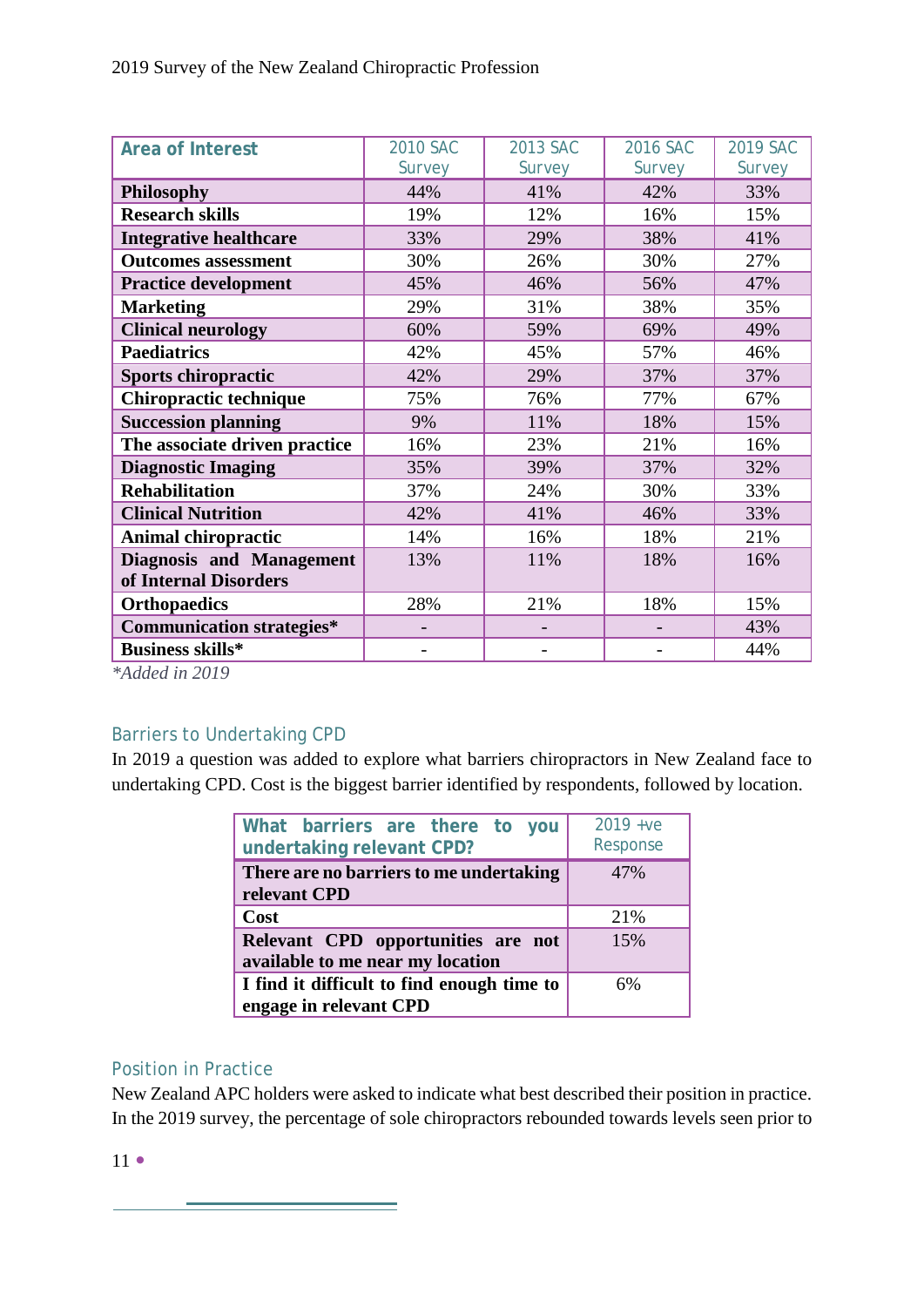| <b>Position</b><br>in<br><b>Practice</b> | 2004 SAC<br>Survey | 2007 SAC<br>Survey | <b>2010 SAC</b><br>Survey | 2013 SAC<br>Survey | 2016 SAC<br>Survey | 2019 SAC<br>Survey |
|------------------------------------------|--------------------|--------------------|---------------------------|--------------------|--------------------|--------------------|
| <b>Sole</b><br><b>Chiropractor</b>       | 51%                | 46%                | 38%                       | 44%                | 30%                | 39%                |
| <b>Principal</b><br>with<br>associate/s  | 13%                | 17%                | 23%                       | 22%                | 18%                | 19%                |
| <b>Partner</b>                           | 15%                | 11%                | 8%                        | 9%                 | 13%                | 8%                 |
| <b>Associate</b>                         | 14%                | 14%                | 20%                       | 19%                | 31%                | 30%                |
| <b>Sharing</b><br>facilities             | 6%                 | 5%                 | 5%                        | 5%                 | 4%                 | 4%                 |
| Locum                                    | 1%                 | 5%                 | 1%                        |                    | 1%                 | 0.5%               |
| <b>Other</b>                             |                    | 2%                 | 1%                        | 1%                 | 2%                 | 1%                 |

the 2016 survey. This may be due to the large number of recent graduates completing the 2016 survey compared to the 2019 survey.

# <span id="page-12-0"></span>Chiropractic Identity and Practice

In the 2019 SAC survey, respondents were asked three questions about chiropractic identity and practice that they had not been asked before. These questions were drawn from a recent survey of Australasian chiropractic<sup>1</sup> students and North American chiropractic students.<sup>2</sup> In these previous student surveys, the majority of students would like to see an emphasis on the correction of vertebral subluxation, while recognising the importance of evidence-based practice. The authors of these surveys considered these views to be contradictory, suggesting cognitive dissonance (the mental conflict that occurs when beliefs or assumptions are contradicted by new information). In the 2019 SAC survey, 73% of New Zealand chiropractors either agreed or strongly agreed that the primary purpose of the chiropractic examination is to detect vertebral subluxations. This compares to 55% of Australasian students and 47% of North American students. Eighty-eight percent of respondents in the 2019 SAC survey agree or strongly agree that the chiropractic profession is strongly placed to provide care to infants and young children, compared to 68% of Australasian students (this question was not included in the North American survey). In the 2019 SAC survey, 45% of New Zealand chiropractors indicated that they agree or strongly agree that contemporary and evolving scientific evidence is more important than traditional chiropractic principles. This compares to 55% of respondents in each of the student surveys.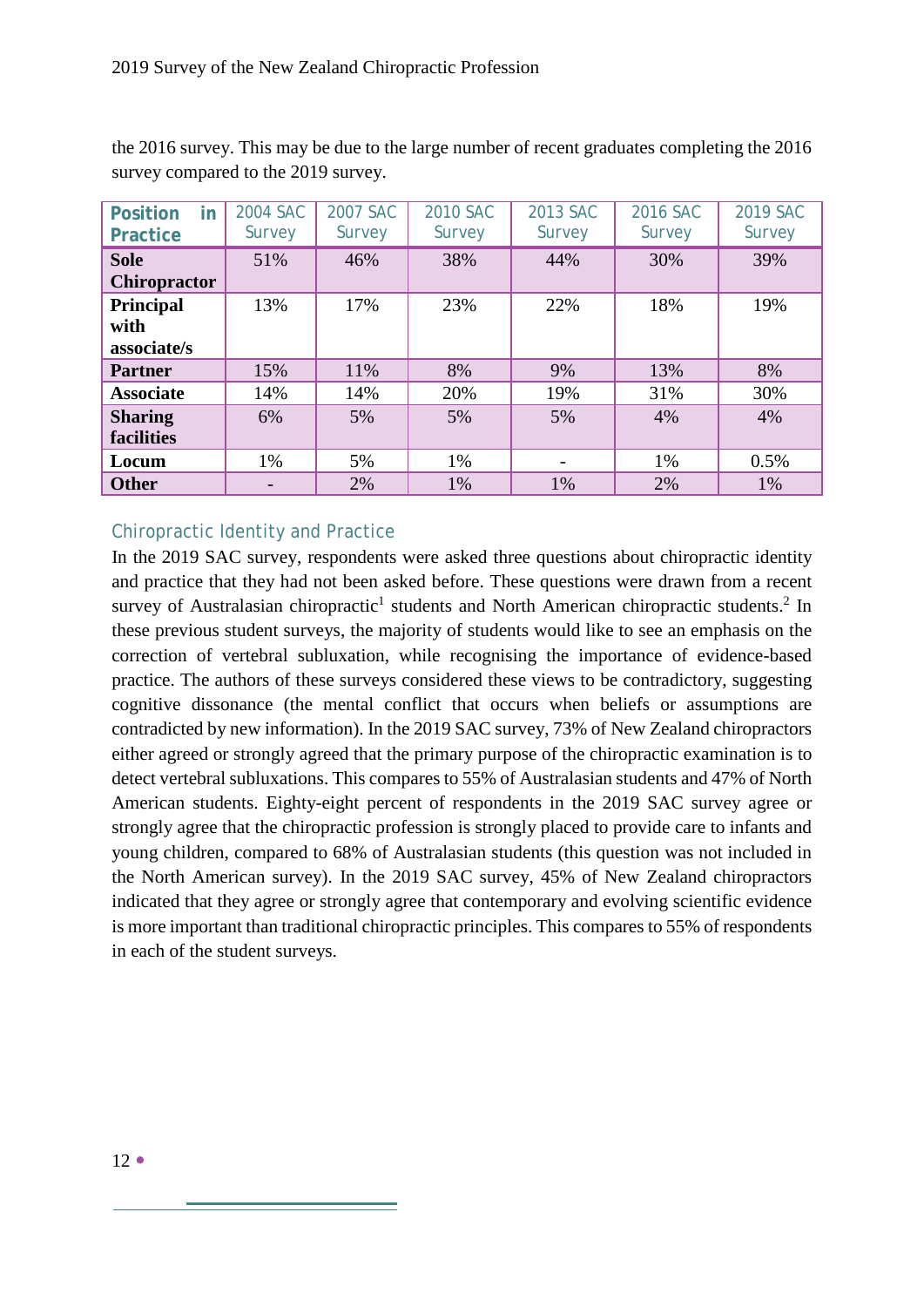#### *2019 SAC Survey*

| <b>Statement</b>                                                                                                                              | <b>Strongly</b><br><b>Disagree</b> | <b>Disagree</b> | <b>Neither</b><br>Agree<br>nor<br><b>Disagree</b> | Agree | <b>Strongly</b><br>Agree |
|-----------------------------------------------------------------------------------------------------------------------------------------------|------------------------------------|-----------------|---------------------------------------------------|-------|--------------------------|
| <b>The</b><br>primary<br>purpose<br>the<br>of<br>chiropractic examination is<br>to<br>detect vertebral subluxations                           | 9%                                 | 7%              | 11%                                               | 34%   | 39%                      |
| is<br>The chiropractic profession<br>strongly placed to provide care to<br>infants and young children                                         | 5%                                 | 5%              | 13%                                               | 31%   | 47%                      |
| <b>Contemporary</b><br>and<br>evolving<br>scientific<br>evidence<br>is<br>more<br>traditional<br>than<br>important<br>chiropractic principles | 2%                                 | 14%             | 39%                                               | 30%   | 15%                      |

| <b>Statement</b>                                                                                                 | 2019 SAC      | Australasian   | <b>North</b>    |
|------------------------------------------------------------------------------------------------------------------|---------------|----------------|-----------------|
|                                                                                                                  | survey 'agree | student survey | American        |
|                                                                                                                  | or strongly   | 'agree or      | student survey  |
|                                                                                                                  | agree'        | strongly       | 'agree or       |
|                                                                                                                  |               | agree'         | strongly agree' |
| <b>The</b><br>of<br>the<br>primary<br>purpose<br>chiropractic examination is to detect<br>vertebral subluxations | 73%           | 55%            | 47%             |
| <i>is</i><br>The<br>chiropractic profession<br>strongly placed to provide care to<br>infants and young children  | 88%           | 68%            | <b>NA</b>       |
| Contemporary and evolving scientific<br>evidence is more important than<br>traditional chiropractic principles   | 45%           | 55%            | 55%             |

# <span id="page-13-0"></span>The Chiropractic Practice

and the control of the control of the control of the control of the control of the control of the control of the

This section of the survey investigated the nature of the work environment and chiropractic practice including: office location, practice growth, office procedures and structure, practice management systems, staff requirements, fees, income, practice volume, and billing and office equipment. Survey results for this section were limited to respondents who practise in New Zealand.

#### <span id="page-13-1"></span>Practice Location

Respondents were asked if they practise in more than one location. Results were consistent with previous surveys.

 $13 \bullet$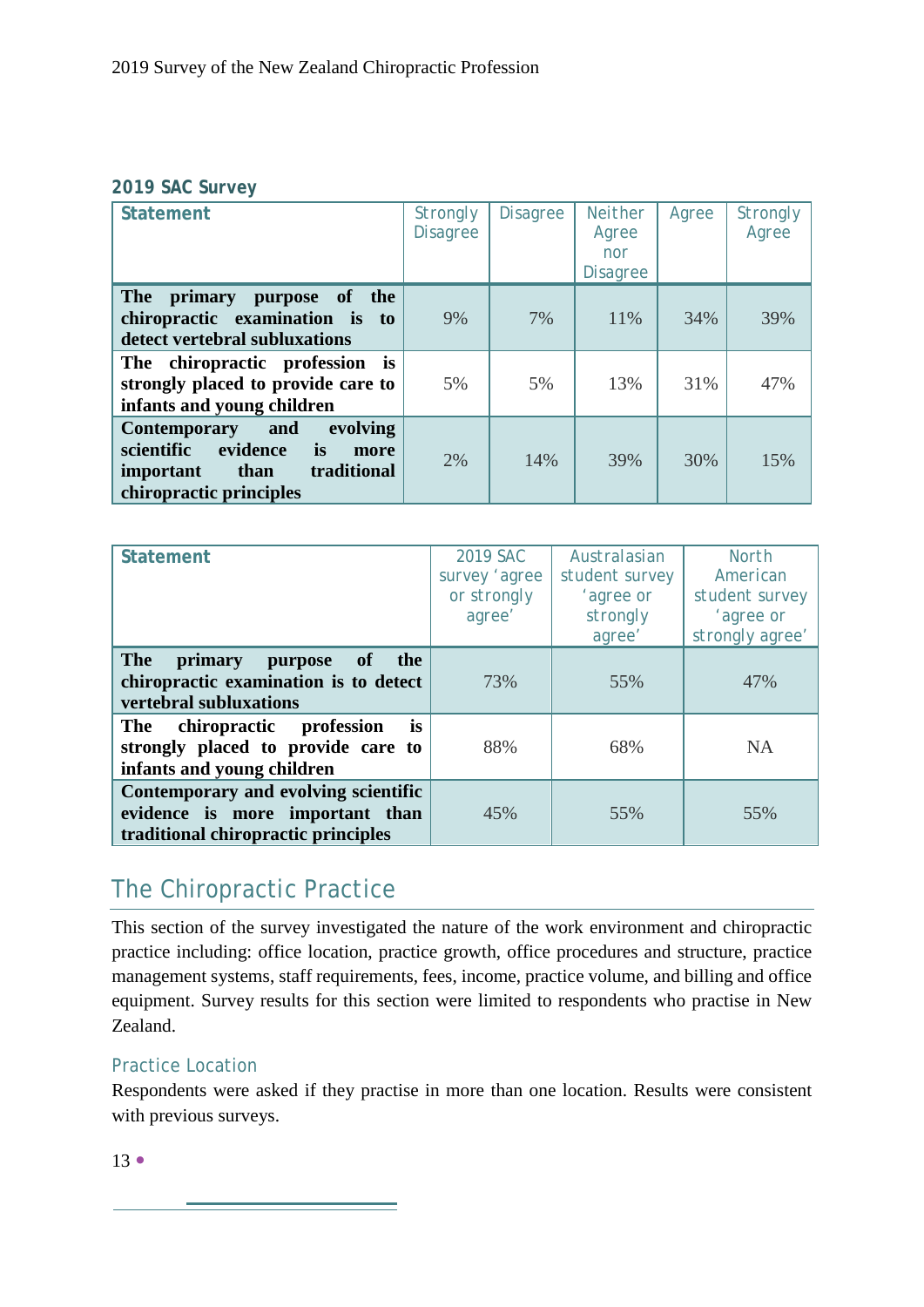| <b>Practice Location</b>                                             | 2004 % | 2007 % | 2010% | 2013% | 2016 % | 2019% |
|----------------------------------------------------------------------|--------|--------|-------|-------|--------|-------|
|                                                                      | Yes    | Yes    | Yes   | Yes   | Yes    | Yes   |
| D <sub>0</sub><br>practise<br>vou<br>from more than one<br>location? | 29%    | 22%    | 21%   | 24%   | 29%    | 24%   |

With regards to office location, respondents were also asked to indicate the type of community their primary practice was located. Results were consistent with previous surveys.

| <b>Main Practice Location</b> | 2010       | 2013 SAC | 2016       | 2019       |
|-------------------------------|------------|----------|------------|------------|
|                               | <b>SAC</b> | Survey   | <b>SAC</b> | <b>SAC</b> |
|                               | Survey     |          | Survey     | Survey     |
| <b>City</b>                   | 37%        | 36%      | 37%        | 30%        |
| <b>Suburb</b>                 | 39%        | 37%      | 42%        | 42%        |
| <b>Small town</b>             | 13%        | 12%      | 10%        | 15%        |
| <b>Small town / Rural</b>     | 10%        | 15%      | 11%        | 11%        |
| <b>Rural</b>                  |            |          |            | 2%         |

## <span id="page-14-0"></span>Need for More Chiropractors

Respondents were asked if more chiropractors were needed in their local area. Forty-four percent responded, 'yes'. If Auckland-based chiropractors are removed this increases to 52%. Only 33% of Auckland-based chiropractors believe Auckland needs more chiropractors. In contrast, 62% of Wellington-based chiropractors believe their region needs more chiropractors.

| Question                                                                 | 2004 'yes' | 2007<br>'ves' | 2010<br>'ves' | 2013<br>'ves' | 2016<br>'yes' | 2019<br>'yes' |
|--------------------------------------------------------------------------|------------|---------------|---------------|---------------|---------------|---------------|
| <b>locality</b><br><b>Does</b><br>vour<br>need<br>more<br>chiropractors? | 63%        | 69%           | 47%           | 45%           | 40%           | 44%           |

#### <span id="page-14-1"></span>Practice Growth

Respondents were asked to indicate the growth status of their practice. Sixty-seven percent of respondents indicated their practice was growing. This is the highest percentage since the 2004 SAC survey.

<span id="page-14-2"></span>

| <b>Practice</b><br>Status | Growth | 2004<br><b>SAC</b> | 2007 SAC<br>Survey | 2010<br><b>SAC</b> | 2013<br><b>SAC</b> | 2016<br><b>SAC</b> | 2019<br><b>SAC</b> |
|---------------------------|--------|--------------------|--------------------|--------------------|--------------------|--------------------|--------------------|
|                           |        | Survey             |                    | Survey             | Survey             | Survey             | Survey             |
| Growing                   |        | 71%                | 50%                | 44%                | 54%                | 63%                | 67%                |
| <b>Staying Level</b>      |        | 29%                | 45%                | 39%                | 43%                | 34%                | 29%                |
| <b>Declining</b>          |        | 0%                 | 4%                 | 16%                | 4%                 | 3%                 | 4%                 |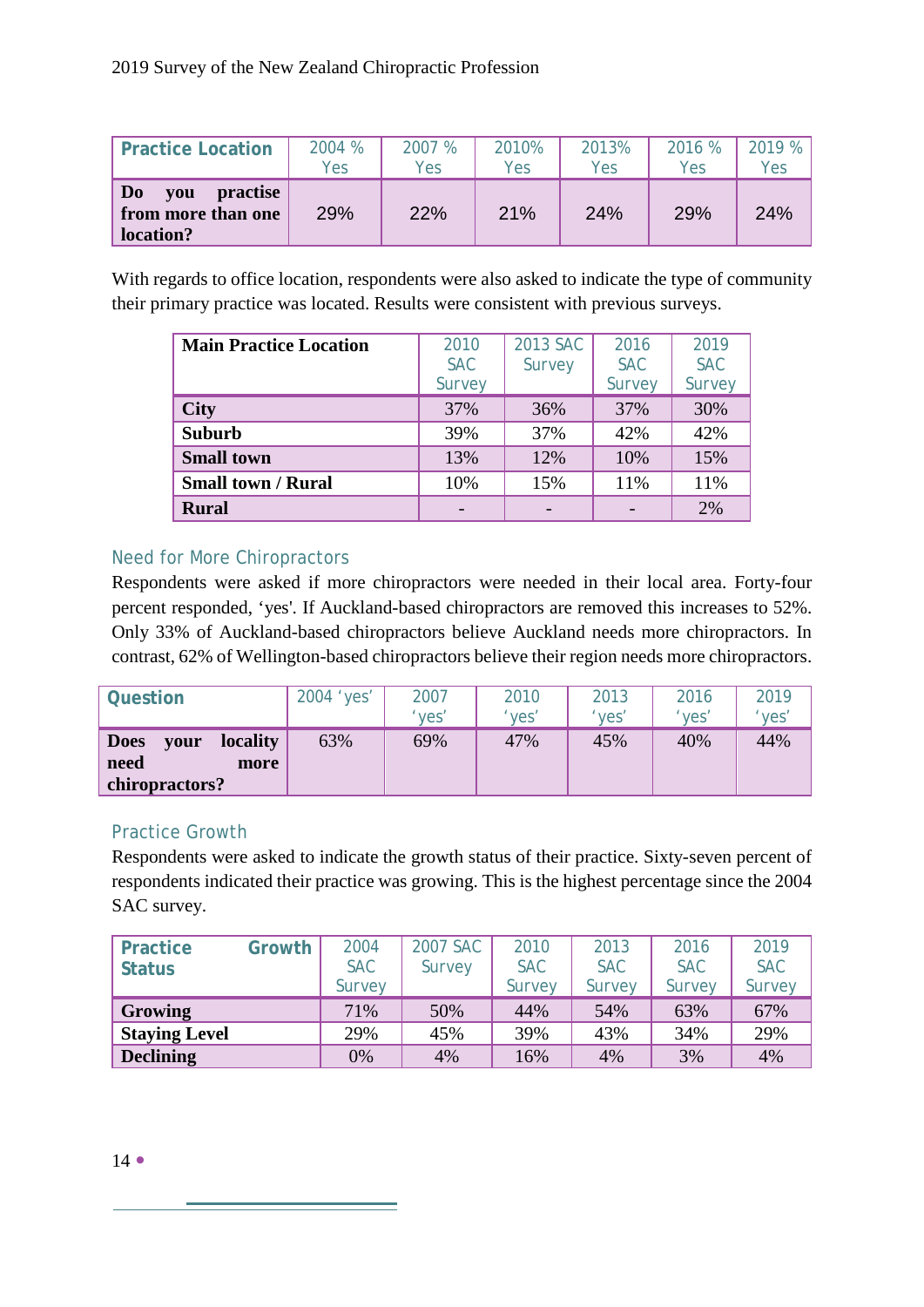#### Associates and Partners

Respondents were asked if they 'would consider taking on an associate or partner within the next 12 months?' 43% responded 'yes' which is consistent with previous surveys.

| <b>Question</b>                                                                   | 2004  | <i>2007</i> | 2010  | 2013  | 2016  | 2019  |
|-----------------------------------------------------------------------------------|-------|-------------|-------|-------|-------|-------|
|                                                                                   | 'ves' | 'ves'       | 'ves' | 'yes' | 'yes' | 'yes' |
| Would you consider taking on<br>an associate or partner in the<br>next 12 months? | 59%   | 51%         | 35%   | 46%   | 46%   | 43%   |

#### <span id="page-15-0"></span>Components of Chiropractic Practice

Respondents were asked to estimate what percentage of their time each week was spent on various aspects of chiropractic practice including: patient care and education, documentation of care and business management during a typical week. The response options were changed in 2019 to include external marketing and/or public education. There was a small drop in the 2019 survey time estimates for each category across the board compared to the 2016 survey. This is most likely due to the inclusion of an additional response category.

| Percent of Time<br>Spent<br>on<br><b>Components</b><br><b>of</b>   | 2007 SAC<br>Survey | 2010 SAC<br>Survey | 2013 SAC<br>Survey | 2016 SAC<br>Survey | 2019<br><b>SAC</b><br>Survey* |
|--------------------------------------------------------------------|--------------------|--------------------|--------------------|--------------------|-------------------------------|
| <b>Chiropractic Practice</b>                                       |                    |                    |                    |                    |                               |
| Direct Patient<br>Care<br>and education                            | 73%                | 69%                | 61%                | 62%                | 60%                           |
| <b>Documentation of care</b>                                       | 9%                 | 16%                | 20%                | 20%                | 17%                           |
| <b>Business Management</b><br>administration<br>internal marketing | 18%                | 15%                | 17%                | 18%                | 13%                           |
| marketing<br><b>External</b><br>public<br>and/or<br>education      |                    |                    |                    |                    | 10%                           |

*\*Response options were changed in 2019*

# <span id="page-15-1"></span>Patient Visit Time Allocation

Respondents were asked to indicate how long they allowed for an average new patient visit, report of findings, progress exam and adjustment visit. The average visit time for a new patient visit was 41 minutes; the average report of findings was allocated 23 minutes; the average adjustment 13 minutes; and the average progress exam 21 minutes. These visit durations were all consistent with the 2016 SAC survey.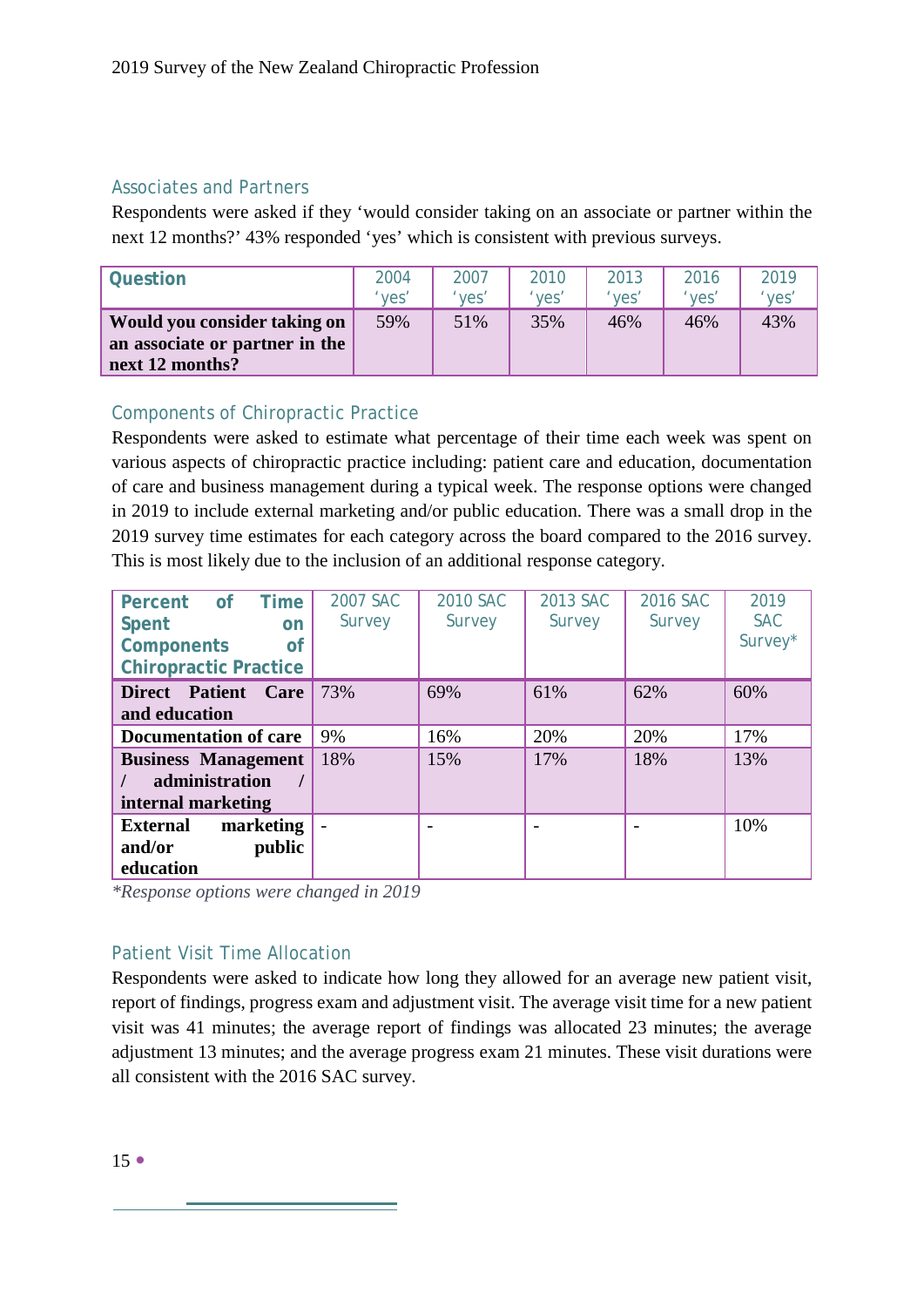#### *2019 SAC Survey*

| <b>Visit Time</b> | <b>New Patient</b> | <b>Report of Findings</b> | Adjustment       | Progress<br>Exam |
|-------------------|--------------------|---------------------------|------------------|------------------|
| <b>Minimum</b>    | 15 mins            | Less than 5 mins          | Less than 5 mins | 5 mins           |
| <b>Maximum</b>    | 90 mins            | 90 mins                   | 45 mins          | 60 mins          |
| Average           | 41 mins            | 23 mins                   | 13 mins          | 21 mins          |
| <b>Median</b>     | 40 mins            | 20 mins                   | 10 mins          | 20 mins          |
| <b>Mode</b>       | 30 mins            | 30 mins                   | 15 mins          | 15 mins          |

#### *2016 SAC Survey*

| <b>Visit Time</b> | <b>New Patient</b> | <b>Report of Findings</b> | Adjustment       | Progress<br>Exam    |
|-------------------|--------------------|---------------------------|------------------|---------------------|
| <b>Minimum</b>    | 10 mins            | Less than 5 mins          | Less than 5 mins | Less than 5<br>mins |
| <b>Maximum</b>    | 90 mins            | 60 mins                   | 75 mins          | 65 mins             |
| Average           | 39 mins            | 23 mins                   | 13 mins          | 20 mins             |
| <b>Median</b>     | 35 mins            | 20 mins                   | 10 mins          | 15 mins             |
| <b>Mode</b>       | 30 mins            | 30 mins                   | 10 mins          | 15 mins             |

#### <span id="page-16-0"></span>Staff and Co-workers

Respondents were asked to indicate the number of full-time and part-time support staff and other healthcare providers in their offices. The average number of people working in respondents' offices increased across the board in just about all categories.

| <b>FULL-TIME</b>                                       |     |     | $\mathcal{P}$ | 3   |    | 5 or more | Average |
|--------------------------------------------------------|-----|-----|---------------|-----|----|-----------|---------|
| CA's                                                   | 56% | 23% | 14%           | 2%  | 3% | 2%        | 0.82    |
| <b>Associates</b>                                      | 53% | 19% | 12%           | 11% | 1% | 3%        | 1.00    |
| Locums                                                 | 98% | 2%  | 1%            |     |    |           | 0.03    |
| <b>Partners</b>                                        | 77% | 14% | 7%            | 1%  | 2% |           | 0.38    |
| <b>Business/Financial</b><br><b>/Practice Managers</b> | 68% | 29% | 3%            |     |    |           | 0.35    |
| <b>Healthcare</b><br>Other<br><b>Providers</b>         | 73% | 8%  | 7%            | 4%  | 3% | 5%        | 0.69    |

 $\overline{\phantom{a}}$ 

# *2019 SAC Survey*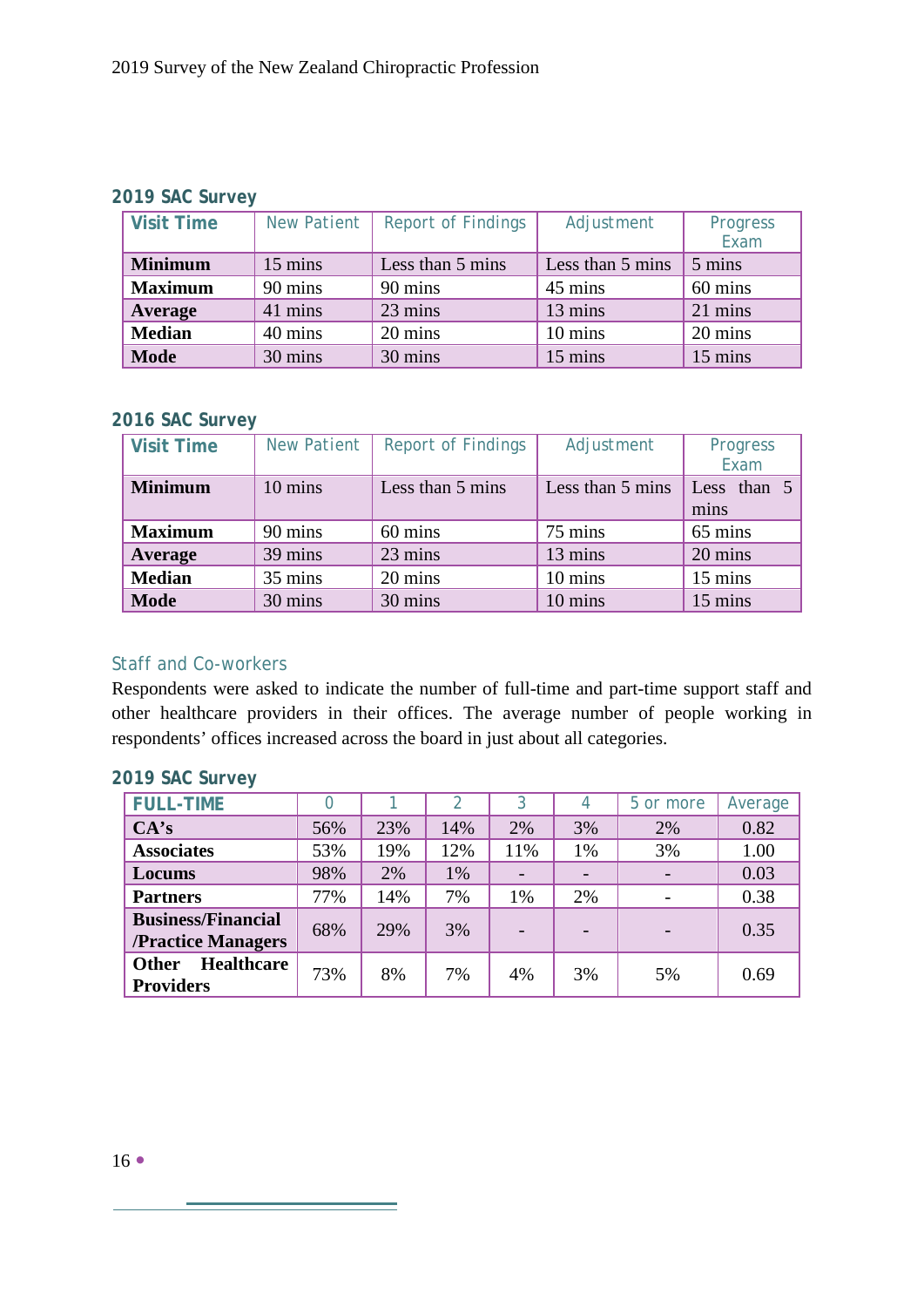#### *2016 SAC Survey*

| <b>FULL-TIME</b>                                       |     |     |     | 3  | 4  | 5 or more | Average |
|--------------------------------------------------------|-----|-----|-----|----|----|-----------|---------|
| CA's                                                   | 58% | 23% | 12% | 2% | 3% | 1%        | 0.70    |
| <b>Associates</b>                                      | 55% | 24% | 15% | 5% | 2% | 0%        | 0.76    |
| Locums                                                 | 99% | 1%  |     |    |    |           | 0.01    |
| <b>Partners</b>                                        | 77% | 16% | 3%  | 2% | 2% |           | 0.34    |
| <b>Business/Financial</b><br><b>/Practice Managers</b> | 77% | 21% | 1%  |    |    | 1%        | 0.27    |
| <b>Healthcare</b><br><b>Other</b><br><b>Providers</b>  | 68% | 13% | 8%  | 7% | 3% | 2%        | 0.67    |

#### *2019 SAC Survey*

| <b>PART-TIME</b>                                       |      |     | 2   | 3   | 4  | 5 or more | Average  |
|--------------------------------------------------------|------|-----|-----|-----|----|-----------|----------|
| CA's                                                   | 40%  | 17% | 19% | 14% | 6% | 4%        | 1.41     |
| <b>Associates</b>                                      | 74%  | 17% | 6%  | 2%  |    | 1%        | 0.40     |
| Locums                                                 | 100% |     |     |     |    |           | $\theta$ |
| <b>Partners</b>                                        | 87%  | 13% | 1%  | 1%  |    |           | 0.15     |
| <b>Business/Financial</b><br><b>/Practice Managers</b> | 83%  | 17% |     |     |    |           | 0.17     |
| <b>Healthcare</b><br><b>Other</b><br><b>Providers</b>  | 70%  | 14% | 9%  | 3%  | 2% | 3%        | 0.60     |

#### *2016 SAC Survey*

| <b>PART-TIME</b>                                      |     |     | 2   | 3   |    | 5 or more | Average |
|-------------------------------------------------------|-----|-----|-----|-----|----|-----------|---------|
| CA's                                                  | 41% | 22% | 21% | 13% | 3% | 1%        | 1.16    |
| <b>Associates</b>                                     | 73% | 18% | 8%  | 2%  |    |           | 0.38    |
| Locums                                                | 98% | 2%  |     |     |    |           | 0.02    |
| <b>Partners</b>                                       | 84% | 14% | 2%  |     |    |           | 0.18    |
| <b>Business/Financial</b><br>/Practice Managers       | 79% | 20% | 1%  | 1%  |    |           | 0.24    |
| <b>Healthcare</b><br><b>Other</b><br><b>Providers</b> | 72% | 13% | 10% | 2%  | 2% | 1%        | 0.50    |

# <span id="page-17-0"></span>Computer Equipment

and the control of the control of the control of the control of the control of the control of

Respondents were asked whether they use a computer programme to manage their appointment book or to enter clinical information (instead of a patient file card). For the first time in 2019 respondents were also asked whether they have an online booking system. The percentage of respondents who use a computer programme to manage their appointment book grew to 90%. The percentage of respondents that use a computer programme to enter clinical information continues to grow and is 63% in the 2019 SAC survey. Forty-six percent of respondents indicated they use an online booking system in the 2019 survey.

 $17 \bullet$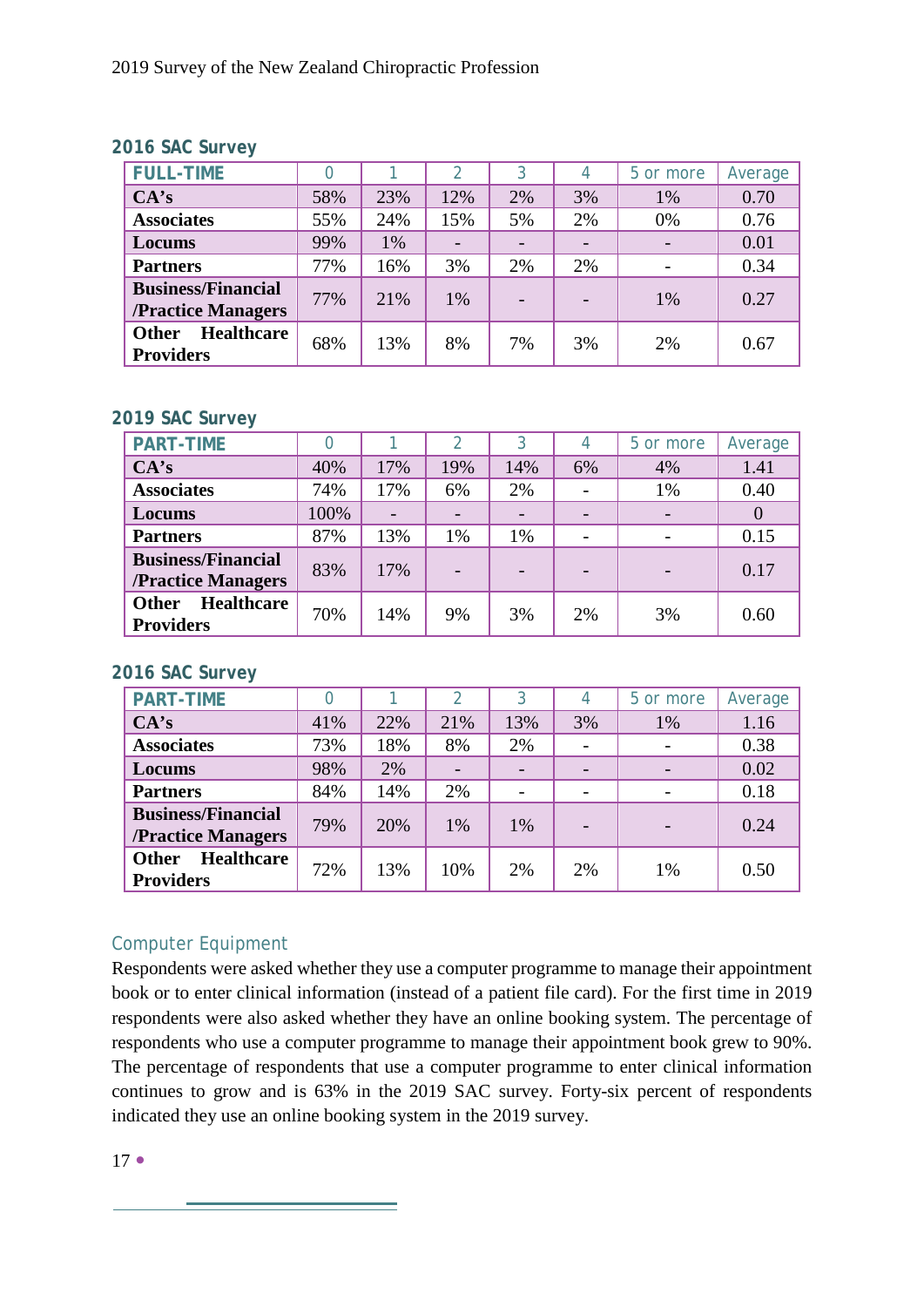| <b>Use</b><br><b>of</b><br>a<br>Computer<br>Programme       | 2004 SAC<br>Survey       | 2007 SAC<br>Survey | 2010 SAC<br>Survey | 2013 SAC<br>Survey | 2016 SAC<br>Survey | 2019 SAC<br>Survey |
|-------------------------------------------------------------|--------------------------|--------------------|--------------------|--------------------|--------------------|--------------------|
| To<br><b>Manage</b><br><b>Appointment</b><br><b>Book</b>    | 77%                      | 67%                | 70%                | 79%                | 86%                | 90%                |
| To<br><b>Enter</b><br><b>Clinical</b><br><b>Information</b> | $\overline{\phantom{0}}$ | 10%                | 25%                | 38%                | 46%                | 63%                |
| To<br><b>book</b><br>patients online                        |                          |                    |                    |                    |                    | 46%                |

The following tables summarise the programmes used to manage appointment books and to enter clinical information. Due to the high number of programmes available only programmes with greater than 2% of market share have been included. Cliniko now has the largest market share (45%) of the appointment book programmes in 2019.

| <b>Book</b><br>Appointment<br>Software<br>Programme | 2004 SAC<br>Survey | 2007 SAC<br>Survey | 2010 SAC<br>Survey | 2013<br><b>SAC</b><br>Survey | 2016<br><b>SAC</b><br>Survey | 2019<br><b>SAC</b><br>Survey |
|-----------------------------------------------------|--------------------|--------------------|--------------------|------------------------------|------------------------------|------------------------------|
| Capable                                             | 30%                | 39%                | 37%                | 31%                          | 23%                          | 12%                          |
| <b>Cliniko</b>                                      |                    |                    |                    | 13%                          | 24%                          | 45%                          |
| <b>Excellent Practice</b>                           |                    |                    |                    | 8%                           | 11%                          | 8%                           |
| <b>Front Desk</b>                                   | 8%                 | 15%                | 18%                | 17%                          | 17%                          | 14%                          |
| <b>Gensolve</b>                                     |                    |                    |                    | 5%                           | 5%                           | 7%                           |
| <b>Houston Medical</b>                              | 17%                | 8%                 | 11%                | 6%                           | 8%                           | 4%                           |
| <b>Other</b>                                        | 45%                | 38%                | 36%                | 20%                          | 12%                          | 10%                          |

'Cliniko' also now has the largest market share of clinical information programmes, with 50% in the 2019 SAC Survey.

| <b>Clinical</b><br><b>Information</b> | 2007 SAC | 2010 SAC | 2013       | 2016       | 2019       |
|---------------------------------------|----------|----------|------------|------------|------------|
| <b>Software Programme</b>             | Survey   | Survey   | <b>SAC</b> | <b>SAC</b> | <b>SAC</b> |
|                                       |          |          | Survey     | Survey     | Survey     |
| Capable                               | 39%      | 44%      | 35%        | 18%        | 8%         |
| <b>Cliniko</b>                        |          |          |            | 35%        | 50%        |
| <b>Excellent Practice</b>             |          |          | 4%         | 12%        | 4%         |
| <b>Front Desk</b>                     | 8%       | 4%       | 6%         | 11%        | 14%        |
| <b>Gensolve</b>                       |          |          | 6%         | 11%        | 9%         |
| <b>Houston Medical</b>                |          |          |            |            | 3%         |
| <b>Other</b>                          | 53%      | 52%      | 49%        | 13%        | 12%        |

18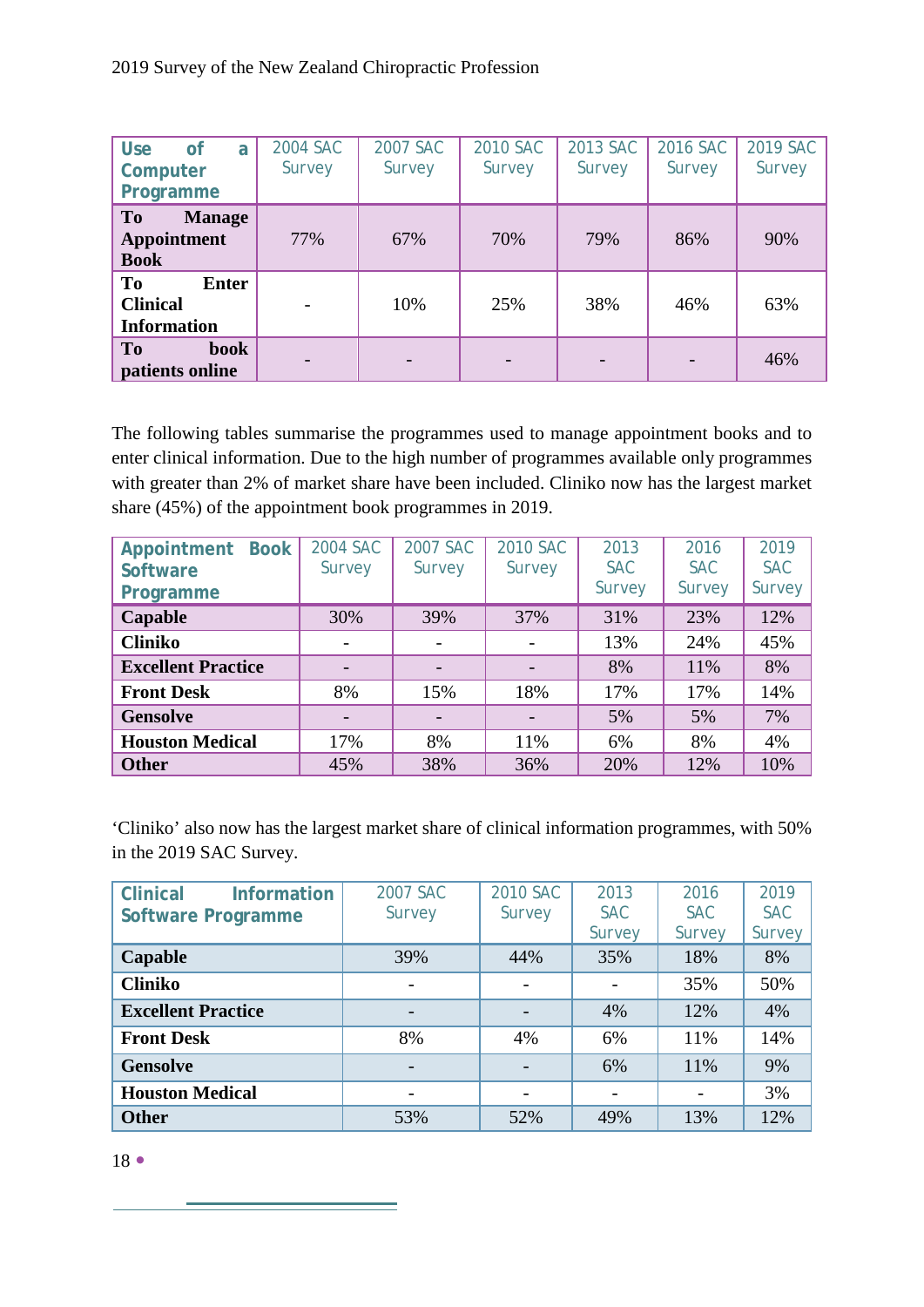Respondents who currently use paper-based systems in their office were asked whether they planned to acquire software that will enable them to adopt a paperless record keeping system. Of those that do not currently use a paperless system, 42% replied that they had no plans to adopt a paperless system, 48% plan to adopt a paperless system in the next five years, and 10% plan to adopt a paperless system in the future but not within the next five years. Slightly more respondents indicated that they plan to move to a paperless office in the future in the 2019 survey compared to the previous surveys.

| Do you plan to acquire computer software   2013 'yes'  <br>that will enable you to adopt a paperless<br>record keeping system? |     | 2016 'yes'   2019 'yes' |     |
|--------------------------------------------------------------------------------------------------------------------------------|-----|-------------------------|-----|
| No, not in the forseeable future                                                                                               | 52% | 49%                     | 42% |
| Yes, within the next 5 years                                                                                                   | 43% | 44%                     | 48% |
| Yes, but not within the next 5 years                                                                                           | 5%  | 7%                      | 10% |

## X-ray Equipment

Respondents were asked to indicate whether the practice they work in has x-ray equipment, and for those who do, whether they use digital x-ray equipment. The number of respondents who own x-ray equipment increased slightly from 21% in the 2016 SAC survey to 24% in the 2019 survey. Of those respondents with x-ray equipment, the percentage using digital equipment rose from 68% in the 2016 survey to 81% in the current survey.

<span id="page-19-0"></span>

| <b>X-ray Equipment</b>                 | 2010 SAC     | 2013 SAC     | 2016 SAC     | 2019 SAC     |
|----------------------------------------|--------------|--------------|--------------|--------------|
|                                        | Survey 'Yes' | Survey 'Yes' | Survey 'Yes' | Survey 'Yes' |
|                                        | Response     | Response     | Response     | Response     |
| <b>Have</b><br>x-ray<br>own<br>machine | 55%          | 32%          | 21%          | 24%          |
| If yes to above, do you                | $0\%$        | 35%          | 68%          | 81%          |
| use digital equipment                  |              |              |              |              |

#### <span id="page-19-1"></span>Radiographic Fees

This question asked respondents to indicate x-ray fees for both sectional views and full spine series.

| Radiographic Fees | <b>Sectional View</b> | <b>Full Spine Series</b> |
|-------------------|-----------------------|--------------------------|
| <b>Median</b>     | \$50                  | \$120                    |
| <b>Minimum</b>    | \$20                  | \$80                     |
| <b>Maximum</b>    | \$70 or more          | \$200 or more            |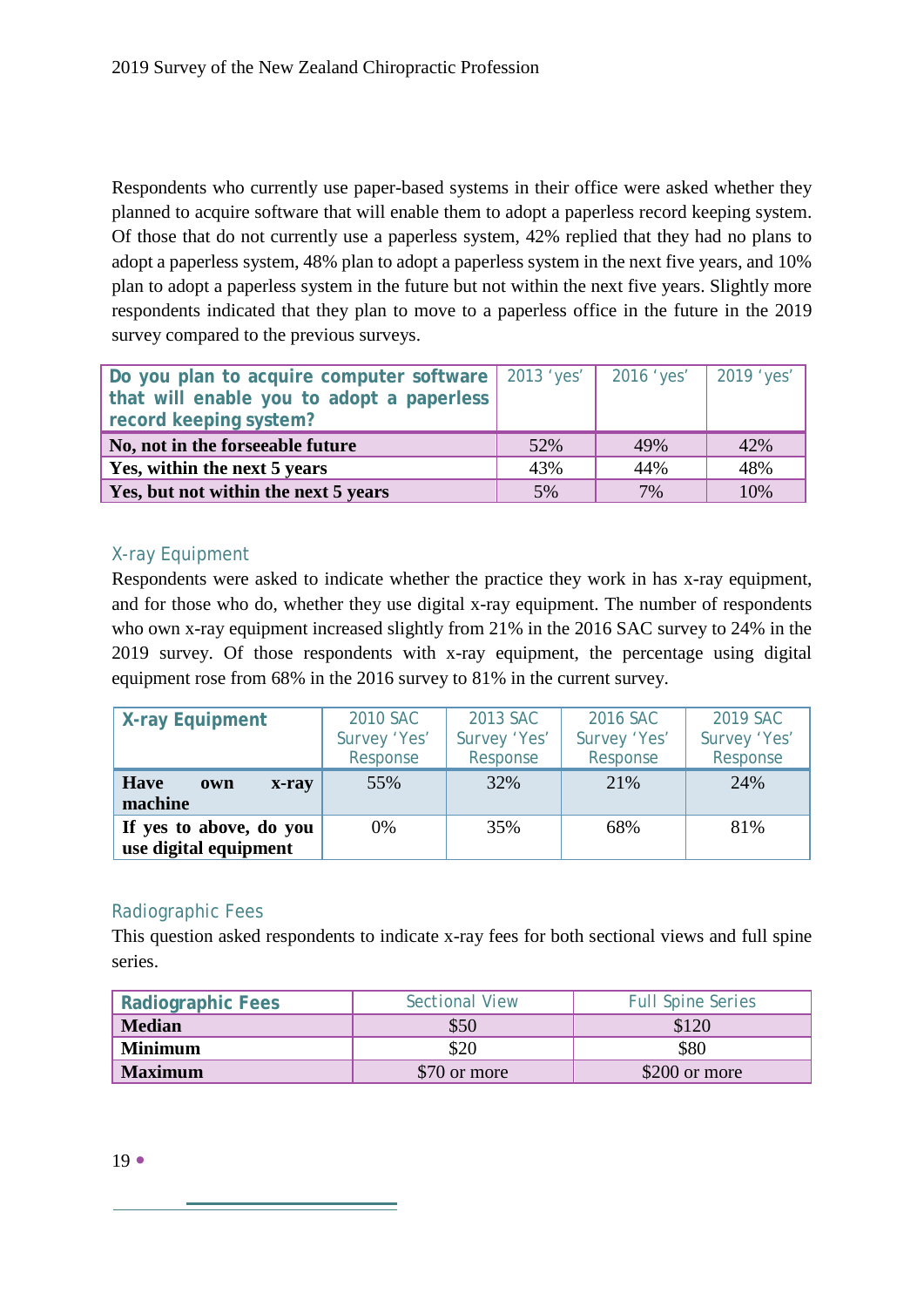#### <span id="page-20-0"></span>Visit Fees

Respondents were asked to indicate the fee for a standard visit for different patient types. The following tables summarise the results for the questions relating to a standard office visit and new patient visit fees. Small increases were reported in visit fees between recent surveys.

| <b>Adult</b><br>Adjustment<br>Fee | 2007 SAC<br>Survey | 2010 SAC<br>Survey | 2013 SAC<br>Survey | 2016 SAC<br>Survey | 2019 SAC<br>Survey |
|-----------------------------------|--------------------|--------------------|--------------------|--------------------|--------------------|
| Average                           | \$41               | \$47               | \$49               | \$53               | \$54               |
| <b>Median</b>                     | \$40               | \$45               | \$50               | \$50               | \$55               |
| <b>Minimum</b>                    | \$25               | \$20               | \$25               | \$30               | \$25               |
| <b>Maximum</b>                    | \$65               | \$105              | $$150+$            | \$110              | $$150+$            |

| <b>Child</b><br>Adjustment<br>Fee | 2007 SAC<br>Survey | 2010 SAC<br>Survey | 2013 SAC<br>Survey | 2016 SAC<br>Survey | 2019 SAC<br>Survey |
|-----------------------------------|--------------------|--------------------|--------------------|--------------------|--------------------|
| <b>Average</b>                    | \$29               | \$34               | \$37               | \$40               | \$41               |
| <b>Median</b>                     | \$30               | \$35               | \$35               | \$40               | \$40               |
| <b>Minimum</b>                    | \$10               | \$15               | \$10               | \$10               | \$10               |
| <b>Maximum</b>                    | \$65               | \$60               | \$100              | \$100              | \$100              |

| Adult<br><b>Patient</b><br>(without)<br>rays) | <b>New</b><br>Fee<br>$X -$ | 2007 SAC<br>Survey | 2010 SAC<br>Survey | 2013 SAC<br>Survey | 2016 SAC<br>Survey | 2019 SAC<br>Survey |
|-----------------------------------------------|----------------------------|--------------------|--------------------|--------------------|--------------------|--------------------|
| Average                                       |                            | \$60               | \$74               | \$76               | \$87               | \$90               |
| <b>Median</b>                                 |                            | \$60               | \$70               | \$75               | \$85               | \$85               |
| <b>Minimum</b>                                |                            | \$10               | \$10               | \$20               | \$30               | \$10               |
| <b>Maximum</b>                                |                            | \$140              | \$130              | $$150+$            | $$150+$            | $$150+$            |

<span id="page-20-1"></span>

| <b>Child</b><br><b>Patient</b><br>(without<br>rays) | <b>New</b><br><b>Fee</b><br>$X -$ | 2007 SAC<br>Survey | 2010 SAC<br>Survey | 2013 SAC<br>Survey | 2016 SAC<br>Survey | 2019 SAC<br>Survey |
|-----------------------------------------------------|-----------------------------------|--------------------|--------------------|--------------------|--------------------|--------------------|
| Average                                             |                                   | \$48               | \$57               | \$59               | \$70               | \$74               |
| <b>Median</b>                                       |                                   | \$45               | \$50               | \$55               | \$65               | \$70               |
| <b>Minimum</b>                                      |                                   | \$10               | \$10               | \$10               | \$10               | 10                 |
| <b>Maximum</b>                                      |                                   | \$130              | \$130              | $$150+$            | $$150+$            | $$150+$            |

۰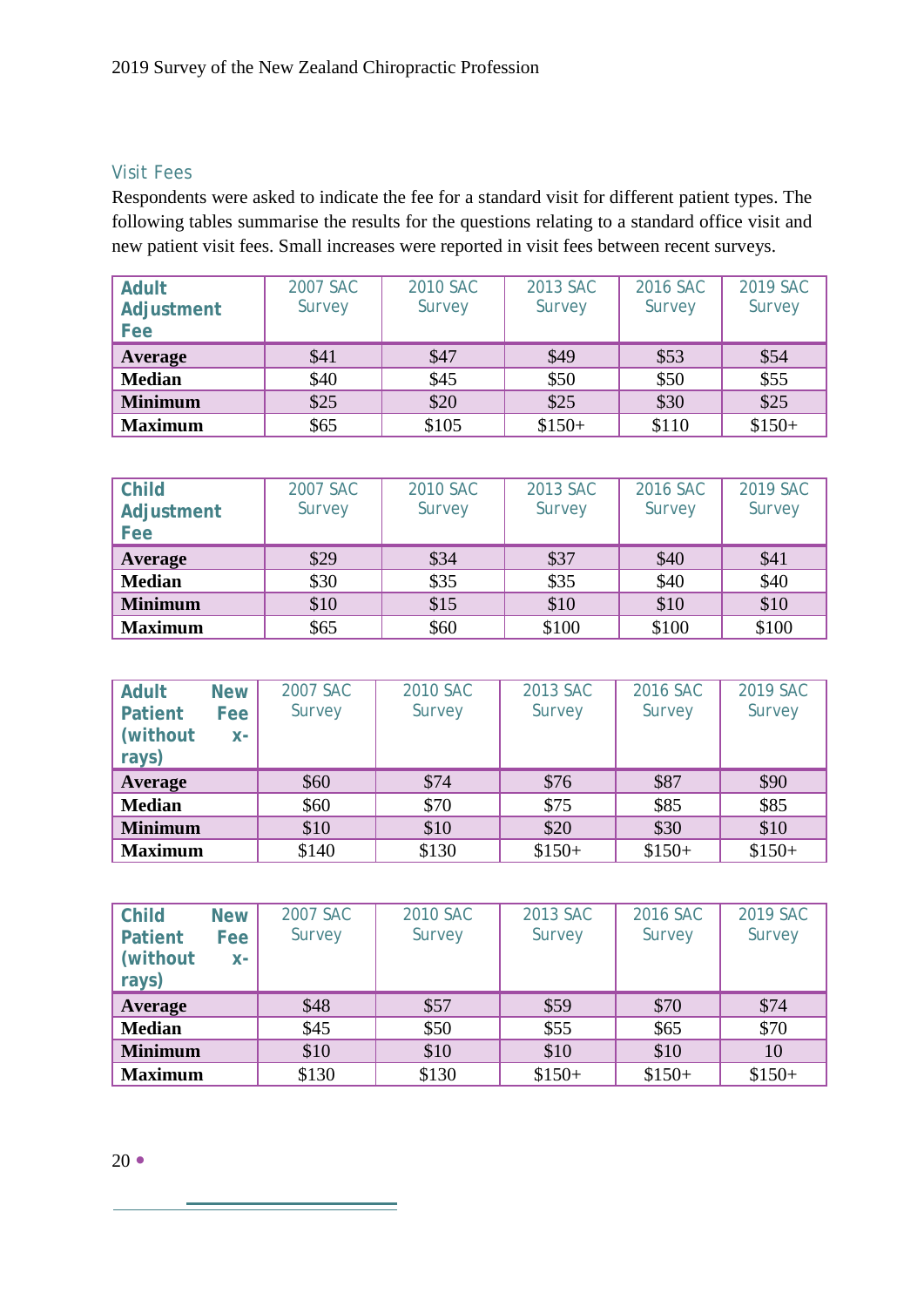#### Discounted Fees

Respondents were asked if they offer discounted fees or plans including family visits, prepaying for several visits, individual year plans, and family year plans. Responses were consistent with recent surveys.

| <b>Discount Fee or</b><br><b>Plan Offered</b>            | 2010 SAC Survey<br>'Yes' Response | 2013 SAC Survey<br>'Yes' Response | 2016 SAC<br>Survey 'Yes'<br>Response | 2019 SAC<br>Survey 'Yes'<br>Response |
|----------------------------------------------------------|-----------------------------------|-----------------------------------|--------------------------------------|--------------------------------------|
| <b>Family visit</b>                                      | 59%                               | 65%                               | 58%                                  | 56%                                  |
| for<br><b>Prepay</b><br>$\mathbf{a}$<br>number of visits | 48%                               | 49%                               | 44%                                  | 48%                                  |
| <b>Individual</b><br>vear<br>plan                        | 20%                               | 16%                               | 15%                                  | 15%                                  |
| Family year plan                                         | 15%                               | 15%                               | 13%                                  | 11%                                  |

#### <span id="page-21-0"></span>Number of Office Visits

Respondents were asked to indicate the average number of patient visits they personally see each week. Across New Zealand based respondents, the average number of patient visits was 89 per week; the median number was 80 per week, with a maximum of 300 visits per week. These values are consistent with the 2016 SAC survey. When responses were broken down based on time in practice the steady increase in average and median practice volume seen in 2016 was less obvious.

| <b>Patient Visits per</b><br><b>Week (OVERALL)</b> | 2010 SAC Survey | 2013 SAC<br>Survey | 2016 SAC<br>Survey* | 2019 SAC<br>Survey* |
|----------------------------------------------------|-----------------|--------------------|---------------------|---------------------|
| Average                                            | 119             | 99                 | 88                  | 89                  |
| <b>Median</b>                                      | 100             | 80                 | 80                  | 80                  |
| <b>Maximum</b>                                     | 400             | 480                | 280                 | 300                 |

*\*New Zealand based respondents only*

*2019 Survey Breakdown of Weekly Patient Visit Numbers Based on Time in Practice (New Zealand APC Holders)*

| Patient Visits<br>per<br><b>Week</b> | Less Than $2$<br>years in<br>Practice | 2-5 Years in<br>Practice | $6 - 10$<br>Years in<br>Practice | Longer than<br>10 Years in<br>Practice |
|--------------------------------------|---------------------------------------|--------------------------|----------------------------------|----------------------------------------|
| <b>Average</b>                       | 74                                    | 69                       | 80                               | 105                                    |
| <b>Median</b>                        | 80                                    | 60                       | 60                               | 80                                     |
| <b>Maximum</b>                       | 300                                   | 160                      | 180                              | 300                                    |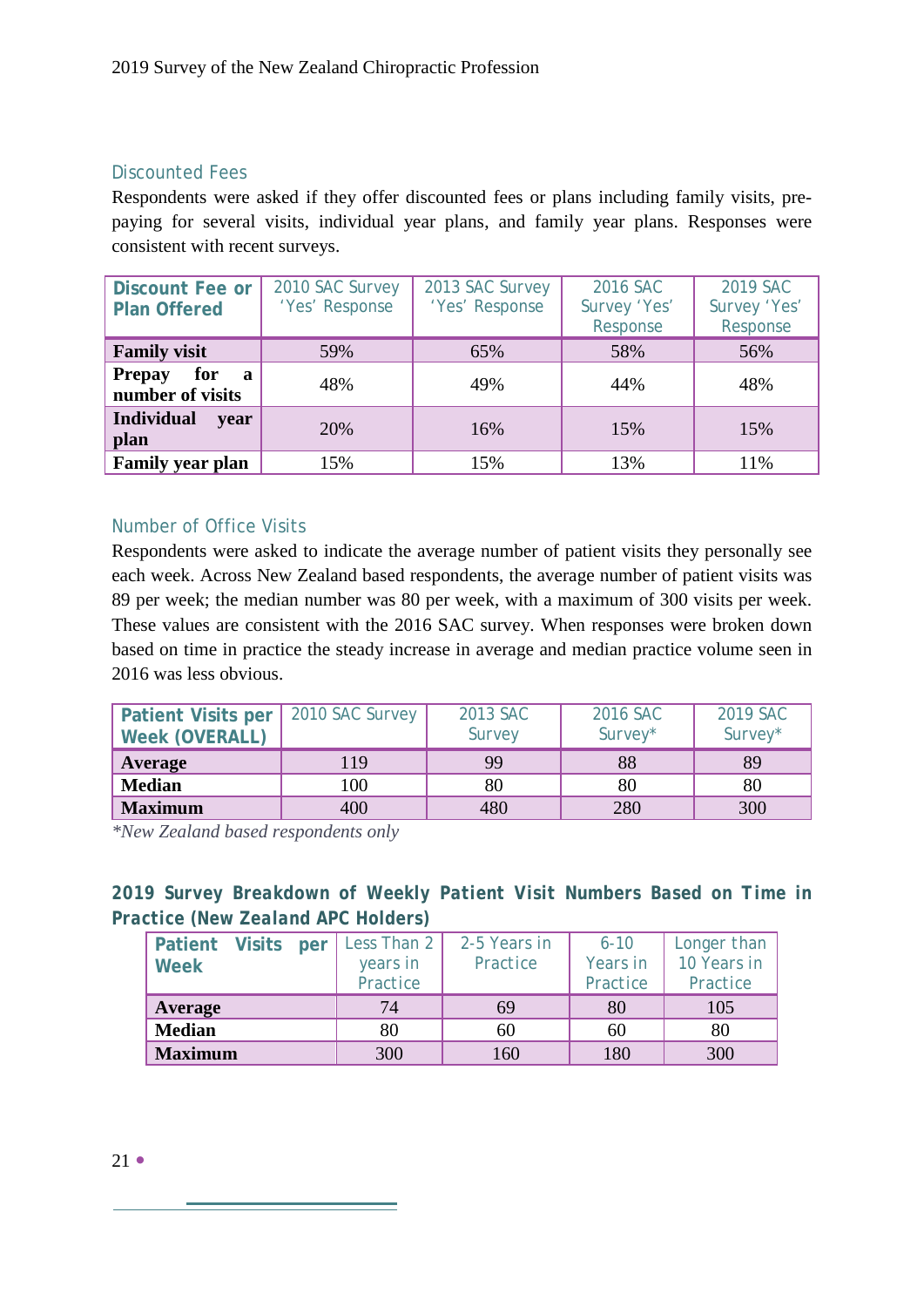*2016 Breakdown of Weekly Patient Visit Numbers Based on Time in Practice – NZ Based Chiropractors*

| <b>Patient Visits per</b><br>Week | Less Than 2<br>years in<br>Practice | 2-5 Years in<br>Practice | $6 - 10$<br>Years in<br>Practice | Longer than<br>10 Years in<br>Practice |
|-----------------------------------|-------------------------------------|--------------------------|----------------------------------|----------------------------------------|
| Average                           | 59                                  | 56                       | 80                               | 120                                    |
| <b>Median</b>                     | 40                                  | 40                       | 80                               | 120                                    |
| <b>Maximum</b>                    | 240                                 | 140                      | 200                              | 280                                    |

#### <span id="page-22-0"></span>Yearly Income

Respondents were asked to indicate their total income for 2018. Answers were recorded in income brackets of \$20,000 or \$50,000. Calculations of average income would be rough estimates, so median income brackets have been reported instead of averages. The figures below are for New Zealand APC holders. Two of the categories below appear down in the 2019 survey compared to the 2016 survey. This may not reflect a significant drop in income, as it may simply relate to small differences where the median value is either at the top of one income bracket or the bottom of the next in the different surveys.

| <b>Total Median Income in 2018</b>      | 2016 SAC Survey | 2019 SAC Survey |
|-----------------------------------------|-----------------|-----------------|
| <b>Less Than 2 years in Practice</b>    | $40-60K$        | $20-40K$        |
| 2-5 Years in Practice                   | $40-60K$        | $40-60K$        |
| <b>6-10 Years in Practice</b>           | 80-100K         | 80-100K         |
| <b>Longer than 10 Years in Practice</b> | 150-200K        | 100-150K        |
| <b>NZ APC Holders</b>                   | 80-100K         | 80-100K         |

#### **2019 SAC Survey: Total income in 2018 of NZ APC holders**



#### Q7 What was your total income last year?

 $22 \bullet$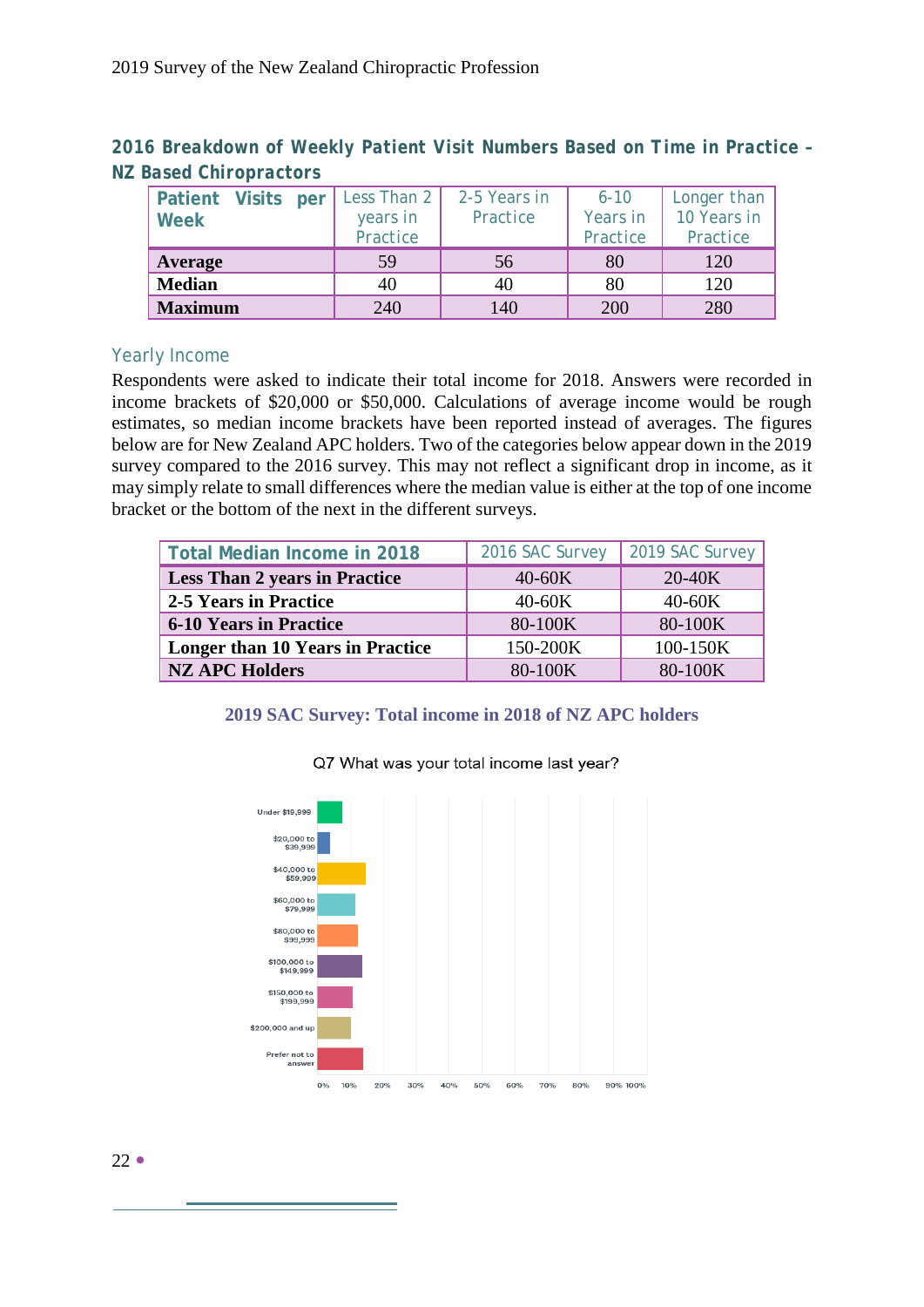# <span id="page-23-0"></span>Assessment / Analytical / Diagnostic EQUIPMENT

Respondents were asked to indicate which assessment /analytical/diagnostic **equipment** they use in their practice **'at least sometimes'**. To reduce the survey time and potential confusion when answering this question, this question was asked differently in the 2019 survey compared to previous surveys. In the 2019 survey, a simple 'yes' or 'no' answer was requested instead of an estimate of how often equipment was used. Differences in responses between the 2019 survey and previous surveys may be related to how the question was asked. From the list of equipment, the only items that are used 'at least sometimes' by half or more of the respondents were blood pressure cuff, a reflex hammer, and x-ray equipment.

| Assessment / analytical / diagnostic                                             | 2013       | 2016       | 2019       |
|----------------------------------------------------------------------------------|------------|------------|------------|
| equipment used at least 'sometimes'                                              | <b>SAC</b> | <b>SAC</b> | <b>SAC</b> |
|                                                                                  | Survey     | Survey     | Survey*    |
| <b>Thermography equipment</b>                                                    | 22%        | 23%        | 19%        |
| <b>Surface EMG</b>                                                               | 20%        | 17%        | 14%        |
| <b>Blood pressure cuff</b>                                                       | 62%        | 68%        | 52%        |
| <b>Stethoscope</b>                                                               | 51%        | 54%        | 34%        |
| <b>Otoscope</b>                                                                  | 28%        | 33%        | 20%        |
| Ophthalmoscope                                                                   | 28%        | 36%        | 20%        |
| <b>Reflex hammer</b>                                                             | 84%        | 85%        | 75%        |
| <b>Weight scales</b>                                                             | 36%        | 35%        | 32%        |
| <b>Thermometer</b>                                                               | 23%        | 34%        | 15%        |
| <b>Plumb line</b>                                                                | 21%        | 21%        | 16%        |
| Posture analyser (eg. SAM)                                                       | 22%        | 34%        | 31%        |
| <b>Inclinometer</b>                                                              | 16%        | 21%        | 14%        |
| <b>Pressure algometer</b>                                                        | 2%         | 4%         | 2%         |
| <b>Heart Rate Variability monitor</b>                                            | 13%        | 11%        | 16%        |
| <b>Dynamometer</b>                                                               | 16%        | 17%        | 9%         |
| Pinwheel or other device to test pain                                            | 55%        | 45%        | 45%        |
| sensation                                                                        |            |            |            |
| <b>Tuning fork</b>                                                               | 56%        | 58%        | 47%        |
| <b>Pulse Oximeter</b>                                                            | 5%         | 10%        | 10%        |
| <b>Foot scanner</b>                                                              | 7%         | 11%        | 6%         |
| X-ray equipment (Adults – either in your<br>practice or by referral)#            | <b>NA</b>  | <b>NA</b>  | 53%        |
| X-ray equipment (Children 0-15yrs<br>either in your practice or by referral) $#$ | <b>NA</b>  | <b>NA</b>  | 25%        |
| <b>Visual analogue scale</b>                                                     | 48%        | 54%        | 46%        |
| <b>Oswestry</b>                                                                  | 25%        | 17%        | 11%        |
| <b>Roland Morris</b>                                                             | 18%        | 16%        | 6%         |
| <b>Neck Disability Index</b>                                                     | 10%        | 14%        | 9%         |
| <b>Quality of Life Questionnaire</b>                                             | 32%        | 29%        | 14%        |

 *# Added in 2019 survey / \*Question modified in 2019*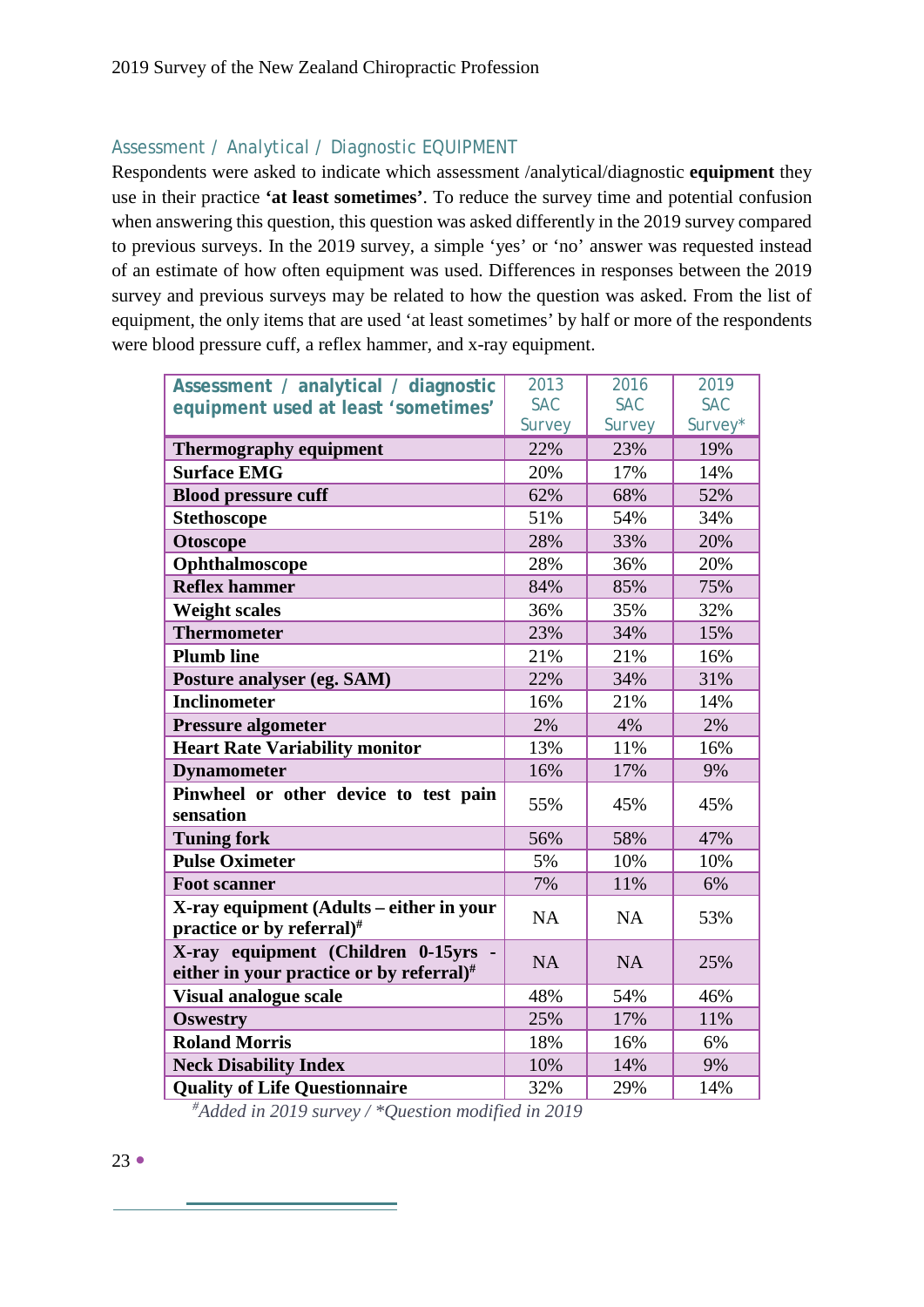## <span id="page-24-0"></span>Assessment / Analytical / Diagnostic PROCEDURES

Respondents were asked to indicate which assessment /analytical/diagnostic **procedures** they use in their practice **'at least sometimes'**. This question was asked differently in previous surveys with more answer options possible. Differences in responses between the 2019 survey and previous surveys may be related to how the question was asked.

| <b>Diagnostic / Analytic Procedures</b>               | 2010  | 2013  | 2016  | 2019    |
|-------------------------------------------------------|-------|-------|-------|---------|
|                                                       | $+ve$ | $+ve$ | $+ve$ | $+ve^*$ |
| <b>Motion palpation</b>                               | 100%  | 100%  | 99%   | 97%     |
| <b>Static palpation</b>                               | 100%  | 100%  | 100%  | 100%    |
| <b>Vertebral artery tests</b>                         | 90%   | 80%   | 82%   | 43%     |
| Vital signs                                           | 84%   | 84%   | 85%   | 49%     |
| <b>Orthopaedic tests</b>                              | 100%  | 99%   | 99%   | 93%     |
| Muscle tests – (myotomes)                             | 99%   | 96%   | 97%   | 86%     |
| Muscle tests (AK and<br>other<br>technique protocols) | 83%   | 77%   | 79%   | 51%     |
| <b>Muscle stretch reflexes</b>                        | 94%   | 91%   | 94%   | 69%     |
| <b>Dermatomes</b>                                     | 93%   | 92%   | 90%   | 65%     |
| <b>Cranial nerve tests</b>                            | 94%   | 91%   | 93%   | 70%     |
| <b>Cardiopulmonary examination</b>                    | 62%   | 57%   | 60%   | 14%     |
| <b>Abdominal examination</b>                          | 74%   | 65%   | 66%   | 24%     |
| <b>Gait analysis</b>                                  | 95%   | 96%   | 91%   | 70%     |
| <b>Laboratory Examinations</b>                        | 51%   | 43%   | 45%   | 14%     |

*\*Question modified in 2019*

#### X-ray Examination

The following table reports the way respondents describe the way they use x-rays in their practice. Responses in the 2019 survey were relatively consistent with the 2016 survey.

<span id="page-24-1"></span>

| Use of X-rays                                                                           | 2010 SAC<br>Survey | 2013 SAC<br>Survey | 2016 SAC<br>Survey | 2019 SAC<br>Survey |
|-----------------------------------------------------------------------------------------|--------------------|--------------------|--------------------|--------------------|
| I do not routinely use x-rays<br>in practice                                            | 16%                | 20%                | 26%                | 23%                |
| I evaluate x-rays to rule out<br>pathology only                                         | 26%                | 26%                | 27%                | 31%                |
| I evaluate x-rays as a part of<br>my technique system only                              | 1%                 | 1%                 | 1%                 | 0.5%               |
| I evaluate x-rays to both rule<br>out pathology and as a part<br>of my technique system | 57%                | 54%                | 46%                | 46%                |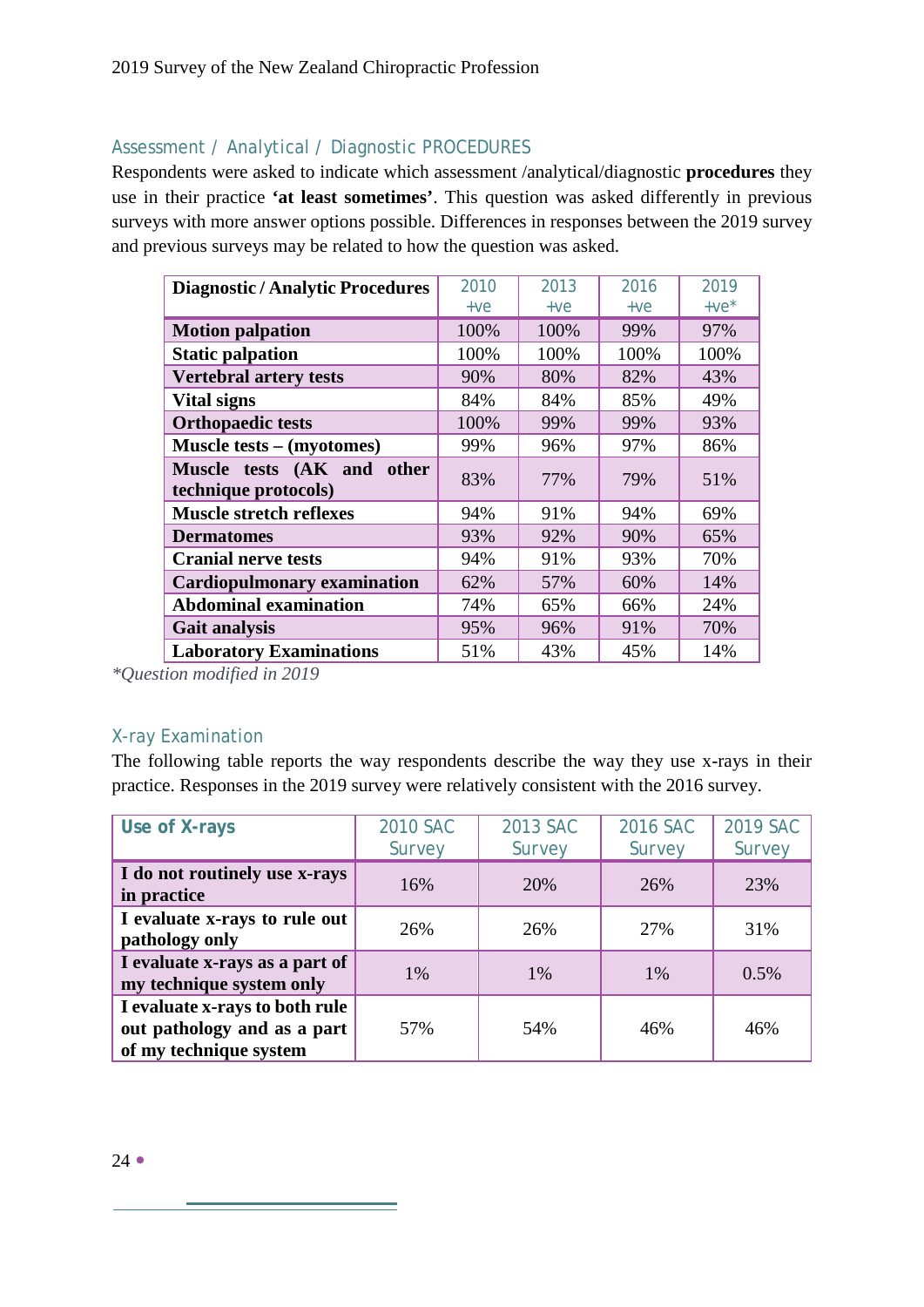#### Adjustive Procedures

Respondents were asked to indicate which **adjustive procedures** they use in their practice **'at least sometimes'**. This question was asked differently in previous surveys with more answer options possible. Differences in responses between the 2019 survey and previous surveys may be related to how the question was asked.

Techniques that were used by half or more of all chiropractors 'at least sometimes' include Diversified Technique, extremity adjusting, Activator adjusting instrument, Gonstead Technique, Thompson Technique, Sacro Occipital Technique, and cranial techniques.

<span id="page-25-0"></span>

| <b>Adjustive Procedure</b>                                | 2010 SAC | 2013 SAC | 2016 SAC | 2019 SAC  |
|-----------------------------------------------------------|----------|----------|----------|-----------|
|                                                           | $+ve$    | $+ve$    | $+ve$    | $+ve$     |
|                                                           | response | response | response | response* |
| <b>Activator</b><br><b>Methods</b><br>Chiropractic        |          |          |          |           |
| <b>Technique (AMCT)</b>                                   | 49%      | 50%      | 53%      | 24%       |
| <b>Instrument</b><br><b>Activator</b><br><b>Adjusting</b> |          |          |          |           |
| following<br>(Without<br><b>AMCT</b><br>the               | 86%      | 87%      | 90%      | 82%       |
| analysis protocol) -                                      |          |          |          |           |
| Other adjusting instrument                                | 23%      | 32%      | 34%      | 15%       |
| <b>Applied Kinesiology (AK)</b>                           | 52%      | 46%      | 46%      | 27%       |
| Energetic<br>Synchronisation<br><b>Bio</b>                | 13%      | 7%       | 8%       | 5%        |
| Technique (B.E.S.T.)                                      |          |          |          |           |
| Chiropractic Biophysics Technique                         | 14%      | 14%      | 9%       | 7%        |
| (CBP)                                                     |          |          |          |           |
| <b>Cox Flexion Distraction Technique</b>                  | 20%      | 15%      | 18%      | 8%        |
| <b>Cranial Adjusting</b>                                  | 67%      | 68%      | 73%      | 53%       |
| <b>Diversified Technique (DT)</b>                         | 98%      | 93%      | 98%      | 95%       |
| <b>Extremity adjusting</b>                                | 95%      | 94%      | 96%      | 81%       |
| <b>Gonstead Technique</b>                                 | 81%      | 75%      | 73%      | 56%       |
| Logan basic                                               | 45%      | 35%      | 28%      | 15%       |
| <b>Meric</b>                                              | 13%      | 12%      | 10%      | 0%        |
| <b>Neuro Emotional Technique (NET)</b>                    | 25%      | 22%      | 30%      | 13%       |
| <b>Network Spinal Analysis</b>                            | 19%      | 18%      | 21%      | 11%       |
| <b>NIMMO / Receptor tonus</b>                             | 43%      | 27%      | 19%      | 8%        |
| Palmer upper cervical / HIO                               | 42%      | 48%      | 43%      | 25%       |
| Pierce-Stillwagon                                         | 16%      | 6%       | 4%       | 1%        |
| <b>Sacro Occipital Technique (SOT)</b>                    | 74%      | 58%      | 64%      | 52%       |
| <b>Thompson Technique</b>                                 | 79%      | 70%      | 81%      | 63%       |
| <b>Torque Release Technique (TRT)</b>                     | 15%      | 16%      | 16%      | 8%        |

*\*Question modified in 2019*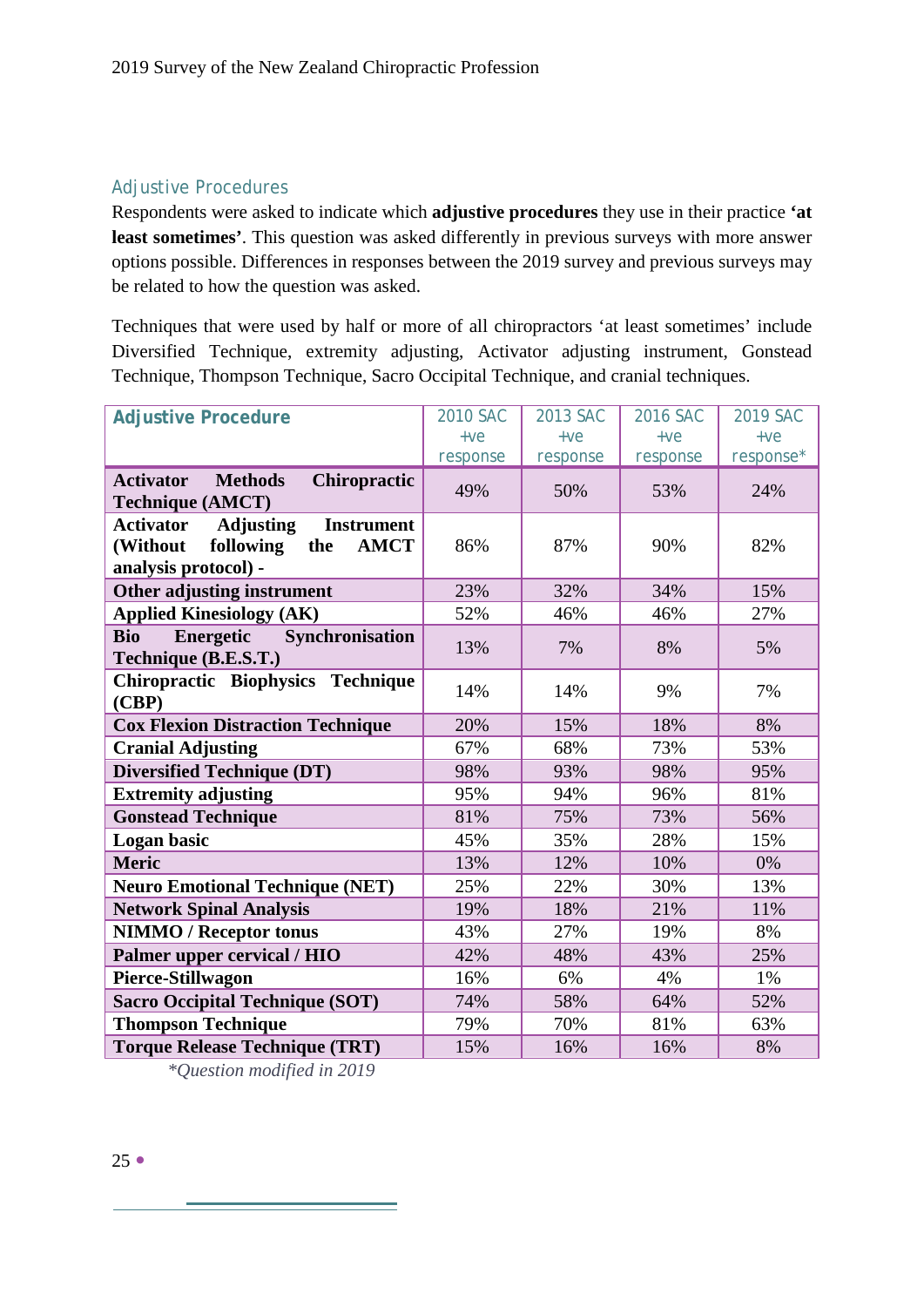In the 2019 SAC survey, respondents were asked to indicate what approach they use when adjusting patients to investigate how name techniques are utilised. Almost three-quarters of New Zealand chiropractors use an integrative approach best suited to each patient that draws from different name techniques.

| Please indicate which statement best represents the approach you<br>use when adjusting patients in your practice.         | 2019 SAC<br>Survey |  |
|---------------------------------------------------------------------------------------------------------------------------|--------------------|--|
| I primarily use a single 'name technique' in my practice (e.g.<br>Gonstead/Activator/Thompson)                            | 7%                 |  |
| I select from a number of 'name techniques' and use the one most suited<br>to each patient                                |                    |  |
| I use an integrative / combination of approaches from different 'name<br>techniques' that are best suited to each patient |                    |  |
| I use a technique approach that I have developed myself                                                                   | 5%                 |  |

#### Non-Adjustive Procedures

Respondents were asked to indicate which **non-adjustive procedures** they use in their practice **'at least sometimes'**. This question was asked differently in previous surveys with more answer options possible. Differences in responses between the 2019 survey and previous surveys may be related to how the question was asked.

<span id="page-26-0"></span>

| <b>Non-Adjustive Procedure</b>                        | 2010 SAC | 2013 SAC | 2016 SAC | 2019 SAC  |
|-------------------------------------------------------|----------|----------|----------|-----------|
|                                                       | $+ve$    | $+ve$    | $+ve$    | $+ve$     |
|                                                       | response | response | response | response* |
| <b>Acupuncture / Meridian Therapy</b>                 | 20%      | 22%      | 18%      | 10%       |
| Bracing with lumbar support, cervical<br>collar, etc. | 32%      | 30%      | 26%      | 14%       |
| <b>Heel lifts or foot orthotics</b>                   | 44%      | 37%      | 34%      | 17%       |
| <b>Corrective/Therapeutic exercises</b>               | 92%      | 83%      | 80%      | 60%       |
| <b>Taping/strapping</b>                               | 39%      | 34%      | 46%      | 35%       |
| Ice pack / Cryotherapy (in clinic)                    | 25%      | 24%      | 32%      | 13%       |
| Ice pack / Cryotherapy (home use)                     | 78%      | 72%      | 69%      | 48%       |
| Heat pack / Moist heat (in clinic)                    | 29%      | 13%      | 18%      | 10%       |
| Heat pack / Moist heat (home use)                     | 70%      | 64%      | 63%      | 46%       |
| Massage therapy (by chiropractor)                     | 43%      | 42%      | 41%      | 27%       |
| Massage therapy (by referral)                         | 94%      | 83%      | 82%      | 65%       |

<span id="page-26-1"></span>*\*Question modified in 2019*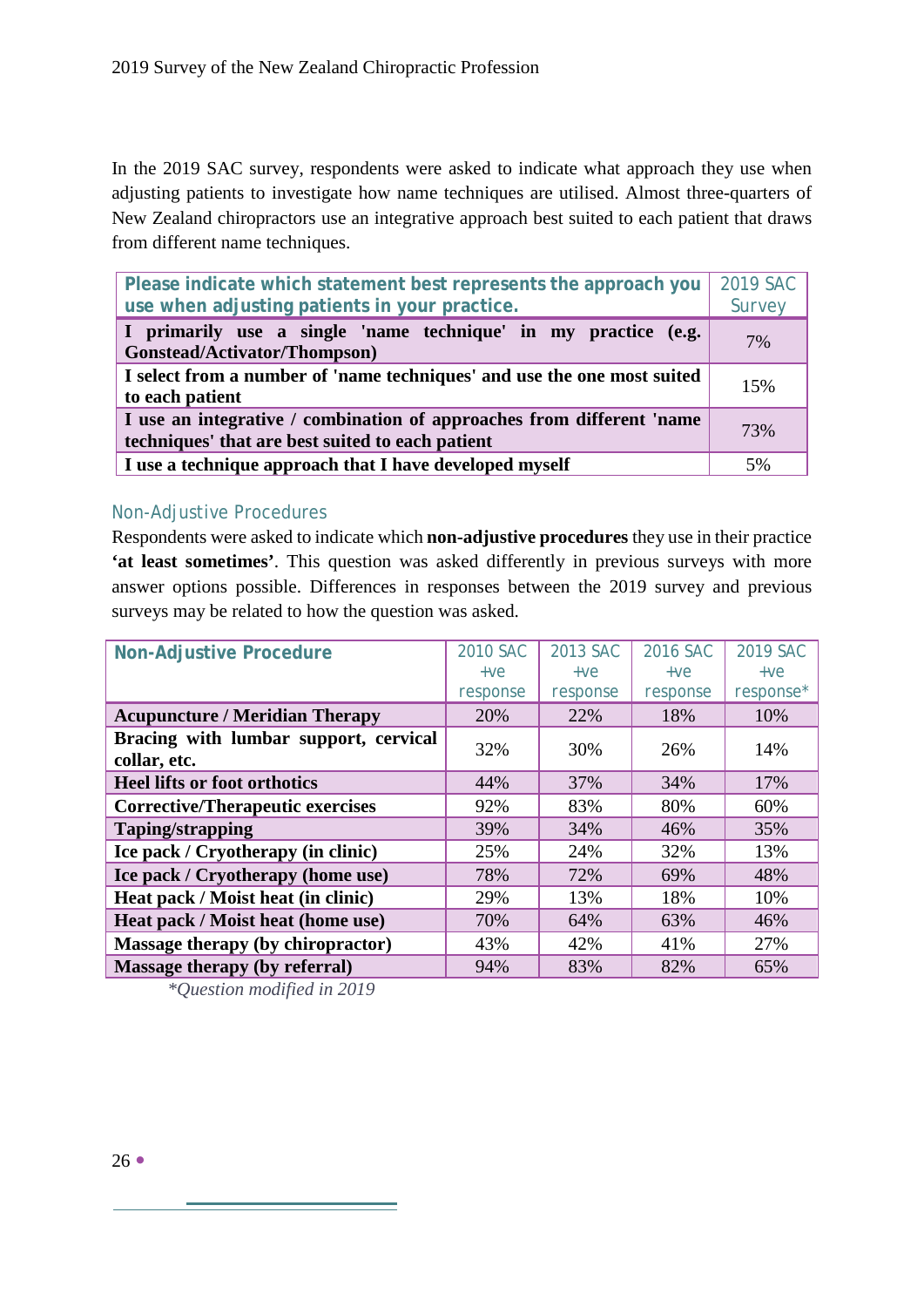#### Health Promotion

Respondents were asked to indicate which **health promotion and wellness procedures** they use in their practice **'at least sometimes'**. This question was asked differently in previous surveys with more answer options possible. Differences in responses between the 2019 survey and previous surveys may be related to how the question was asked.

| <b>Wellness</b><br><b>Health</b><br><b>Promotion</b><br>and | 2010 SAC | 2013 SAC | 2016 SAC | 2019 SAC  |
|-------------------------------------------------------------|----------|----------|----------|-----------|
| <b>Procedures</b>                                           | $+ve$    | $+ve$    | $+ve$    | $+ve$     |
|                                                             | response | response | response | response* |
| Changing risky/unhealthy behaviours                         | 100%     | 98%      | 97%      | 91%       |
| prevention/early<br><b>Disease</b><br>screen<br>advice      | 90%      | 94%      | 90%      | 52%       |
| <b>Ergonomic/postural advice</b>                            | 100%     | 98%      | 99%      | 91%       |
| <b>Nutritional/dietary recommendations</b>                  | 97%      | 98%      | 96%      | 78%       |
| <b>Physical fitness/exercise promotion</b>                  | 100%     | 99%      | 99%      | 89%       |
| <b>Relaxation/stress</b><br>reduction<br>recommendations    | 99%      | 98%      | 97%      | 87%       |
| Mental / emotional<br>training<br>(e.g.<br>meditation) $#$  |          |          |          | 63%       |
| <b>Self-care strategies</b>                                 | 97%      | 98%      | 98%      | 80%       |

*# Added in 2019 survey / \*Question modified in 2019*

#### <span id="page-27-0"></span>Advertising / Promotion / Communication

Respondents were asked to indicate which forms of **advertising/promotion/ communication** they had used **in the past 12 months**. This was the first time this question was asked in a SAC survey.

| Which forms of advertising / promotion / communication           | 2019 SAC |
|------------------------------------------------------------------|----------|
| were used in the last 12 months                                  | $+ve$    |
|                                                                  | response |
| <b>Facebook posts</b>                                            | 74%      |
| <b>Facebook advertising (paid Facebook ad campaigns)</b>         | 32%      |
| <b>Instagram</b>                                                 | 31%      |
| <b>Google Adwords</b>                                            | 32%      |
| Daily Deals (e.g. Grabone, Groupon or similar)                   | 4%       |
| <b>Google reviews</b>                                            | 20%      |
| Youtube                                                          | 3%       |
| Videos / animations on your website or that you send to patients | 12%      |
| <b>Blogs</b>                                                     | 20%      |
| Spinal health class / workshop                                   | 31%      |
| Spinal screenings / Public place marketing                       | 45%      |
| <b>Newsletters (Mailed or emailed)</b>                           | 37%      |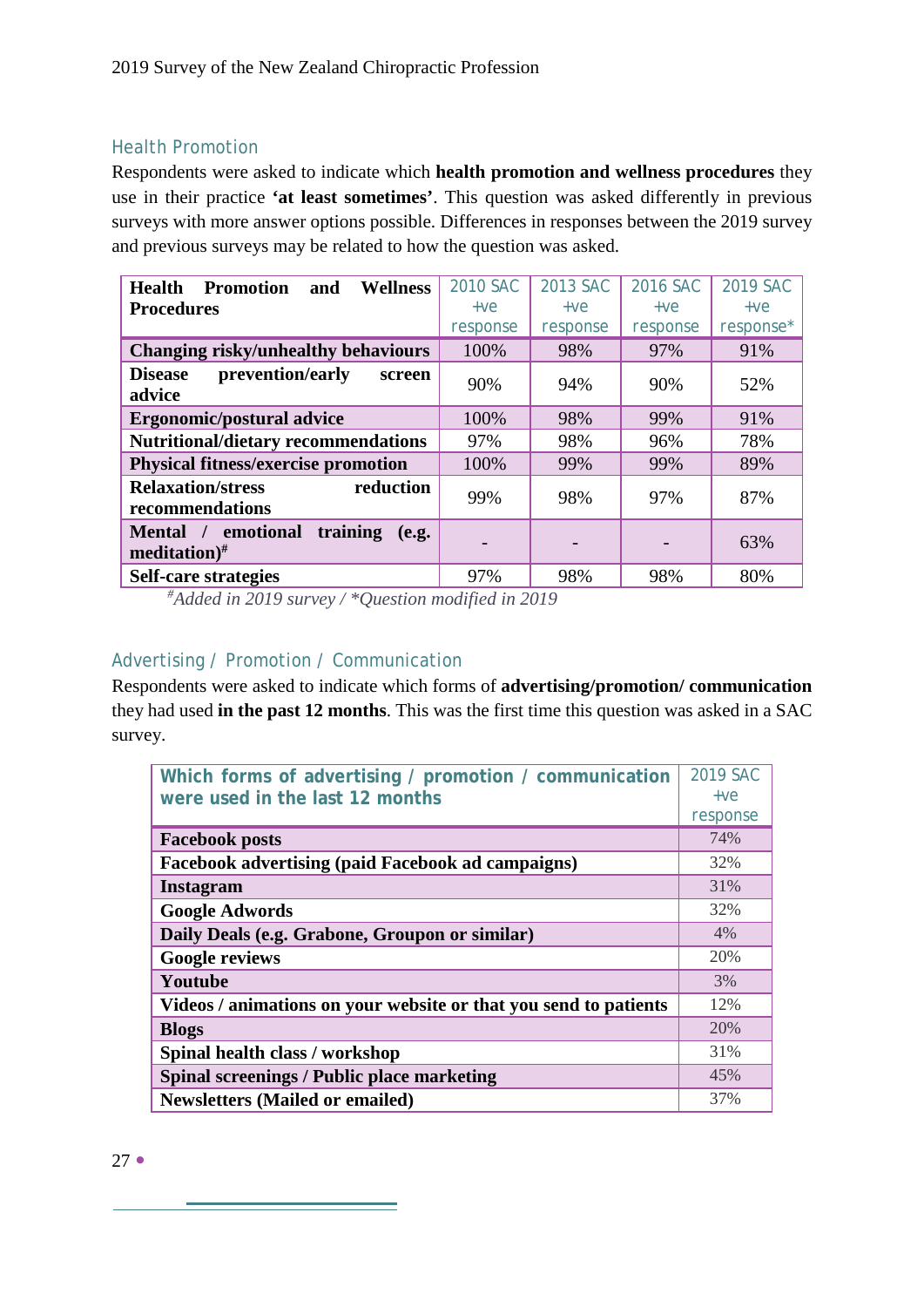For the first time in the 2019 SAC survey, respondents were also asked whether they agree or disagree with the statement 'I have a clear understanding of the advertising guidelines that apply to me as a chiropractor.' Seventy-eight percent of respondents agreed or strongly agreed with the statement.

| <b>Statement</b>                                                                                    | Strongly<br><b>Disagree</b> | Disagree | Neither Agree<br>nor Disagree | Agree | Strongly<br>Agree |
|-----------------------------------------------------------------------------------------------------|-----------------------------|----------|-------------------------------|-------|-------------------|
| I have a clear understanding of the<br>advertising guidelines that apply<br>to me as a chiropractor | 3%                          | 5%       | 14%                           | 53%   | 25%               |

#### <span id="page-28-0"></span>Sales to Patients

Respondents were asked to indicate which items they sell to their patients **'at least sometimes'**. This question was asked differently in previous surveys with more answer options possible. Differences in responses between the 2019 survey and previous surveys may be related to how the question was asked.

| <b>Sold</b><br><b>Items</b><br>to<br><b>Patients</b>  | 2004 SAC<br>$+ve$ | 2007 SAC<br>$+ve$ | 2013 SAC<br>$+ve$ | 2016 SAC<br>$+ve$ | 2019 SAC<br>$+ve^*$ |
|-------------------------------------------------------|-------------------|-------------------|-------------------|-------------------|---------------------|
| <b>Nutritional</b><br>supplements                     | 38%               | 58%               | 55%               | 61%               | 75%                 |
| Homeopathic<br>remedies                               | 15%               | 15%               | 21%               | 22%               | 14%                 |
| <b>Essential Oils#</b>                                |                   |                   |                   |                   | 13%                 |
| <b>Pillows</b>                                        | 54%               | 62%               | 44%               | 48%               | 54%                 |
| $\boldsymbol{\&}$<br><b>Braces</b><br><b>Supports</b> | 33%               | 36%               | 30%               | 28%               | 31%                 |
| <b>Orthotics</b>                                      | 29%               | 30%               | 22%               | 22%               | 17%                 |

*# Option added in 2019 / \*Question modified in 2019*

#### <span id="page-28-1"></span>Professional Referrals

Respondents were asked to indicate which health professionals made at least one patient **REFERRAL TO THEM in the past 12 months**. This question was asked differently in previous surveys with more answer options possible. Differences in responses between the 2019 survey and previous surveys may be related to how the question was asked.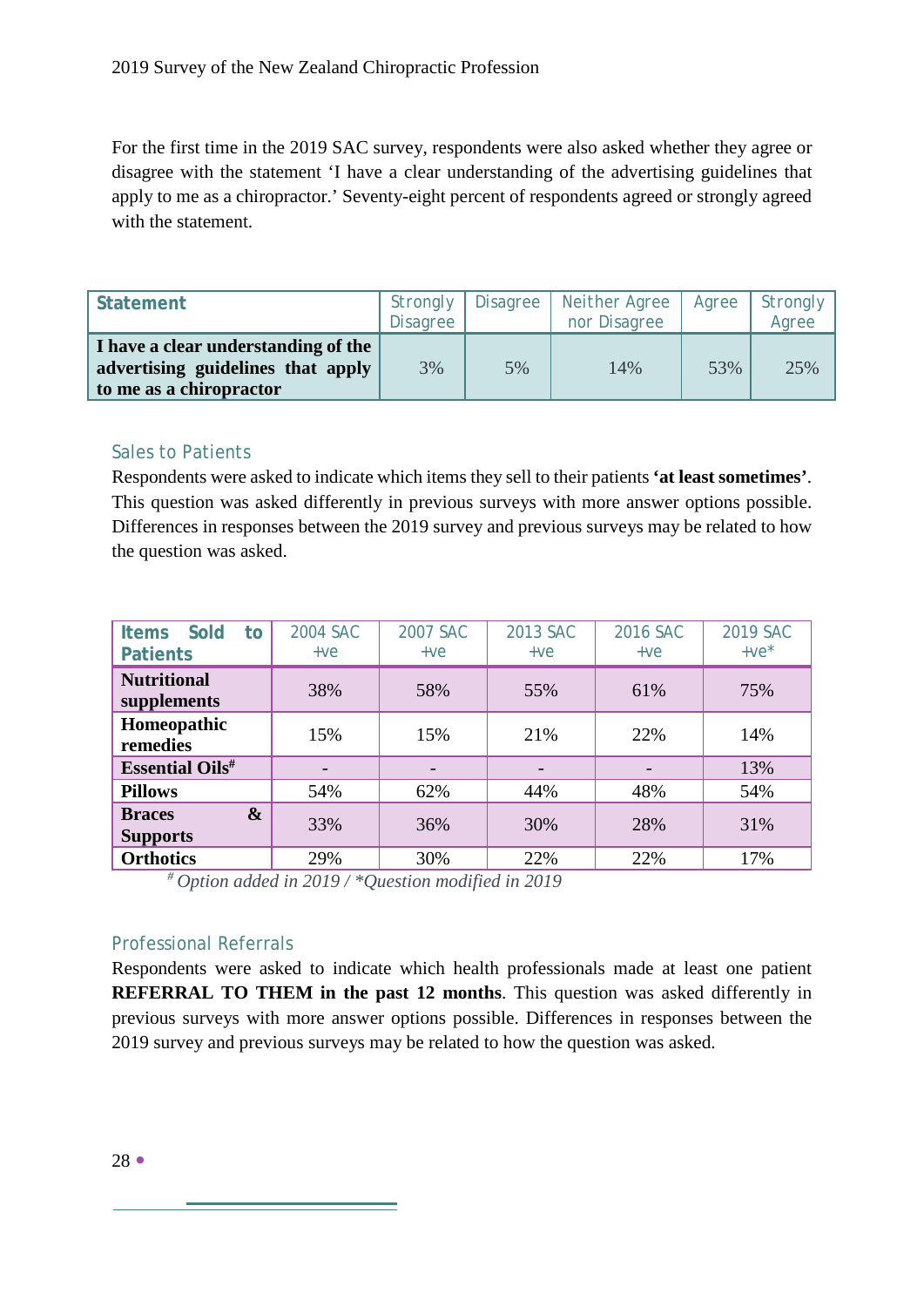| <b>Referred FROM Others</b>        | 2010 SAC | 2013 SAC | 2016 SAC | 2019 SAC  |
|------------------------------------|----------|----------|----------|-----------|
|                                    | $+ve$    | $+ve$    | $+ve$    | $+ve$     |
|                                    | response | response | response | response* |
| <b>Acupuncturist</b>               | 51%      | 49%      | 57%      | 48%       |
| <b>Another Chiropractor</b>        | 93%      | 88%      | 83%      | 80%       |
| <b>Dentist</b>                     | 40%      | 34%      | 31%      | 18%       |
| <b>Nurse Practitioner</b>          | 48%      | 43%      | 33%      | 17%       |
| <b>General Practitioner</b>        | 91%      | 83%      | 79%      | 73%       |
| <b>General Surgeon</b>             | 26%      | 18%      | 17%      | 8%        |
| <b>Massage Therapist</b>           | 90%      | 81%      | 86%      | 72%       |
| <b>Midwife</b>                     | 67%      | 58%      | 63%      | 40%       |
| <b>Neurologist</b>                 | 15%      | 10%      | 10%      | 2%        |
| <b>Neurosurgeon</b>                | 11%      | 6%       | 9%       | 1%        |
| <b>Nutritionist</b>                | 33%      | 24%      | 28%      | 12%       |
| <b>OB/GYN</b>                      | 14%      | 6%       | 7%       | 1%        |
| <b>Orthopaedic Surgeon</b>         | 23%      | 21%      | 19%      | 11%       |
| Paediatrician                      | 18%      | 8%       | 10%      | 2%        |
| Physiotherapist                    | 55%      | 51%      | 58%      | 61%       |
| <b>Podiatrist</b>                  | 38%      | 28%      | 27%      | 14%       |
| <b>Psychologist / Psychiatrist</b> | 21%      | 16%      | 11%      | 9%        |
| <b>Radiologist</b>                 | 15%      | 11%      | 9%       | 2%        |

*\*Question modified in 2019*

Respondents were asked to indicate which health professionals **THEY REFERRED AT LEAST 1 PATIENT TO in the past 12 months**. This question was asked differently in previous surveys with more answer options possible. Differences in responses between the 2019 survey and previous surveys may be related to how the question was asked.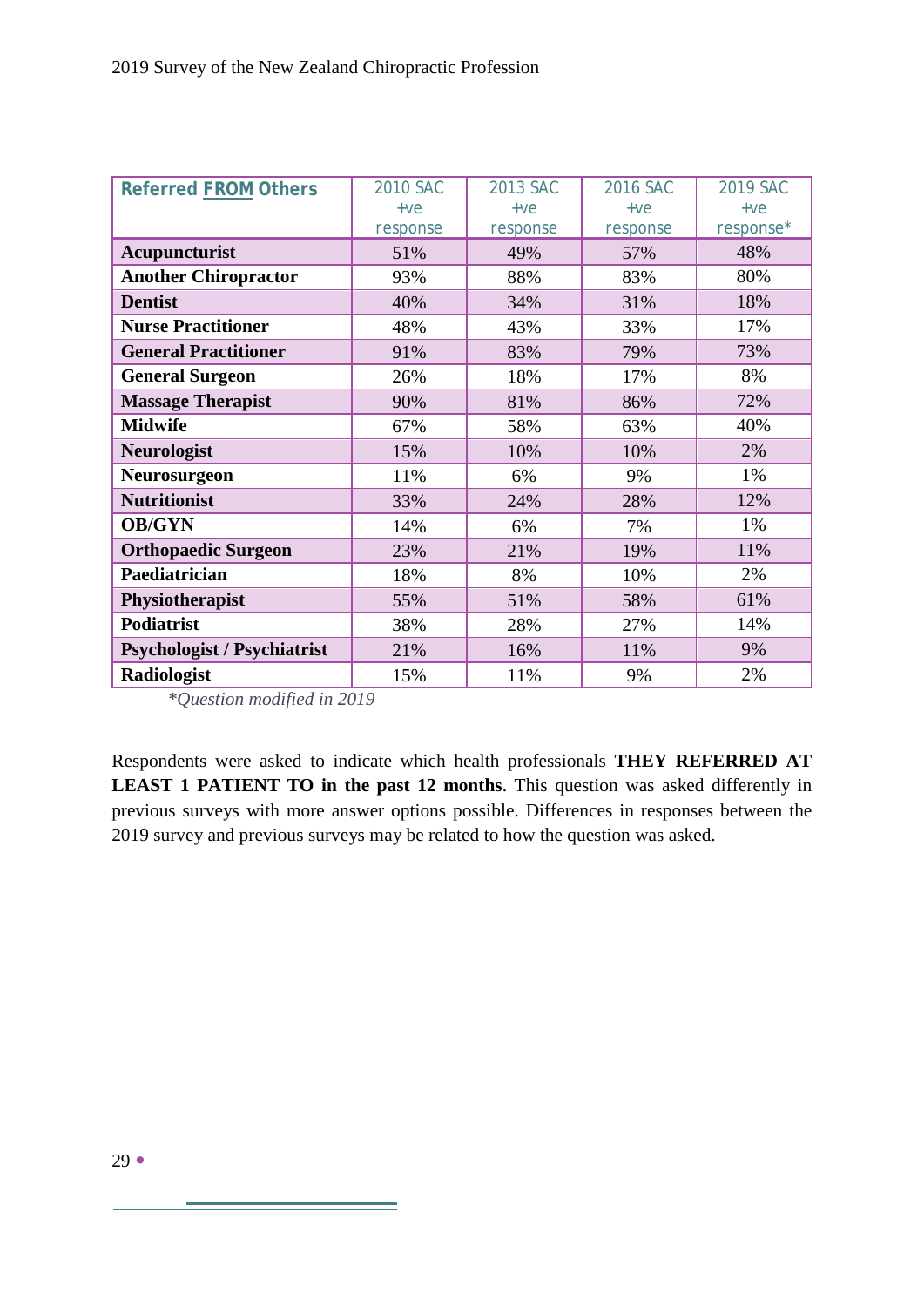| <b>Referred TO Others</b>          | 2010 SAC | 2013 SAC | 2016 SAC | 2019 SAC  |
|------------------------------------|----------|----------|----------|-----------|
|                                    | $+ve$    | $+ve$    | $+ve$    | $+ve$     |
|                                    | response | response | response | response* |
| Acupuncturist                      | 82%      | 70%      | 79%      | 68%       |
| <b>Another Chiropractor</b>        | 95%      | 92%      | 95%      | 73%       |
| <b>Dentist</b>                     | 66%      | 48%      | 47%      | 27%       |
| <b>Nurse Practitioner</b>          | 20%      | 11%      | 18%      | 2%        |
| <b>General Practitioner</b>        | 98%      | 95%      | 92%      | 81%       |
| <b>General Surgeon</b>             | 36%      | 18%      | 21%      | 9%        |
| <b>Massage Therapist</b>           | 99%      | 90%      | 90%      | 77%       |
| <b>Midwife</b>                     | 39%      | 34%      | 32%      | 16%       |
| <b>Neurologist</b>                 | 48%      | 34%      | 34%      | 16%       |
| Neurosurgeon                       | 27%      | 18%      | 16%      | 10%       |
| <b>Nutritionist</b>                | 52%      | 44%      | 49%      | 24%       |
| <b>OB/GYN</b>                      | 18%      | 15%      | 10%      | 1%        |
| <b>Orthopaedic Surgeon</b>         | 48%      | 47%      | 41%      | 36%       |
| Paediatrician                      | 24%      | 18%      | 23%      | 9%        |
| Physiotherapist                    | 72%      | 70%      | 81%      | 73%       |
| <b>Podiatrist</b>                  | 56%      | 51%      | 47%      | 36%       |
| <b>Psychologist / Psychiatrist</b> | 40%      | 29%      | 28%      | 16%       |
| Radiologist                        | 60%      | 66%      | 65%      | 47%       |

*\*Question modified in 2019*

# <span id="page-30-0"></span>Accident Compensation Corporation (ACC)

# <span id="page-30-1"></span>ACC Acceptance and Invoicing

Respondents were asked to indicate whether they accept ACC patients in their practice and, if yes, how they invoice these patients. The percentage of respondents lodging and invoicing electronically continues to rise.

| <b>Question</b>                                                        | 2007<br><b>SAC</b><br>'Yes' | 2010<br><b>SAC</b><br>'Yes' | 2013<br><b>SAC</b><br>'Yes' | 2016<br><b>SAC</b><br>'Yes' | 2019<br><b>SAC</b><br>'Yes' |
|------------------------------------------------------------------------|-----------------------------|-----------------------------|-----------------------------|-----------------------------|-----------------------------|
| Do you accept ACC patients?                                            | 96%                         | 94%                         | 92%                         | 97%                         | 93%                         |
| claims<br>lodge<br>Do<br>vou<br>electronically?                        | 23%                         | 42%                         | 41%                         | 65%                         | 77%                         |
| Do you invoice electronically?                                         | 29%                         | 56%                         | 63%                         | 77%                         | 87%                         |
| Do you have patients pay you<br>and claim back from ACC<br>themselves? | 11%                         | 13%                         | 11%                         | 2%                          | 3%                          |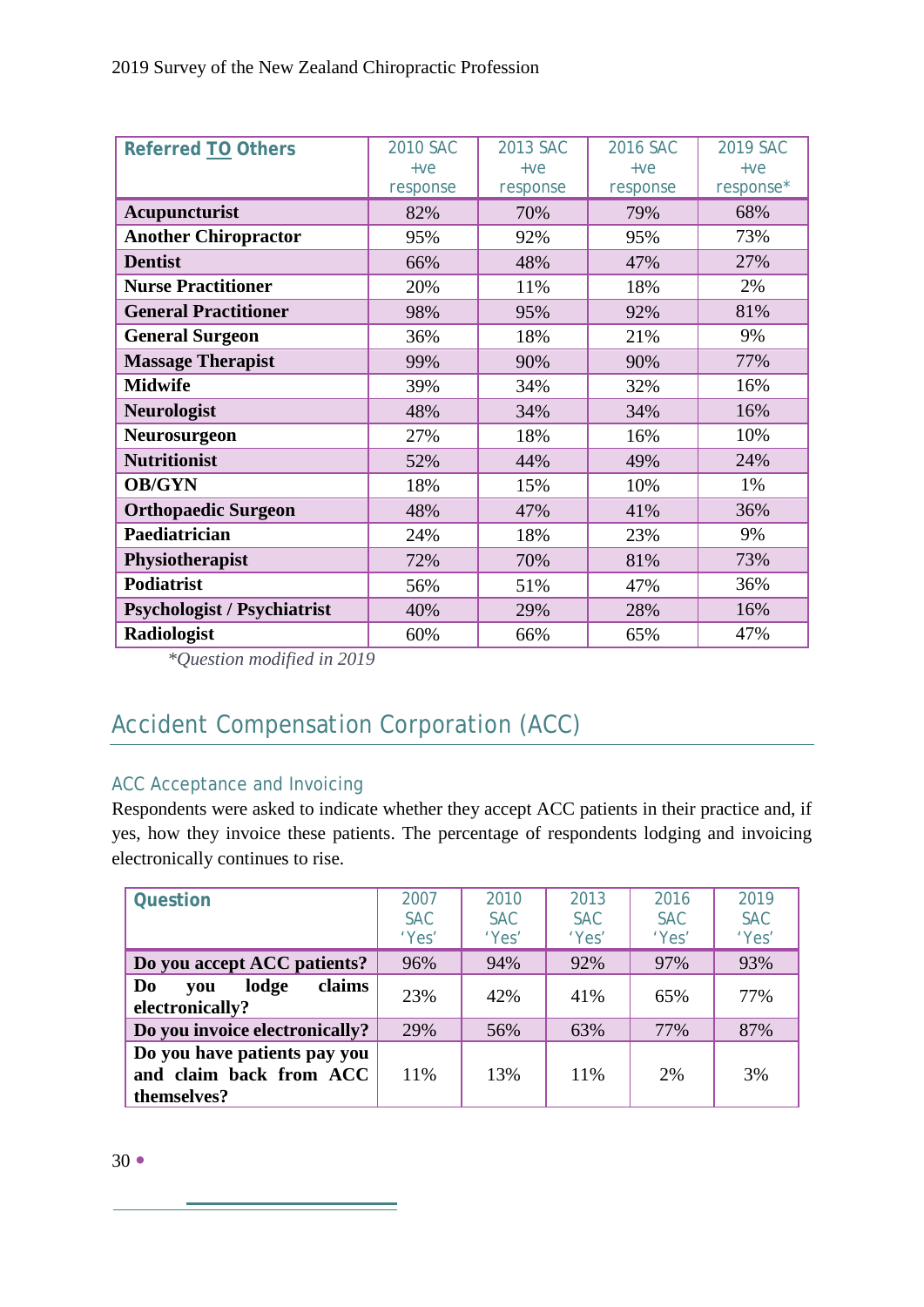#### Percentage of ACC

Respondents were asked to indicate what percentage of their practice was made up of patients subsidised by ACC. The median estimate rose from 30% in previous surveys to 40% in the 2019 survey.

<span id="page-31-0"></span>

| <b>Percent</b><br><b>Practice</b> | <b>ACC</b> | 2007 SAC<br>Survey | 2010 SAC<br><i>Survev</i> | 2013 SAC<br>Survey | 2016 SAC<br>Survey | 2019 SAC<br>Survey |
|-----------------------------------|------------|--------------------|---------------------------|--------------------|--------------------|--------------------|
| <b>Median</b>                     |            | 30%                | 30%                       | 30%                | 30%                | 40%                |
| Range                             |            | $0-90%$            | $0 - 85%$                 | $0-95%$            | 5-100%             | 5-90%              |

#### <span id="page-31-1"></span>Referral of ACC Patients

Respondents were asked what percentage of their ACC patients were self-referred, medical referrals or referred by other treatment providers. The results were consistent with the 2016 survey.

<span id="page-31-2"></span>

| <b>Referral Method</b>         | 2007 SAC<br>Survey | 2010 SAC<br>Survey | 2013 SAC<br>Survey | 2016 SAC<br>Survey | 2019 SAC<br>Survey |
|--------------------------------|--------------------|--------------------|--------------------|--------------------|--------------------|
| Self-referred                  | 78%                | 70%                | 81%                | 78%                | 75%                |
| <b>Medical referral</b>        | 14%                | 22%                | 12%                | 11%                | 12%                |
| <b>Referred</b><br>other<br>bv | 8%                 | 8%                 | 6%                 | 11%                | 13%                |
| treatment provider             |                    |                    |                    |                    |                    |

# <span id="page-31-3"></span>Research

Respondents were asked how they use research in practice. Ninety-one percent of respondents indicated they use research in their practice. This was consistent with the 2016 survey when the question was first asked.

| <b>Question</b>                                                                                                                                               | $\begin{array}{c c} 2016 \text{ SAC} & 2019 \text{ SAC} \\ \text{Yes'} & \text{Yes'} \end{array}$ |     |
|---------------------------------------------------------------------------------------------------------------------------------------------------------------|---------------------------------------------------------------------------------------------------|-----|
| Do you use research in your practice? (e.g. when<br>communicating with your patients or to help you make<br>evidence informed choices regarding patient care) | 88%                                                                                               | 91% |

For the first time in 2019, respondents were asked to indicate what research they think will best serve the chiropractic profession. They were asked to rank five different categories of research from most important (1) to least important (5). Rank scores were then calculated to understand how important respondents felt the different types of research would best serve the profession. The higher the rank score the more important the category was deemed to be. Research that

 $31 \bullet$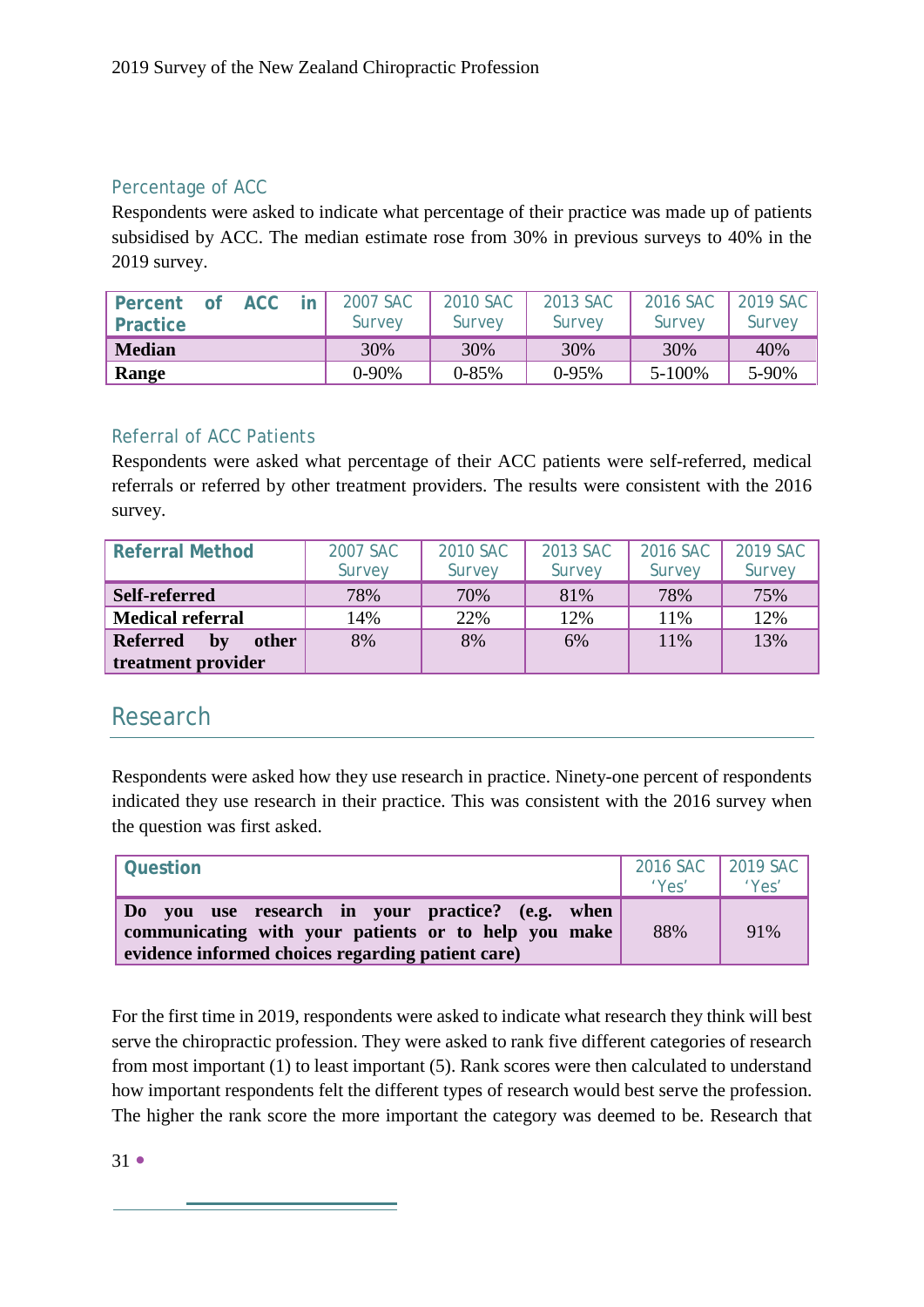investigates the effects of chiropractic care on nervous system function or health and wellness was deemed to be the most important research to serve the profession.

<span id="page-32-0"></span>

| <b>Type of Research</b>                                                                                                                                                                                                                       | 2019 SAC<br><b>Rank Score</b> |
|-----------------------------------------------------------------------------------------------------------------------------------------------------------------------------------------------------------------------------------------------|-------------------------------|
| Research that investigates the effects of chiropractic care on nervous<br>system function and brain-body communication (i.e. how an adjustment<br>works)                                                                                      | 4.10                          |
| Research that investigates the effects of chiropractic care on health and<br>wellness (i.e. clinical research that investigates whether chiropractic care<br>improves overall health, wellbeing, and quality of life)                         | 3.78                          |
| Research that investigates how reliable and valid subluxation indicators<br>are (i.e. can we reliably locate subluxations and once located does<br>specificity matter when adjusting them)                                                    | 2.18                          |
| Research that investigates how effective chiropractic care is at helping<br>people with conditions / pain (e.g. musculoskeletal pain conditions, stroke,<br>neurodegenerative conditions, neurodevelopmental disorders, injury<br>prevention) | 2.73                          |
| Research that investigates the effects of chiropractic care on special<br>populations (e.g. pregnant women, babies, kids, athletes, older adults etc)                                                                                         | 2.41                          |

For the first time in 2019, respondents were also asked whether they supported chiropractic research financially or by engaging in research. Over half of respondents indicated that they don't directly support or engage in chiropractic research.

<span id="page-32-1"></span>

| Do you support chiropractic research in any of the<br>following ways? Please select all that apply | 2019 SAC<br>'Yes' |
|----------------------------------------------------------------------------------------------------|-------------------|
| Centre for Chiropractic Research Supporters<br>Programme / donor                                   | 20%               |
| <b>ASRF</b> member / partner / donor                                                               | 13%               |
| Hamblin donor / research week participant                                                          | 18%               |
| I engage in chiropractic research myself                                                           | 8%                |
| I don't directly support or engage in chiropractic<br>research                                     | 53%               |

# <span id="page-32-2"></span>The New Zealand College of Chiropractic

and the control of the control of the control of the control of the control of the control of the control of the

This section of the survey asked respondents for their opinions regarding the College and graduates from the College. It also asked College graduates to comment on their perception of their education at the College.

 $32 \bullet$ To obtain a 'net promoter score' (NPS) relating to the College, respondents were asked to use a scale of 0 to 10 to indicate how likely is it that they would recommend the New Zealand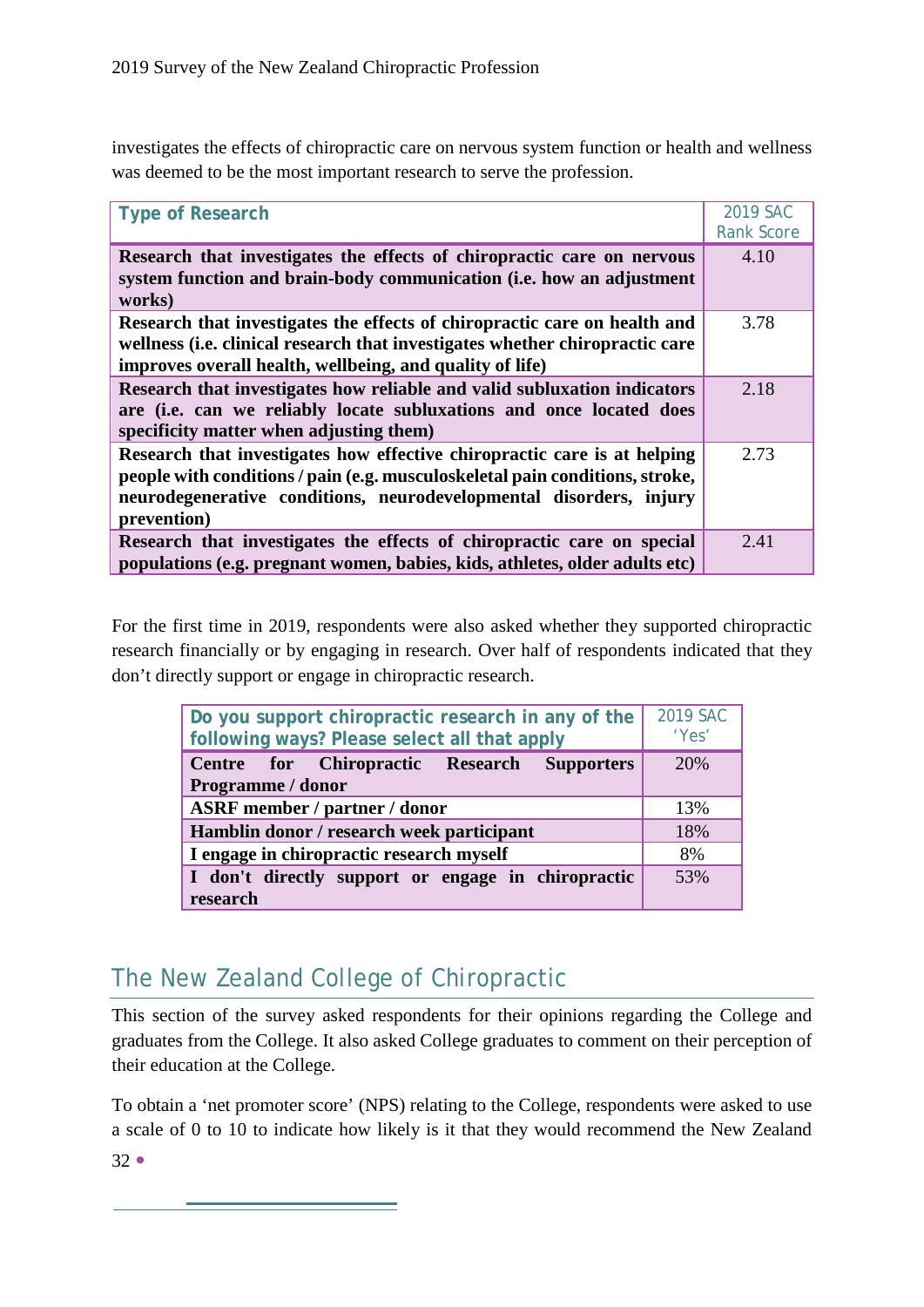College of Chiropractic to a prospective student (0=Not at all likely and 10=Extremely likely). This question was first asked in 2016. Fifty-nine percent of respondents in the 2019 survey indicated that they were extremely likely (10/10) to recommend the College to a prospective student, which is an increase from 50% in the 2016 survey. The NPS was calculated by subtracting the percentage of detractors (scores of 0-6) from promoters (scores of 9-10). The 2019 SAC survey College net promoter score was 48, which is an increase from the 2016 SAC survey NPS of 38. Net promoter scores of above 0 are deemed good, and those that are 50 or above are generally considered to be excellent.

<span id="page-33-0"></span>

| How likely is it that you would recommend the New<br>Zealand College of Chiropractic to a prospective<br>student? | 2016<br>SAC. | 2019<br><b>SAC</b> |
|-------------------------------------------------------------------------------------------------------------------|--------------|--------------------|
| Percent that responded 'Extremely likely'                                                                         | 50%          | .59%               |
| Net promoter score                                                                                                | 38           | 48                 |

The College attempts to engage with stakeholders, so a question was introduced in the 2016 survey that asked if respondents engage with the College. In 2019 44% of respondents indicated they do engage with the College, which is a decrease from 55% of respondents in 2016.

<span id="page-33-1"></span>

| Do you engage with the New Zealand College of<br>Chiropractic (e.g. attend College events, teach at the<br>College, financially support the College etc) | 2016<br>SAC<br>Survey | 2019<br><b>SAC</b><br>Survey |
|----------------------------------------------------------------------------------------------------------------------------------------------------------|-----------------------|------------------------------|
| Yes                                                                                                                                                      | 50%                   | 44%                          |
| No, and I am not interested in engaging with the College                                                                                                 | 16%                   | 24%                          |
| No, but I am interested in engaging with the College                                                                                                     | 29%                   | 32%                          |

# <span id="page-33-2"></span>Graduate Profile

The next questions informed respondents that the College had developed a graduate profile that describes the characteristics and attributes they believe will help graduates to develop into the 'world's best chiropractors.' Respondents were asked to indicate whether they felt they were in a position to provide feedback about recent College graduates (graduates from the last three years). Twenty-six percent of respondents were a recent graduate, and 32% were familiar with recent NZCC graduates so provided feedback related to the College's graduate profile.

<span id="page-33-3"></span>

| Are you in a position to provide feedback about recent<br>College graduates | 2019<br><b>SAC</b><br>Survey |
|-----------------------------------------------------------------------------|------------------------------|
| Yes, I am a recent NZCC graduate                                            | 26%                          |
| Yes, I am familiar with recent NZCC graduates                               | 32%                          |
| No, I am not familiar with any recent NZCC graduates                        | 42%                          |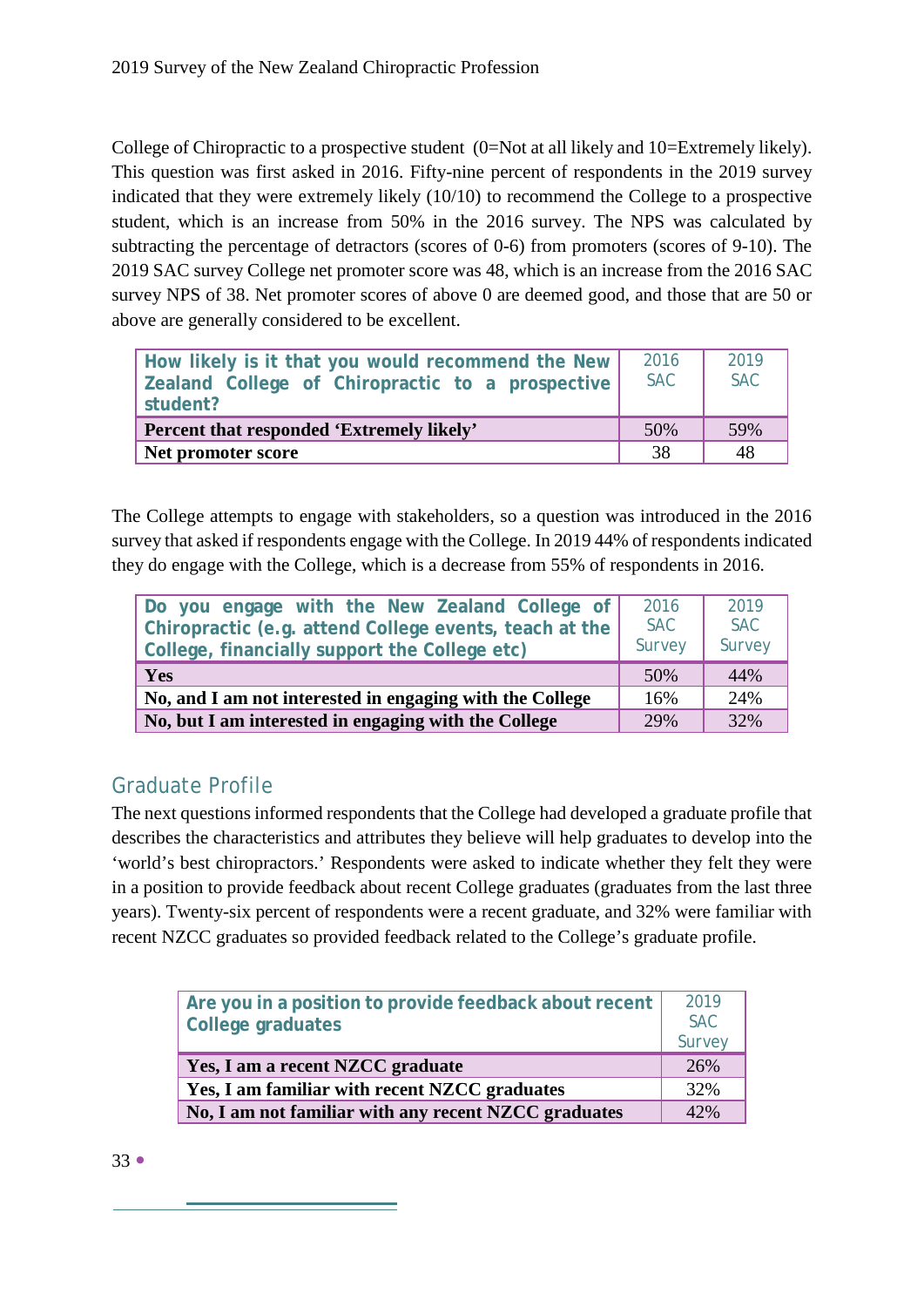Recent graduates were asked to self-reflect about whether they agree or disagree with statements from the College's graduate profile. Recent graduates indicated that they felt they exemplify all graduate profile statements well and agreed most strongly with the statements relating to their professionalism, commitment to further development, and willingness to collaborate.

<span id="page-34-0"></span>

| Please indicate whether you<br>agree or disagree with the<br>following graduate profile<br>statements                     | <b>Strongly</b><br><b>Disagree</b> | <b>Disagree</b> | <b>Neither</b><br>agree<br>nor<br><b>Disagree</b> | Agree | <b>Strongly</b><br>Agree | Weighted<br>Average |
|---------------------------------------------------------------------------------------------------------------------------|------------------------------------|-----------------|---------------------------------------------------|-------|--------------------------|---------------------|
| I demonstrate excellence in all<br>aspects of chiropractic care<br>evidence-informed<br>with<br>an<br>patient focus       | 0%                                 | 5%              | 11%                                               | 45%   | 40%                      | 4.2                 |
| I am professional in everything<br>I do                                                                                   | 0%                                 | $0\%$           | 5%                                                | 34%   | 62%                      | 4.6                 |
| I eloquently communicate and<br>demonstrate<br>chiropractic<br>principles and contribute to the<br>health of my community | 2%                                 | 2%              | 3%                                                | 46%   | 48%                      | 4.4                 |
| I have a high degree<br>of<br>intelligence<br>emotional<br>and<br>resilience                                              | $0\%$                              | 2%              | 5%                                                | 48%   | 46%                      | 4.4                 |
| I am committed to continuous<br>personal<br>professional<br>and<br>development                                            | 0%                                 | 0%              | 2%                                                | 31%   | 68%                      | 4.7                 |
| willingly<br>collaborate<br>$\mathbf I$<br>to<br>achieve the best outcomes                                                | $0\%$                              | 0%              | 6%                                                | 28%   | 66%                      | 4.6                 |

Respondents who were familiar with recent graduates were asked to indicate whether they agree or disagree that the following graduate profile statements exemplify the characteristics and attributes of the recent NZCC graduates that they know. As with most exercises that involve either self-reflection or judging others, the recent graduates who were self-reflecting gave themselves higher rankings in relation to the graduate profile statements compared to respondents who weren't recent graduates. Respondents judging recent graduates gave similar responses to all graduate profile statements with the statement relating to eloquent communication ranking the highest.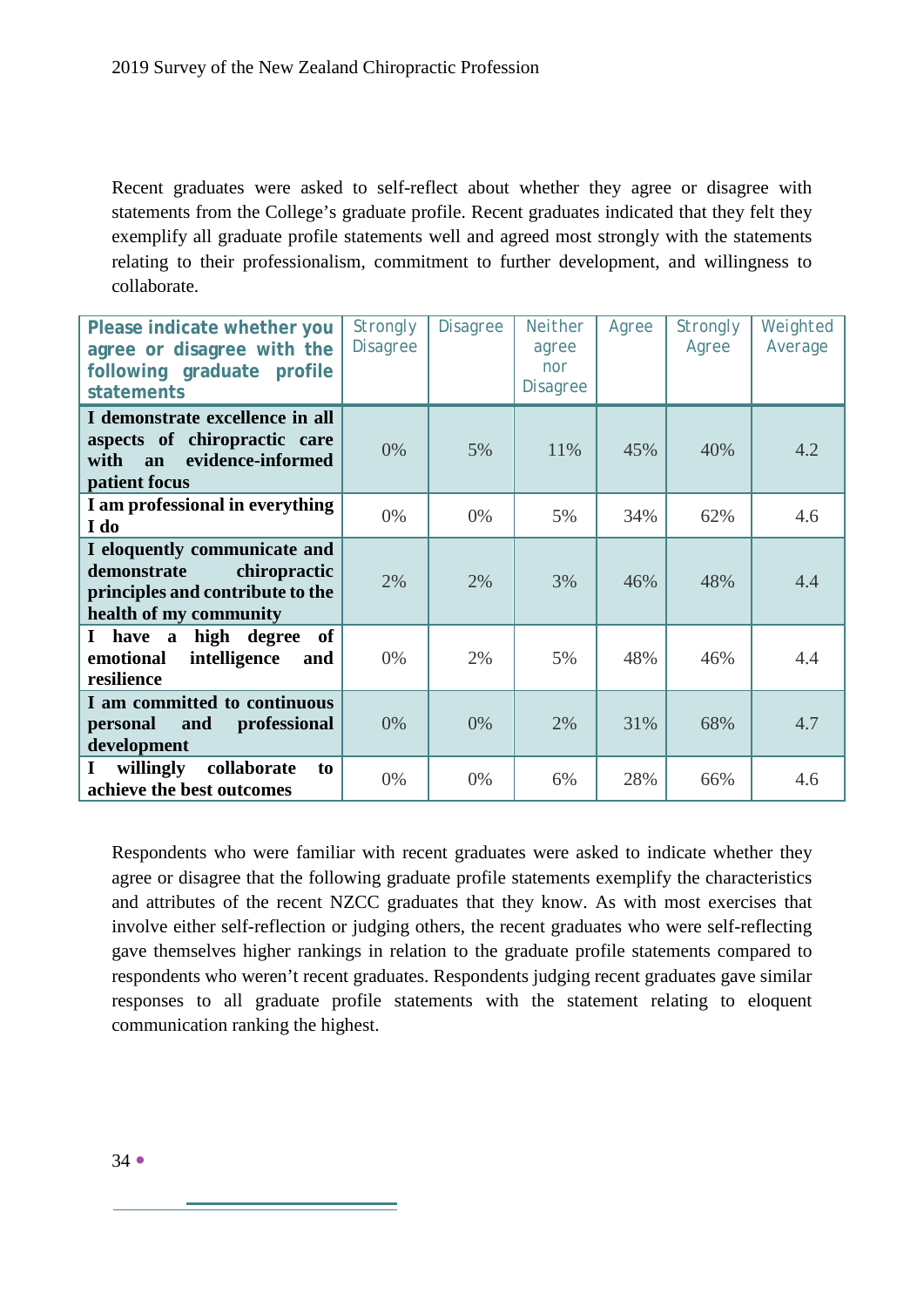| The recent NZCC graduates I<br>know                                                                                                          | <b>Strongly</b><br><b>Disagree</b> | <b>Disagree</b> | <b>Neither</b><br>agree<br>nor<br><b>Disagree</b> | Agree | Strongly<br>Agree | Weighted<br>Average |
|----------------------------------------------------------------------------------------------------------------------------------------------|------------------------------------|-----------------|---------------------------------------------------|-------|-------------------|---------------------|
| <b>Demonstrate</b><br>chiropractic<br>excellence in all aspects of<br>chiropractic care and with an<br>evidence-informed<br>patient<br>focus | 6%                                 | 18%             | 10%                                               | 53%   | 13%               | 3.5                 |
| Are professional in everything<br>they do                                                                                                    | 2%                                 | 10%             | 25%                                               | 51%   | 11%               | 3.6                 |
| Eloquently communicate and<br>chiropractic<br>demonstrate<br>principles and contribute to the<br>health of their communities                 | 2%                                 | 9%              | 24%                                               | 49%   | 16%               | 3.7                 |
| of<br>high<br><b>Have</b><br>degree<br>$\mathbf{a}$<br>intelligence<br>emotional<br>and<br>resilience                                        | 3%                                 | 16%             | 31%                                               | 43%   | 14%               | 3.5                 |
| continuous<br><b>Commit</b><br>to<br>professional<br>personal<br>and<br>development                                                          | 6%                                 | 7%              | 31%                                               | 43%   | 14%               | 3.5                 |
| <b>Willingly</b><br>collaborate<br>to<br>achieve the best outcomes                                                                           | 7%                                 | 8%              | 28%                                               | 43%   | 14%               | 3.5                 |

College graduates were asked to indicate in what areas they felt the College prepared them well for practice. Consistent themes to emerge were that College graduates felt the technique programme prepared them well for practice and the communication skills they learnt and their understanding of philosophy prepared them well for practice. These were consistent with the responses from the 2016 SAC survey.

College graduates were also asked to indicate how the College could have better prepared them for practice. The most consistent theme for this question in the 2019 survey was that graduates would have liked to have been better prepared for many aspects of running and growing a business. This was also the most consistent theme in the 2016 SAC survey. In the 2019 survey, some graduates also indicated that they would have liked to focus more on communication strategies.

The last question in the 2019 SAC survey asked College graduates whether their perception of the College had improved, stayed the same, or declined since graduating. In the 2019 SAC survey, 27% of graduates indicated their perception had improved, which was a decrease from 37% in the 2016 survey. Thirteen percent of respondents indicated their perception of the College had declined since graduating in the 2019 SAC survey, which is similar to the 10% of

 $350$